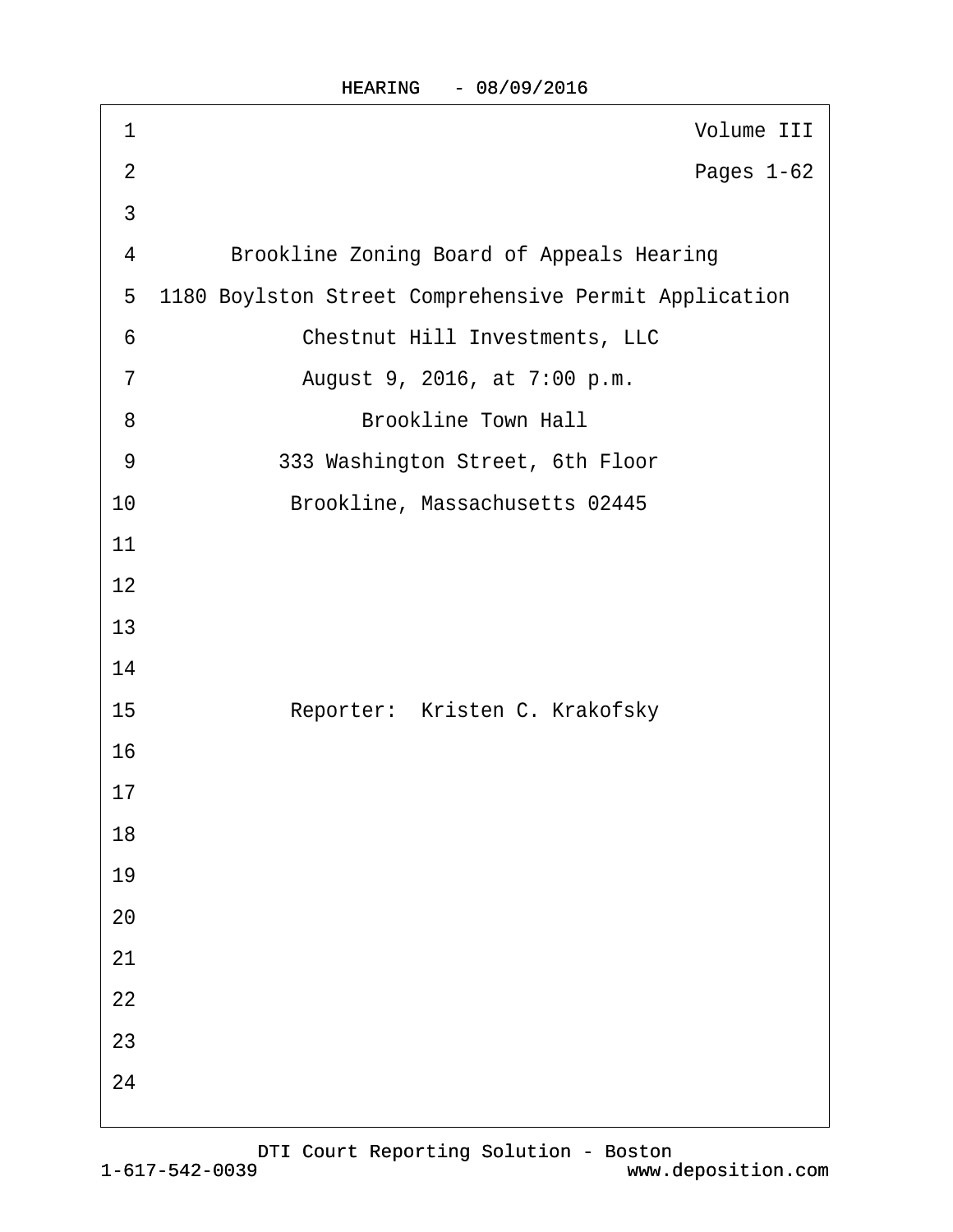| <b>APPEARANCES</b><br>1                               |
|-------------------------------------------------------|
| 2 Board Members:                                      |
| 3 Johanna Schneider, Chair                            |
| 4 Jonathan Book                                       |
| 5 Mark Zuroff                                         |
| 6 Steven Chiumenti, Alternate                         |
| $\overline{7}$                                        |
| 8 Town Staff:                                         |
| 9 Alison Steinfeld, Planning Director                 |
| 10 Maria Morelli, Senior Planner                      |
| 11                                                    |
| 12 40B Consultant:                                    |
| 13 Judi Barrett, Director of Municipal Services       |
| 14 RKG Associates, Inc.                               |
| 15                                                    |
| 16 Applicant:                                         |
| 17 Rachna Balakrishna, Chestnut Hill Investments, LLC |
| 18                                                    |
| 19 Peer Reviewer:                                     |
| 20 Clifford J. Boehmer, Davis Square Architects       |
| 21                                                    |
| 22                                                    |
| 23                                                    |
| 24                                                    |
|                                                       |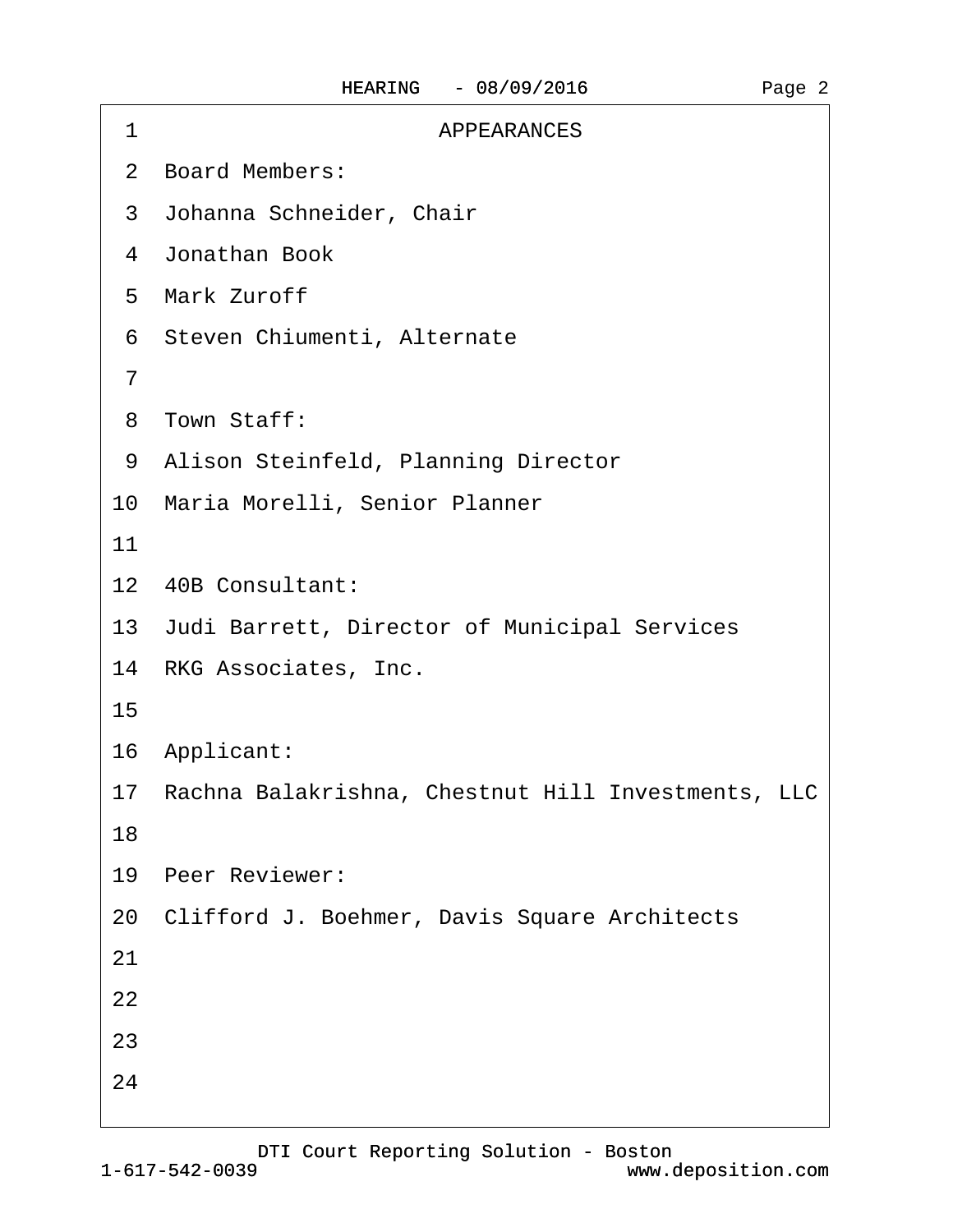| 1 Members of the public:                 |
|------------------------------------------|
| 2 Diane Schweitzer, 13 Jefferson Road    |
| 3 Julie Gross, 629 Hammond Street        |
| 4 Karen                                  |
| 5 Aleksandr Gerzon, 1164 Boylston Street |
| $6\,$                                    |
| $\overline{7}$                           |
| 8                                        |
| $9\,$                                    |
| 10                                       |
| 11                                       |
| 12                                       |
| 13                                       |
| 14                                       |
| 15                                       |
| 16                                       |
| 17                                       |
| 18                                       |
| 19                                       |
| 20                                       |
| 21                                       |
| 22                                       |
| 23                                       |
| 24                                       |
|                                          |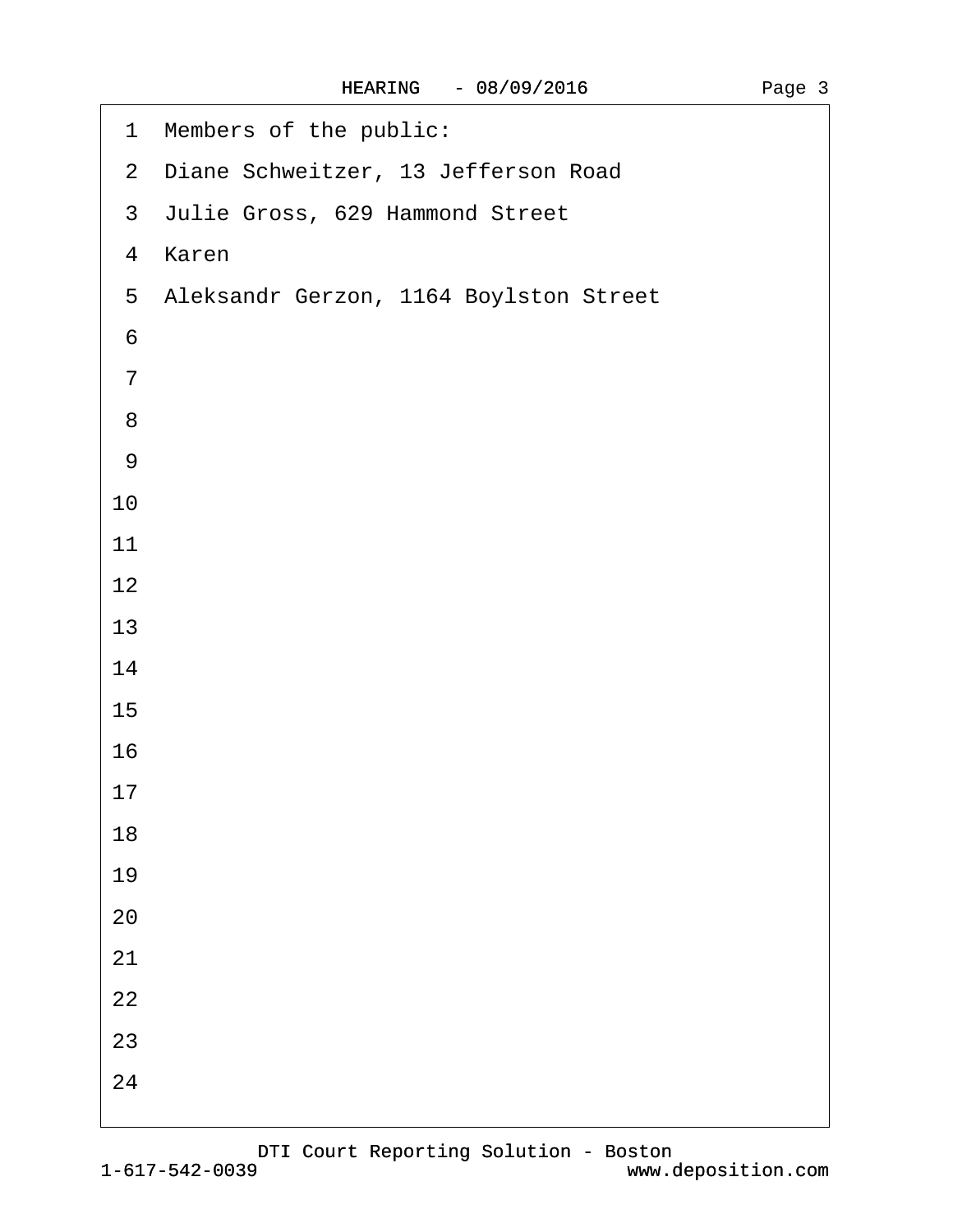| 1<br>PROCEEDINGS:                                         |
|-----------------------------------------------------------|
| 2<br>7:08 p.m.                                            |
| 3<br>MR. SCHNEIDER: Okay. It's after 7:00, so we          |
| 4 will get started. This is the August 9th ZBA meeting    |
| 5 regarding 1180 Boylston. I thought -- actually, let me  |
| 6 start with introductions for those of you who have not  |
| 7 been here on this project yet. My name is Johanna       |
| 8 Schneider. I'm the chair of this board. To my right     |
| 9 is Jonathan Book, to my immediate left is Mark Zuroff,  |
| 10 and to my far left is Steve Chiumenti. We are the      |
| 11 board for this project.                                |
| 12 <sub>2</sub><br>I wanted to start by just giving you a |
| 13 overview of where we are in this process. As many of   |
| 14 you may know, Brookline currently has four             |
| 15 comprehensive permit processes running concurrently at |
| 16 this time, and at least three more are anticipated in  |
| 17 the near term. We are applying the same process to     |
| 18 each of these comprehensive permit applications. Even  |
| 19 though there are different members comprising each ZBA |
| 20 panel, we're all following the same procedures and     |
| 21 basic schedule here.                                   |
| 22<br>And, again, as many of you know, we are             |
| 23 required to meet a 180-day statutory time limit on the |
| 24 public hearings. Unless the developer agrees to an     |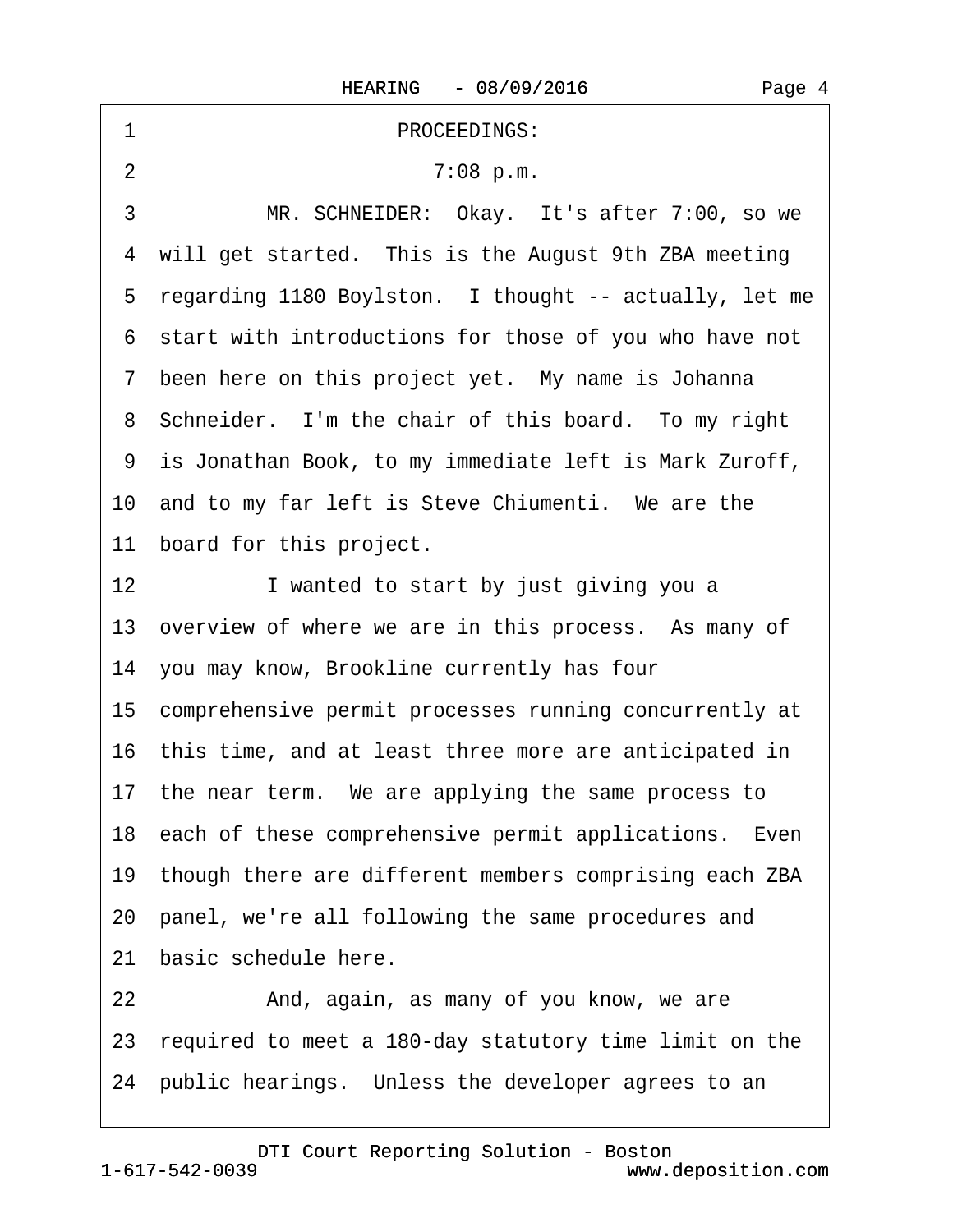1 extension, there will be a maximum of 11 public 2 hearings on each project. This is a very tight 3 schedule, we know, due in large part to the high number 4 of 40B projects that are pending in the town right now. 5 We're doing the best we can and we appreciate that ·6· members of the public are coming and are participating 7 actively in this process.

8 Tonight's agenda, we are going to be hearing ·9· from our urban design peer reviewer who will present 10 his preliminary findings. We will then open the 11 meeting up to public input. After that, the ZBA is 12 going to discuss the proposal. What we're hoping to do 13· by the end of this meeting is to provide direction to 14 the developer as to what our concerns are and also to 15· request the developer meet with staff and consultants 16· to address those concerns.

17 What's going to happen after tonight is that, 18 using the guidance received from this board, the 19· planning and building department staff will meet with 20 the developer team. Staff will invite representatives 21 of the police and fire department, DPW, and other town 22 agencies as necessary. They will also involve peer 23 reviewers as appropriate in those meetings. This is an 24 interactive, iterative process. Staff is going to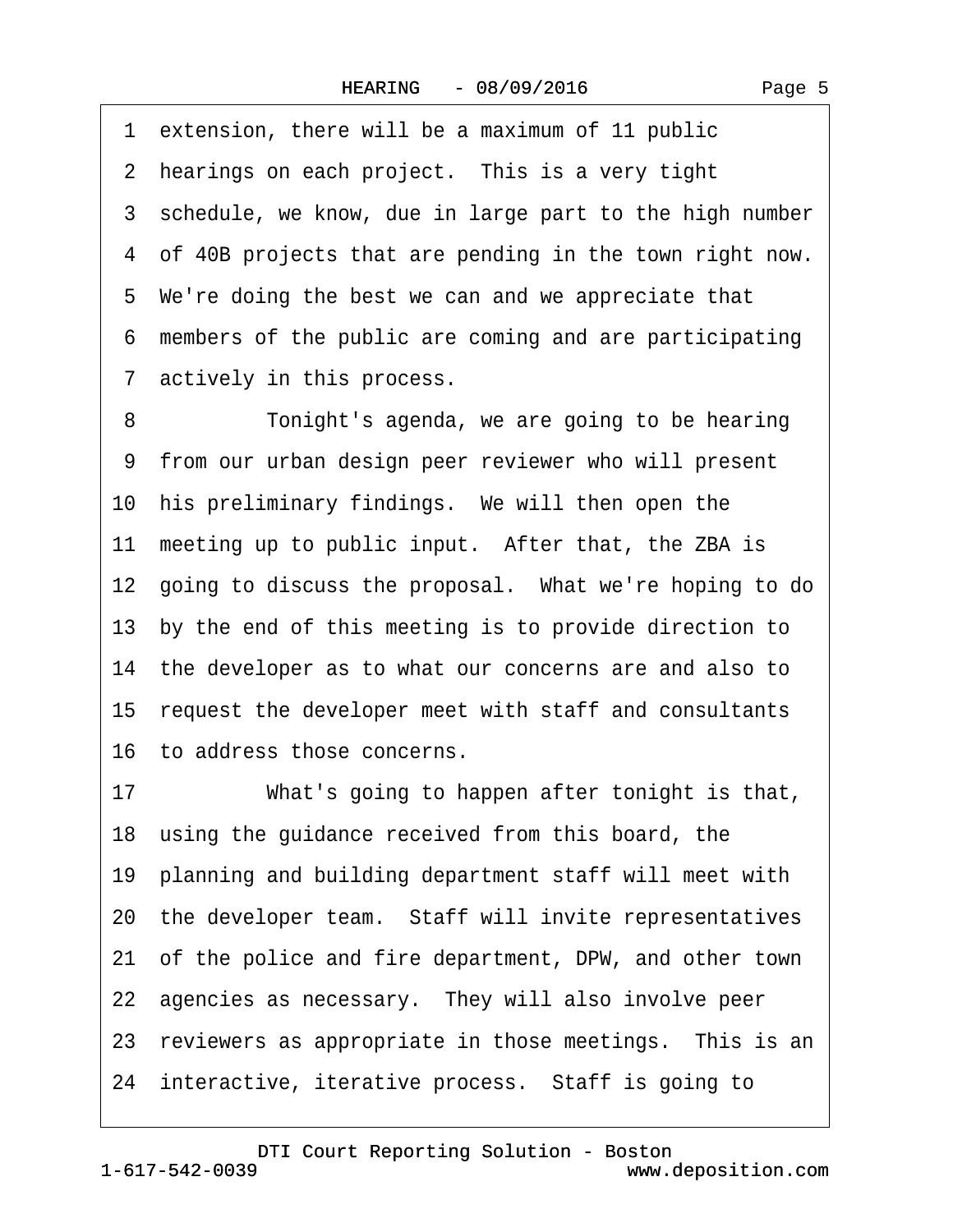·1· report back to the ZBA at public hearings and will seek 2 further direction from the board at those meetings.

3 **Just a reminder to everybody involved in this** 4 process: Planning staff does not negotiate or make 5 deals with the developer. That role is exclusively --6 exclusively belongs to the ZBA. We are the quasi-·7· judicial agency of the Town of Brookline, and we are 8 the ones who are responsible for ruling on the special 9 permit applications.

10 With that -- those preliminary items out of 11 the way, I would like to ask Cliff Boehmer from Davis 12· Square Architects who's been engaged by the town to 13 provide an urban design peer review of this project.

14 MR. BOEHMER: Hi. I'd like to start by giving 15· a quick overview, just quickly run through the slides 16· because the report might be filled with a lot of jargon 17· and things, so I just want to make sure that people 18 know kind of what I'm focusing on.

19 So this is the -- what we're doing -- this is 20· an aerial view looking west on Route 9 on Boylston 21· Street and some of the things I'll mention in the 22 report. This is the site right here. This is Hammond 23 Street, Heath Street behind. These are the two 24 two-family homes that I talk about in the report. This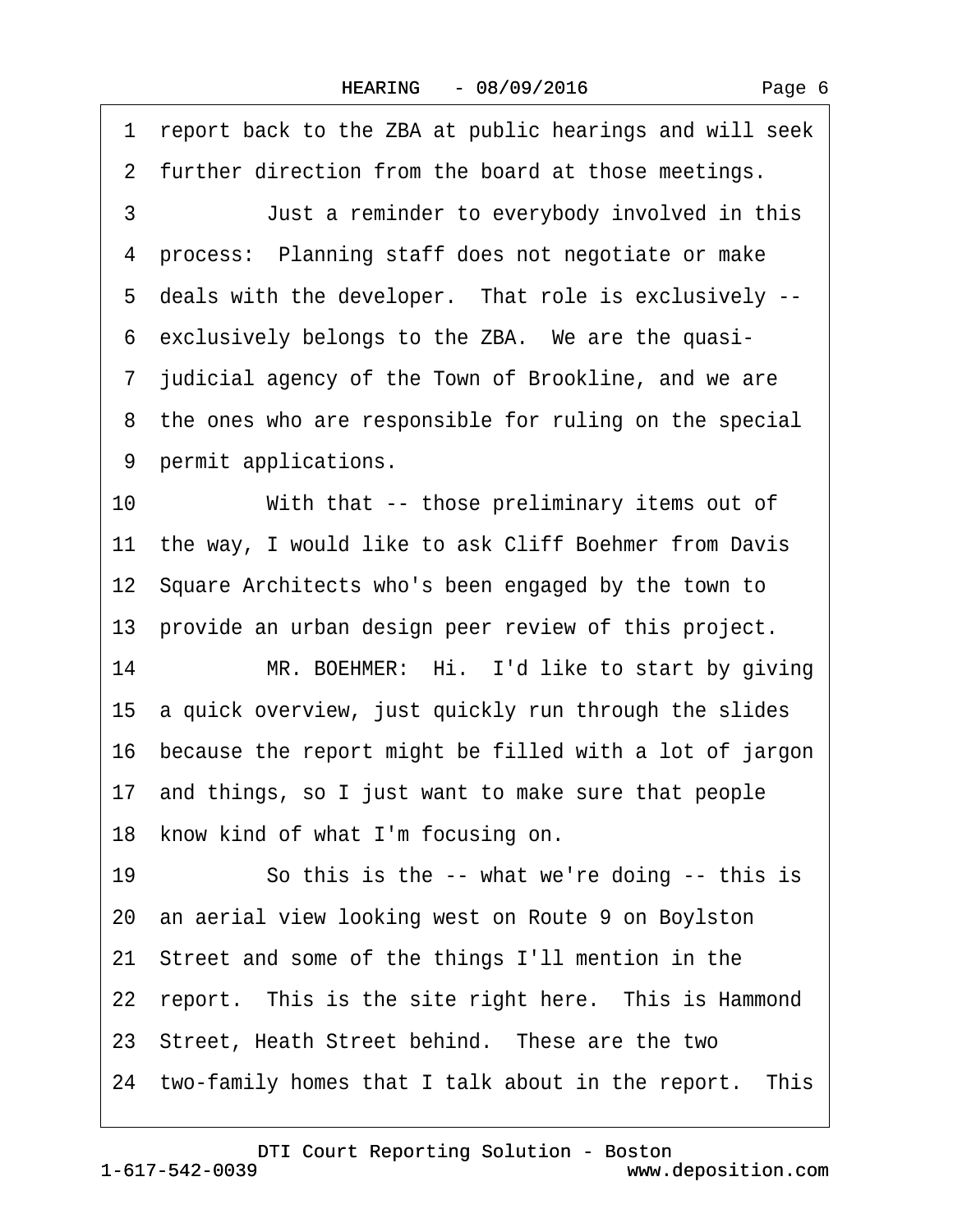1 is a six-family structure right on Boylston Street. 2 It's raised up off of Boylston Street. It's something 3 like five feet up. There's a stairway that leads up to 4 the front-center entry of that building. Other things 5 I mention in the report include this stretch of ·6· commercial buildings that are right on the street, the 7 front right on the sidewalk. 8 **8** As I'll mention once I dig in, there's not a ·9· whole lot of coherent development on that part of 10· Route 9.· You can see all kinds of areas where there's 11 parking directly on the street, where there are 12 street-tree barriers between parking. Further up 13· you're walking -- on the north side you're walking 14 right on parking. It's a real variety of attitudes 15 towards development on that part of the street. 16 So those are some of the things I'll talk 17· about.· I'm only showing this western-looking view 18 because that actually has some of the more pertinent 19 issues, I think. 20 This is a direct plan view of the site. Here 21 it is. It's cuts this funny notch out of it. It does 22 round the corner onto Hammond Street. We talk a lot 23 about this commercial development. The proposal is to 24· bring the building virtually right up against the wall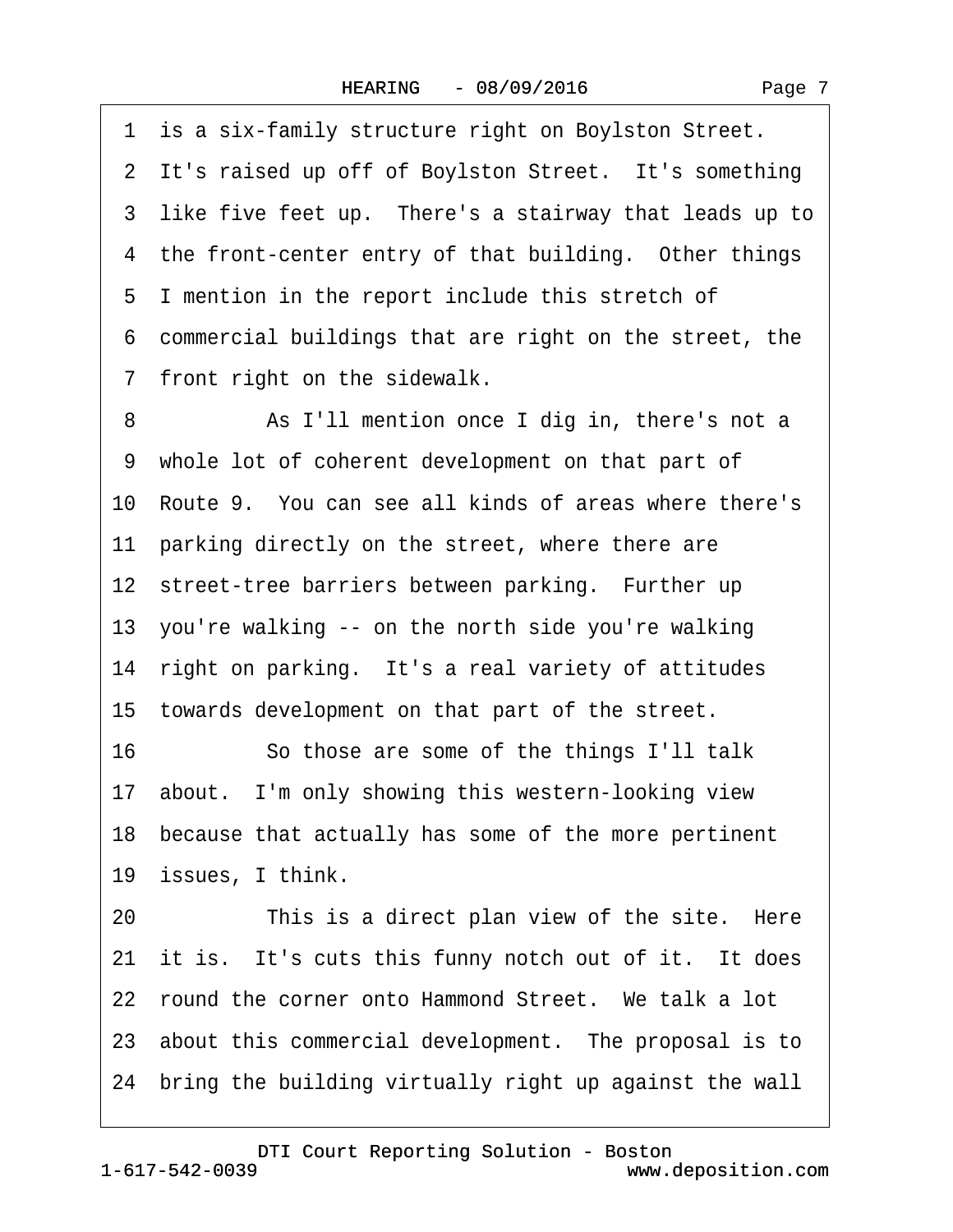Page 8

1 of that building. This is a six-family building. This 2 is an existing structure that will be demolished to 3 make way for the development. 4 **In the report I also mention that the homes on** ·5· Heath Street have these -- what I -- I think I termed ·6· them the "outbuildings" in the back so that the rear ·7· wall of the actual residential piece of the home isn't 8 directly on the lot line. I think that's probably most ·9· of the things I can mention in that view. 10 Here's the site plan. This is actually the 11 first-floor plan. And the idea of the building is it 12 occupies most of the site west to east all the way 13· across until you're about 20 feet away from the 14 property line. 15 There's a profile and plan of the six-family 16· building.· The idea is that the parking is accessed -- 17 all the parking is below the level we're looking at. 18 This is ground level. So there are four retail spaces 19 shown. I don't know if there has been a real 20· commitment as far as how many retail spaces there will 21· be, but this shows four spaces, individual exterior 22 entries into those retail spaces. There is a rear --23 this is the residential lobby off of Hammond Street and 24· rear access -- rear corridor access that could get you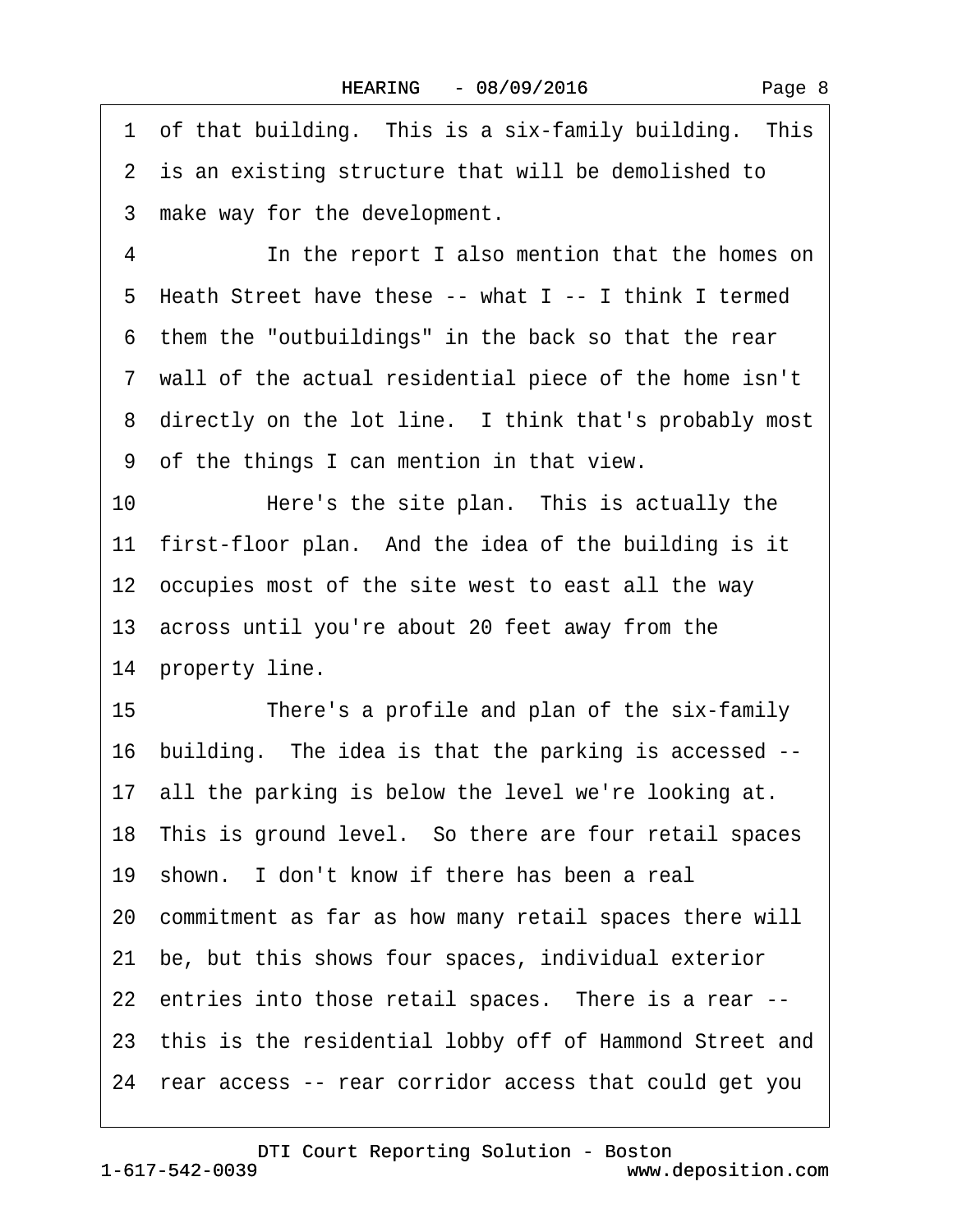·1· into the back end of the commercial spaces.

2 The parking system consists of a

3 valet-operated car -- these are little car lifts,

4 little elevators for cars that would be operated by a

5 full-time 24/7 valet. The cars pull into one elevator

·6· or the other -- or the valet, I guess, would put them

·7· in one elevator or the other, take them down to the

8 basement, and park the cars.

9 Let's see what else I talk about here. So, 10· again, this is the distance between -- the distance 11 between the six-family building and the face of this 12 building is on the order of 25 feet, something like 13 that, in that direction. And it is up tight against 14 the property line in the back. There are these 15· outbuildings before you get to the rear of the actual

16 residential piece of the building.

17 • Another part of this proposal is cutting into

18 the right of way on Hammond Street to create a drop-off

19· zone for -- that would be primarily for -- I would

20 imagine primarily for the commercial spaces. On the

21 other hand, it could be UPS deliveries, FedEx,

22 whatever, for the residential piece as well.

23 This is the basement plan, so this is where

24 the parking occurs. So those -- there are those two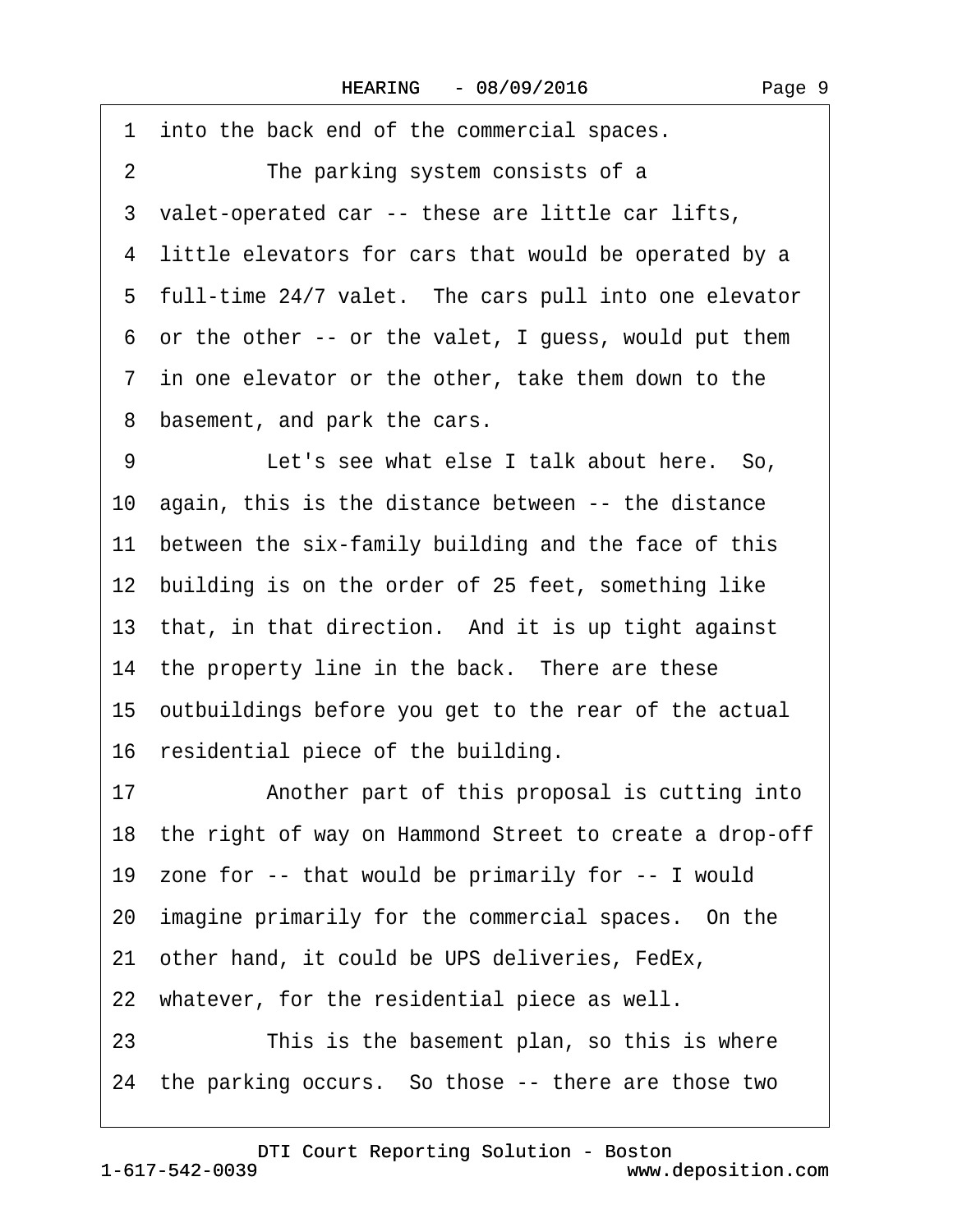| 1 elevators that come down. At that point, it would be     |  |
|------------------------------------------------------------|--|
| 2 up to the human to take the car out and park cars. As    |  |
| 3 you can see, they're not parked in a way that really     |  |
| 4 could be managed by individuals going to get their own   |  |
| 5 car. They clearly would have to -- the valet parks the   |  |
| 6 cars in a combination of surface spaces and spaces --    |  |
| 7 double-loaded stacker spaces. As you can see there --    |  |
| 8 the sun's blocking a little bit -- but they're           |  |
| 9 projecting that they can fit a total of 80 parking       |  |
| 10 spaces using this kind of system.                       |  |
| 11<br>Typical floor plans. So it's a six-story             |  |
| 12 building, so floors three through five have -- sorry -- |  |
| 13 two through five have this floor plan. Now, during the  |  |
| 14 report I'll mention "idiosyncratic unit designs." All   |  |
| 15 I mean by that is that it's an interesting shape to fit |  |
| 16 units into. So once -- you have lots of ins and outs,   |  |
| 17 as you can see. The units will be interesting. The      |  |
| 18 ones that are detailed work perfectly fine. I think I   |  |
| 19 mention that in the report.                             |  |
| 20<br>But there really are no two units on a floor         |  |
| 21 plate that are the same. They're all different. The     |  |
| 22 development is all one-bedrooms and twos. You see       |  |
| 23 here, the ones are stacked along Boylston Street, the   |  |
| 24 twos wrap around the rest of the perimeter, elevator    |  |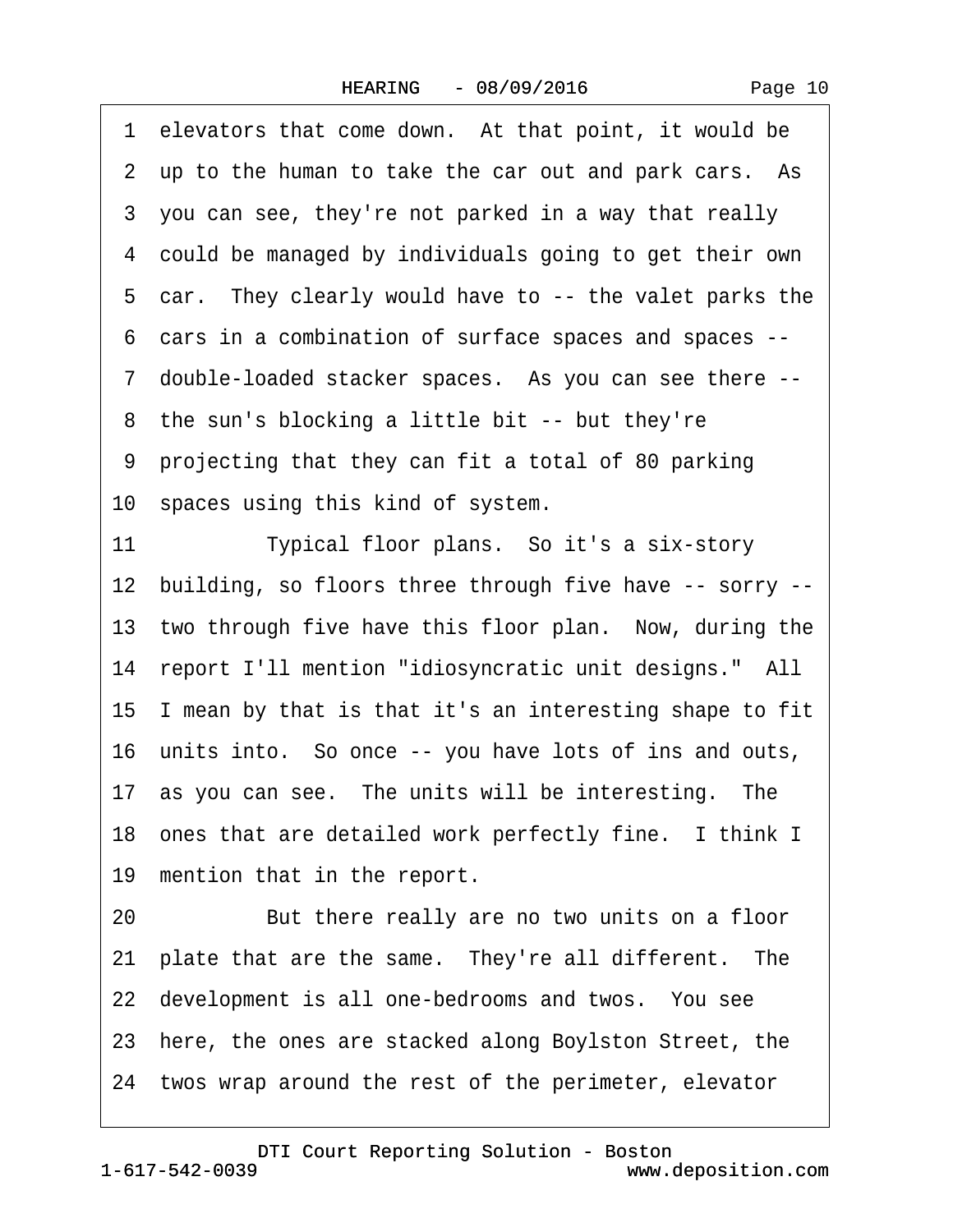1 door, and two stairwells. 2 The top floor is a little bit different. The 3 top floor is set back a little bit from the top. We 4 talk about that in the report, that little gesture. 5 But the top floors in those units are a little bit ·6· smaller. 7 **And finally, this is the architect's** 8 rendering. The things I talk about in the report --·9· and we can go back and look at this, obviously, if you 10 want to -- but the concept is about a vertical 11 expression at the corner. As you can see, the entire 12 first floor, not wholly, but is largely glazed, so a 13 very transparent first floor broken up by panels. 14 They're wood-planked panels. There are two 15· fenestration patterns in the main facade where you can 16 see that the windows are kind of misaligned in this 17 part of the facade. As you go around the corners in 18 both directions at the end, the east end and up Hammond 19· Street towards the south, it's a little more regular 20 pattern. Another gesture that's made on the building. 21 There's where that setback is of that level, and there 22 is an attic level that is articulated differently. 23 That's a different kind of glazing so that there is a 24 distinction up at the top of the fifth floor. That's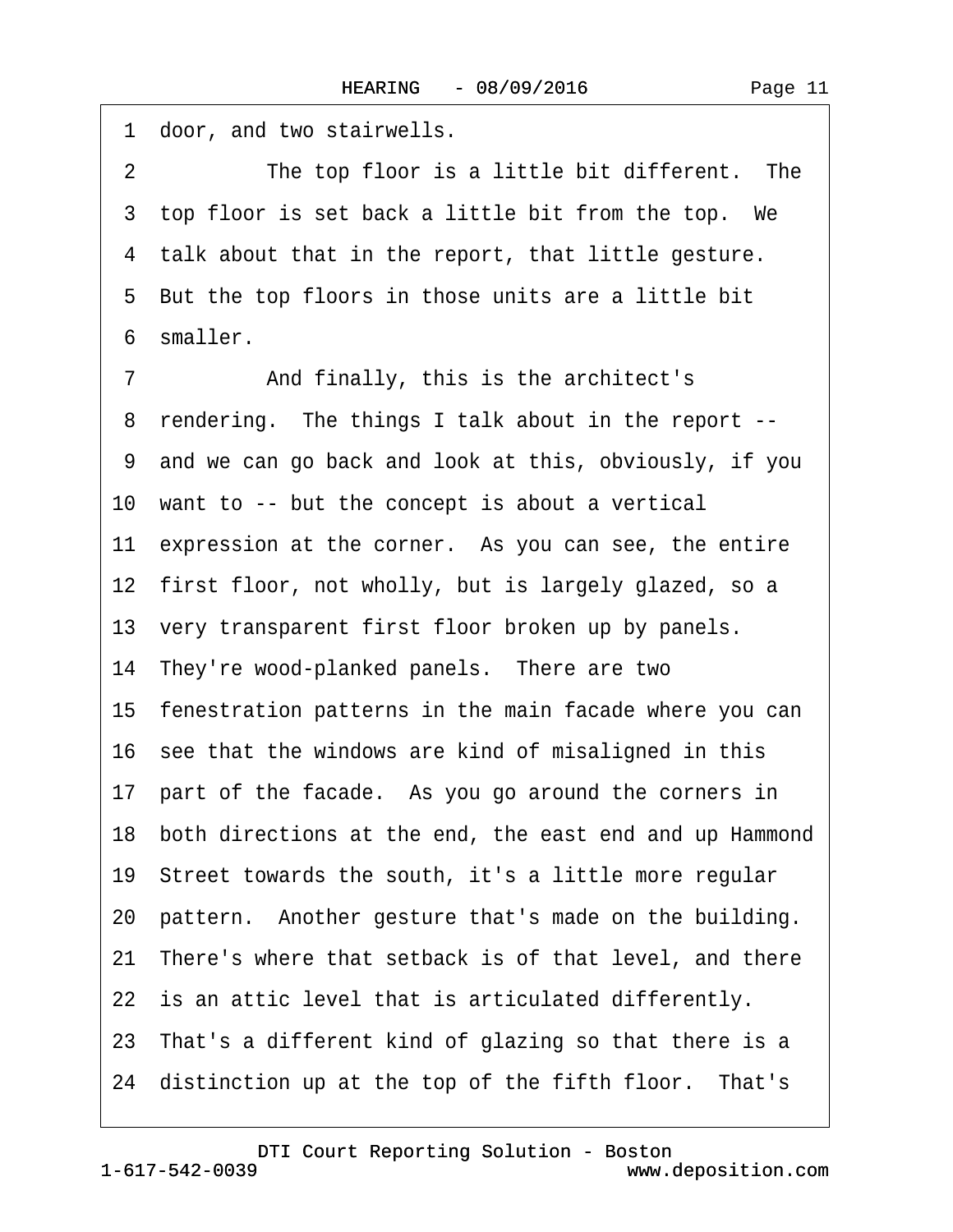1 the corners of the fifth floor, then the attic, sixth 2 floor, is in those areas.

·3· · · · · ·So having said that, I think I'll back up to 4 the site plan maybe. That may be the one that may be 5 of the greatest interest.

6 **So I'm going to read through this like I did** 7 the last time I was here, but stop me if you do have 8 any questions along the way. It's organized along --·9· in the way that I was retained to do my report, so bear 10 with me.

11 We did have an initial meeting at the site 12 with the development design team, just a week ago 13 today, in fact. I was there, Alison was there, Maria 14 was there, the architect was there, and the owner was 15 there. The owner of the site was there. As the site 16 is rather small, it was possible to observe all of the 17· edge conditions, including the six-family structure to 18· the east, the broad sidewalk along Boylston Street with 19 extensive overhead electrical lines. We can talk about 20 that. There are actually some very large power lines 21 that run along the south side of Boylston. 22 Cars parked along Boylston Street -- there 23 were cars parked right along in that area on Boylston 24 Street facing east. It wasn't obvious to us whether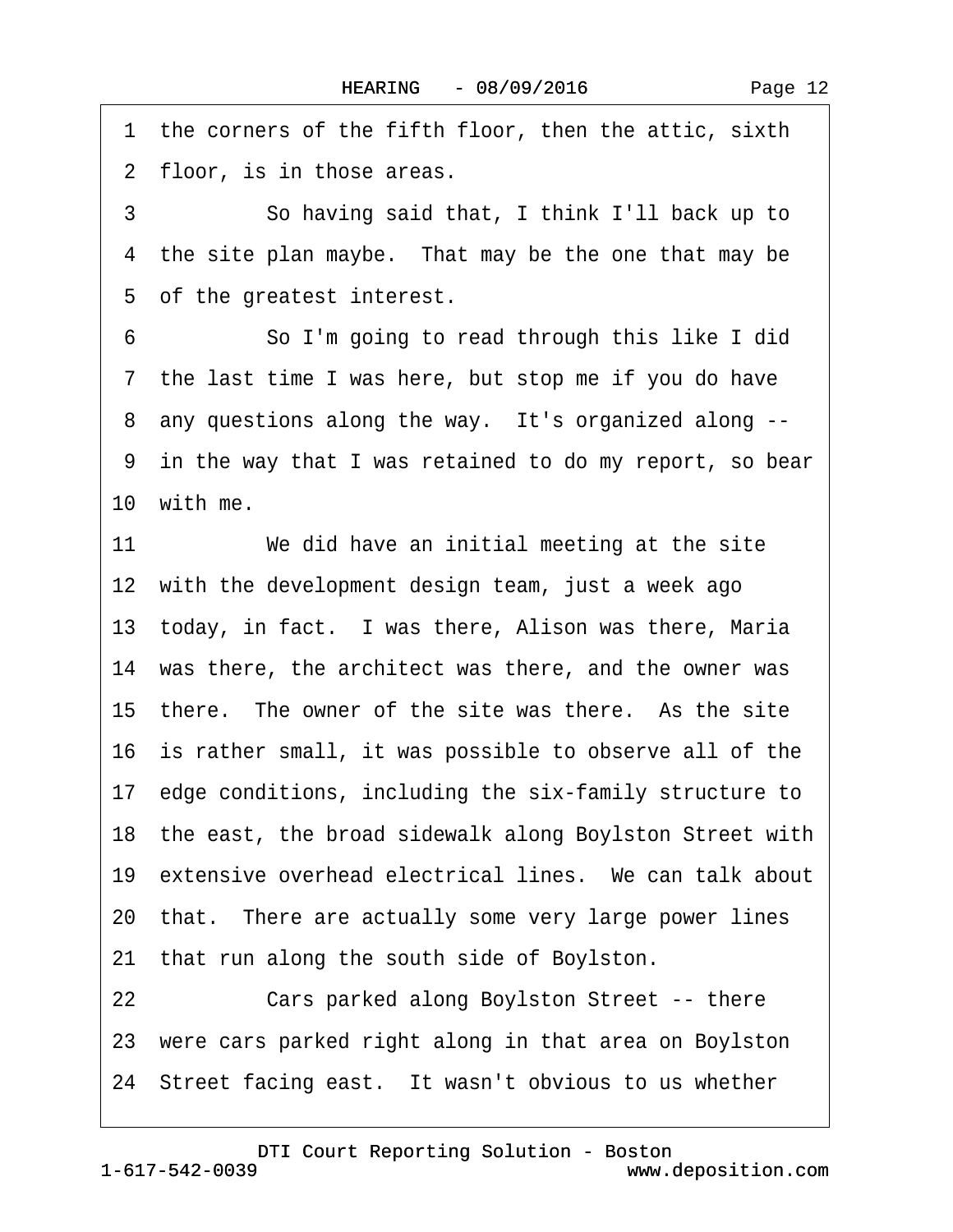1 they were legally parked or not, and that comes up a 2 little bit later.

3 The adjacent two-story commercial structure to ·4· the south on Hammond Street, and the two-, 5 two-and-a-half-story homes directly to the south on

6 Heath Street.

7 There appear to be about three mature trees at 8 the perimeter of the site, all of which would have to ·9· be removed to facilitate the construction of the new 10 building.

11 The grade of the site, which is an interesting 12 factor, the grade of the site drops a few feet from the 13· adjacent commercial structure on Hammond to Boylston, 14 so in this direction. It appears to drop something 15 like two feet, maybe two and a half feet. I couldn't 16 tell perfectly. East to west, it's much flatter. 17 There's an eastbound -- the public 18 transportation is quite good, actually. There's an 19· eastbound number 60 bus stop just across Hammond, right 20· over there, and a westbound stop directly across on the 21 other side of Route 9. You get to the other side in 22 one of the crosswalks. The bus travels from Kenmore 23· Square to Chestnut Hill via Brookline Village and 24· Cypress Street.· And, as you know, there's also an MBTA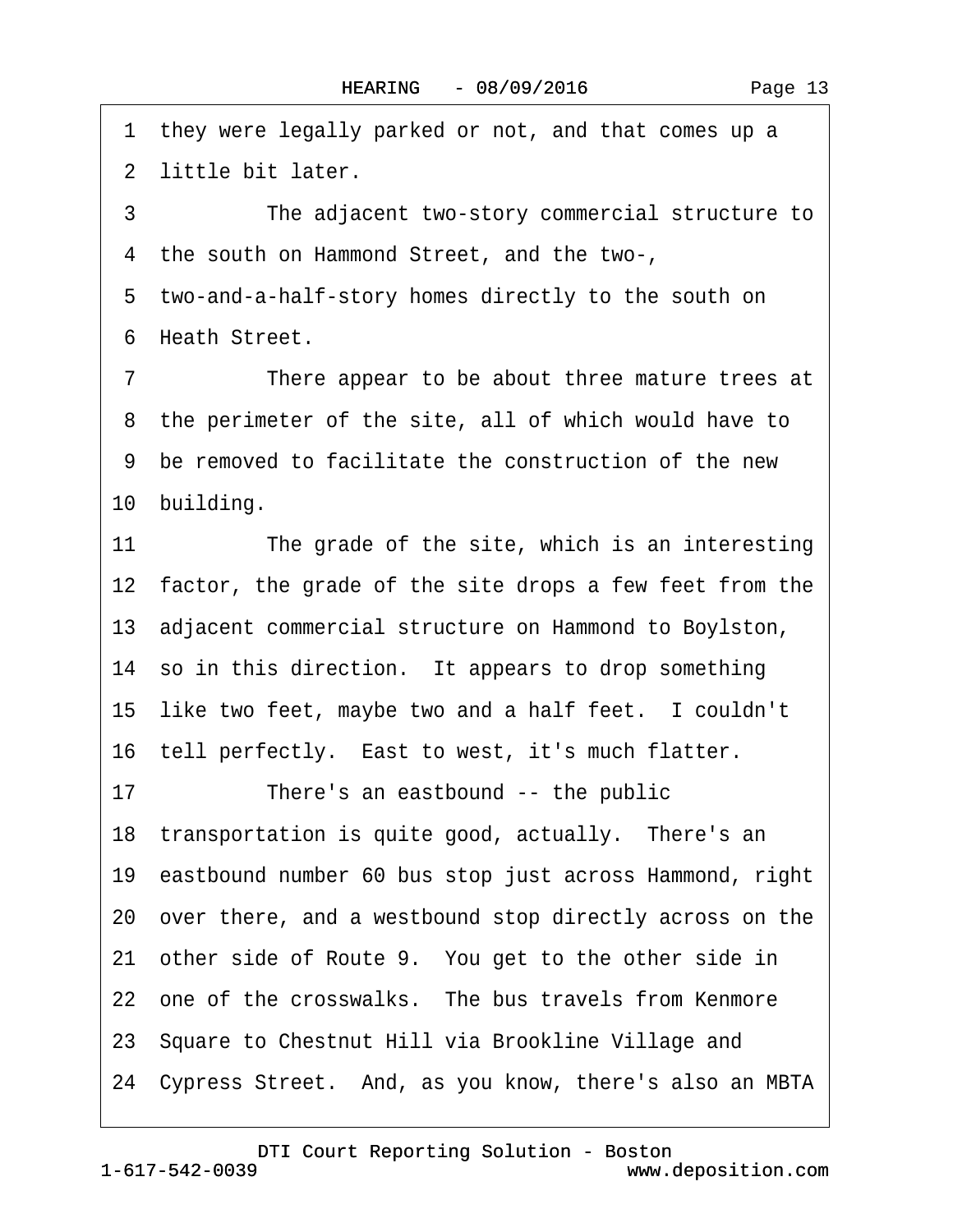Page 14

1 stop.

2 There was some discussion during the 3 walk-through regarding the parking scheme that's been 4 proposed. In particular, is the valet style of parking 5 appropriate for retail shop visitors? The proponent ·6· noted that the type of tenants that he's seeking are ·7· not retail shops but the types of businesses where 8 customers have longer visits that could justify ·9· waiting -- the associated waiting with the valet-style 10 parking. 11· · · · · ·For most of the duration of the site visit, 12 northbound cars on Hammond Street backed up the entire 13 length of the site, and this was at about noon on 14· Tuesday.· This was pointed out to the proponent as a 15 reason why the loading area off of Hammond Street may 16· not be successful, assuming that it is feasible to get 17 permission from the town to encroach on the public 18· right of way.· And again, just so we're clear about 19· that, that's that spot there, and as I was saying, the 20· traffic was backed up beyond that point. 21 It was also noted that there were cars parked 22 on Route 9 in front of the site immediately to the west 23 of where the proposed parking drive would be located. 24· There appeared to be a potential safety hazard both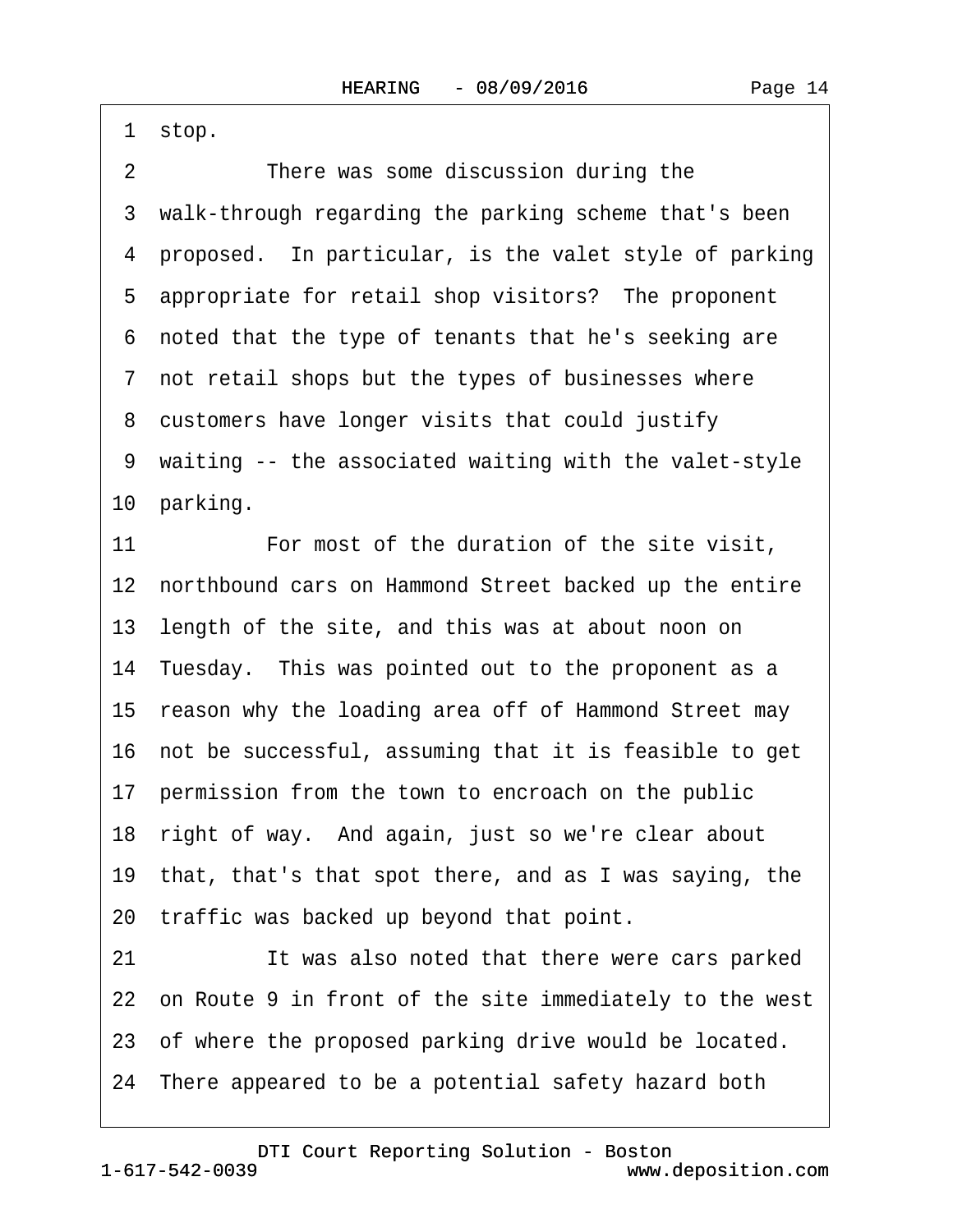·1· pulling in and out of the drive as sight lines would be 2 blocked by the parked cars. That immediate area is 3 reportedly posted as a no-parking zone, which means 4 that ensuring the safety of vehicular entry and egress 5 at that location would require more stringent 6 enforcement, certainly, than what currently exists. So ·7· what I'm -- there were cars parked here, and what we 8 talked about on the site was the potential difficulty ·9· of looking down Route 9 to the west as you're pulling 10· out, looking beyond those cars, and the necessity of 11 blocking the sidewalk while you're doing that. 12 • Another part of my charge was to look around 13 at the greater context nearby the site. As you know it 14 is located at the southeast corner. Maybe go I'll back 15 to the aerial view. The site is located at the 16 southeast corner of the very active intersection of 17 Boylston and Hammond Street. There are signalized 18 crosswalks that go in all directions at that location. 19 To the south of the site on Hammond, there's 20· an adjoining commercial structure with no side setback 21 or setback from the sidewalk. Beyond that point on 22 both sides of the street, there's mixed-scale 23 residential with various setbacks. There's a nearby 24 athletic facility, a cemetery, Pine Manor College is a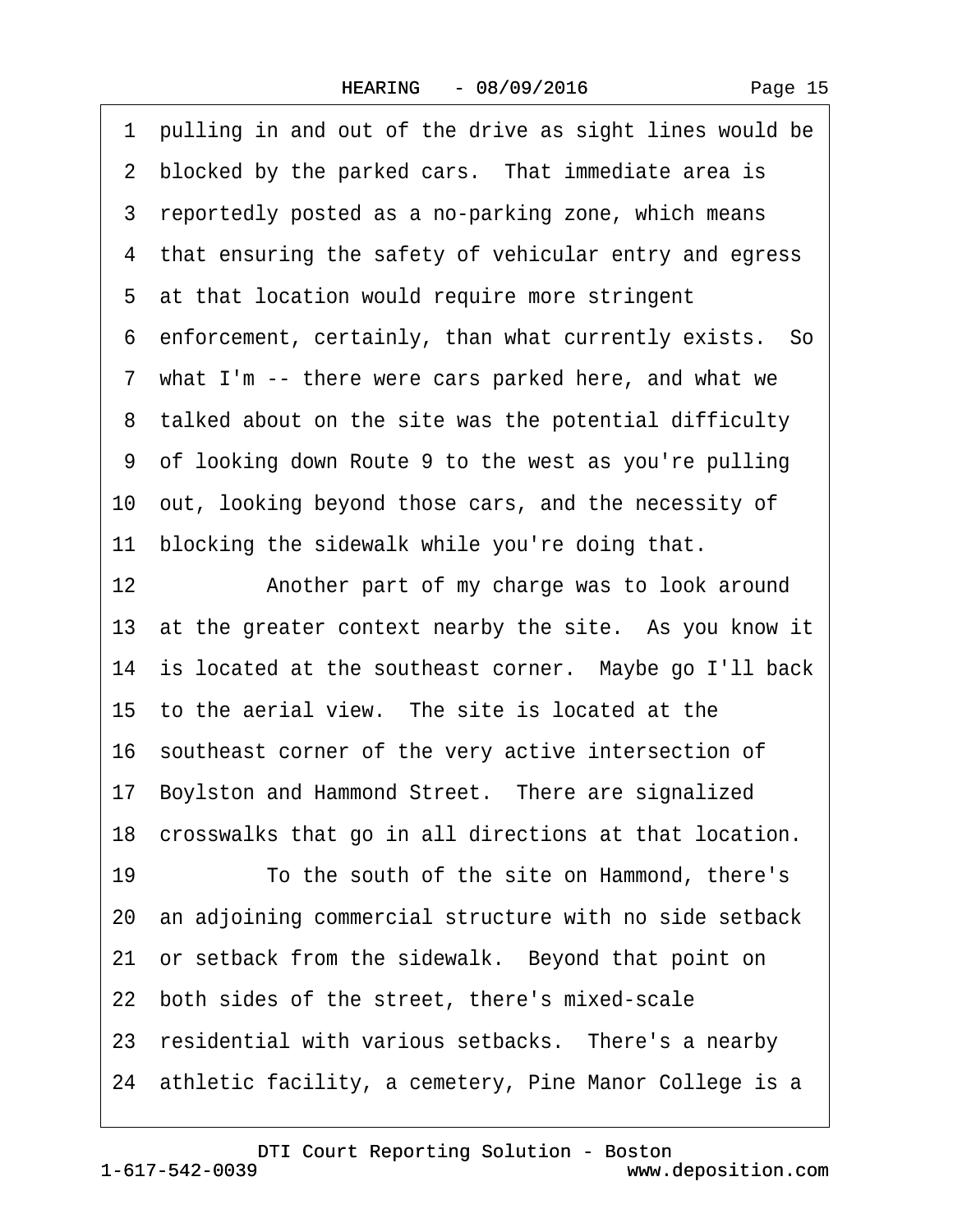1 little ways off, Beaver Country Day School. And 2 further south and to the east is the Brookline Golf 3 Club, and to the west, a little less than a mile from 4 the site, is significant conservation land. 5 **Immediately north on Hammond is the Longwood** ·6· Club, and a little more than a quarter mile is the ·7· Chestnut Hill MBTA stop.· The area is predominantly 8 low-density housing with the Chestnut Hill School less ·9· than a half mile away, and about a mile to the north is 10 the southern edge of the BC campus. 11 To the west on Route 9 on the north side over 12 here, to the west, there's a sidewalk that is alongside 13· about three-fourths of a mile of commercial structures 14 and parking lots all the way past the front of the 15 Shops at Chestnut Hill. Beyond that point continuing 16· west, there's mostly commercial development with some 17 small-scale housing mixed in. The commercial 18 development doesn't fully peter out until almost a 19 mile, about nine-tenths of a mile west of the site. 20 The south side of Route 9, which I mentioned 21· earlier, the project side of the thoroughfare moving 22 westward is different. For about four-tenths of a 23· mile, there's continuous commercial development 24· directly on the sidewalk that abuts the road as opposed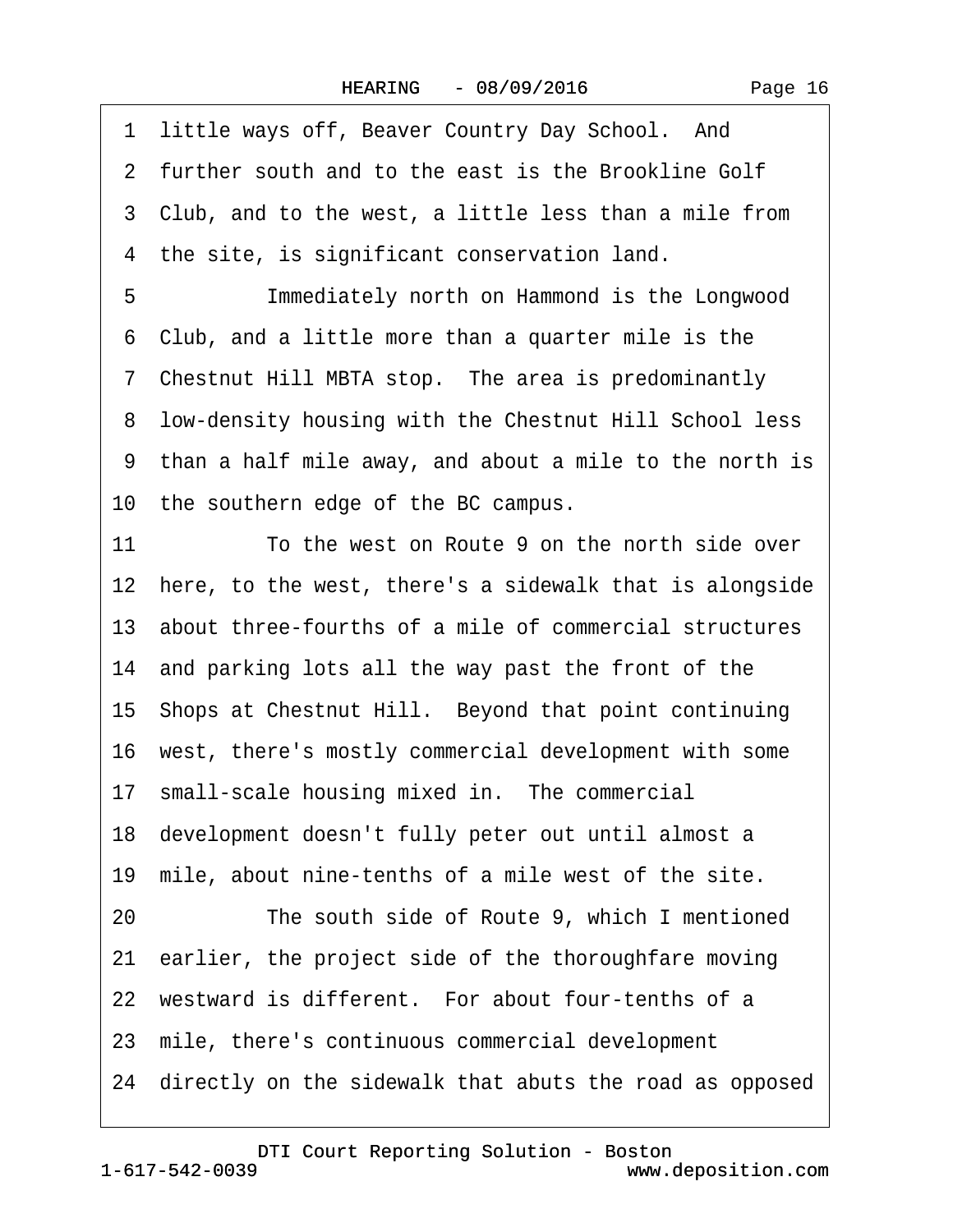1 to being set back by the width of the parking areas. 2 There are very few street trees, but the sidewalk is 3 continuous, broken only by side streets. There is a 4 nonsignalized sidewalk about 850 feet from the site. ·5· And after about a quarter mile, this pattern gives way ·6· to commercial development set back something like 60 7 feet. And that's just at the far end. So there is 8 that kind of coherent stretch of commercial buildings ·9· before it starts pulling back from Route 9 and then 10 introducing parking in between the building and the 11 road again. 12 **Eastward on Route 9 there is continuous -- in** 13· the other direction, there is a continuous sidewalk 14 with a narrow planting strip, and I called it either a 15 bike or a parking lane. If there is no parking there, 16 it could be construed as a bike lane separating the 17 fast-moving traffic from pedestrians. There is no 18 guardrail at that location. There's a spotty 19· collection of street trees as well as some trees on 20· private property overhanging the sidewalk.

21 • After passing a few small-scale multifamily 22 structures and nearby small commercial enterprises,

23· there's a nonsignalized crosswalk followed by another

24 one another 700 feet further on. The in- and outbound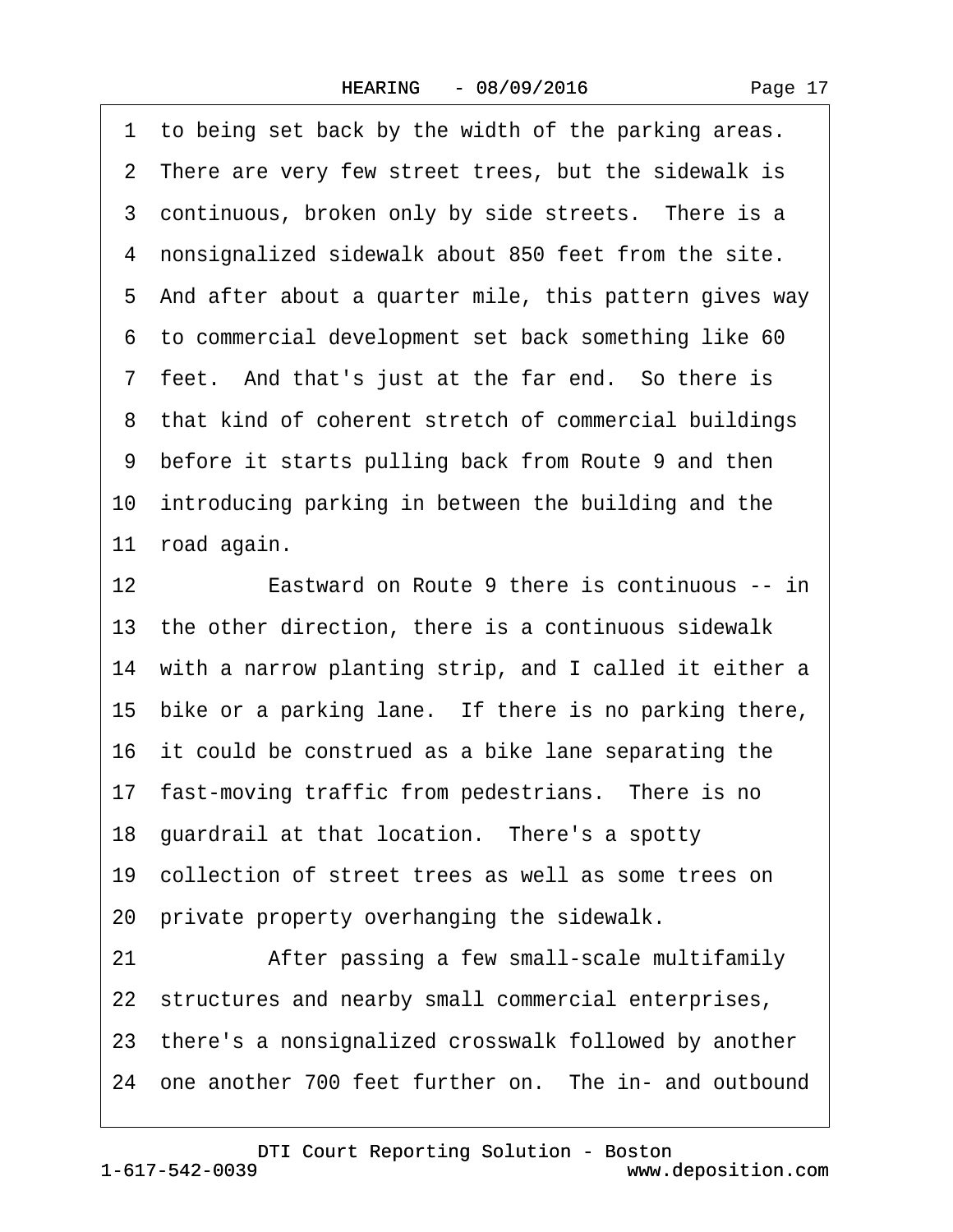·1· lanes of the roadway are divided by a continuous steel 2 guardrail. The quality of the walkway is variable, but 3 it does continue past the Benevolent Association and on 4 to the healthcare facility, about eight-tenths of a 5 mile. And there is another signalized crosswalk once ·6· you're about eight-tenths of a mile from the site. 7 The sidewalk -- the pedestrian walkway on the 8 north side of Route 9 to the east is variable. As on ·9· the south side, there's no structured protection from 10 traffic and the walkway width varies with some 11 stretches somewhat overgrown with trees that are on 12 adjacent private property. After passing the Longwood 13· Club, there's no commercial development for a little 14 less than a mile just past the Brigham and Women's 15 facility on the south side. 16 **· · So the conclusion, I guess, is most parties** 17· would agree that there's no architecturally notable 18 structures within one mile of the site in either 19· direction on Route 9, nor would that stretch of 20· Boylston be considered pleasantly walkable, certainly 21 by modern streetscape planning standards. There's a 22· lot of traffic that's fast moving, air quality is bad, 23· and there's no physical protection afforded to 24 pedestrians. Other than major intersections and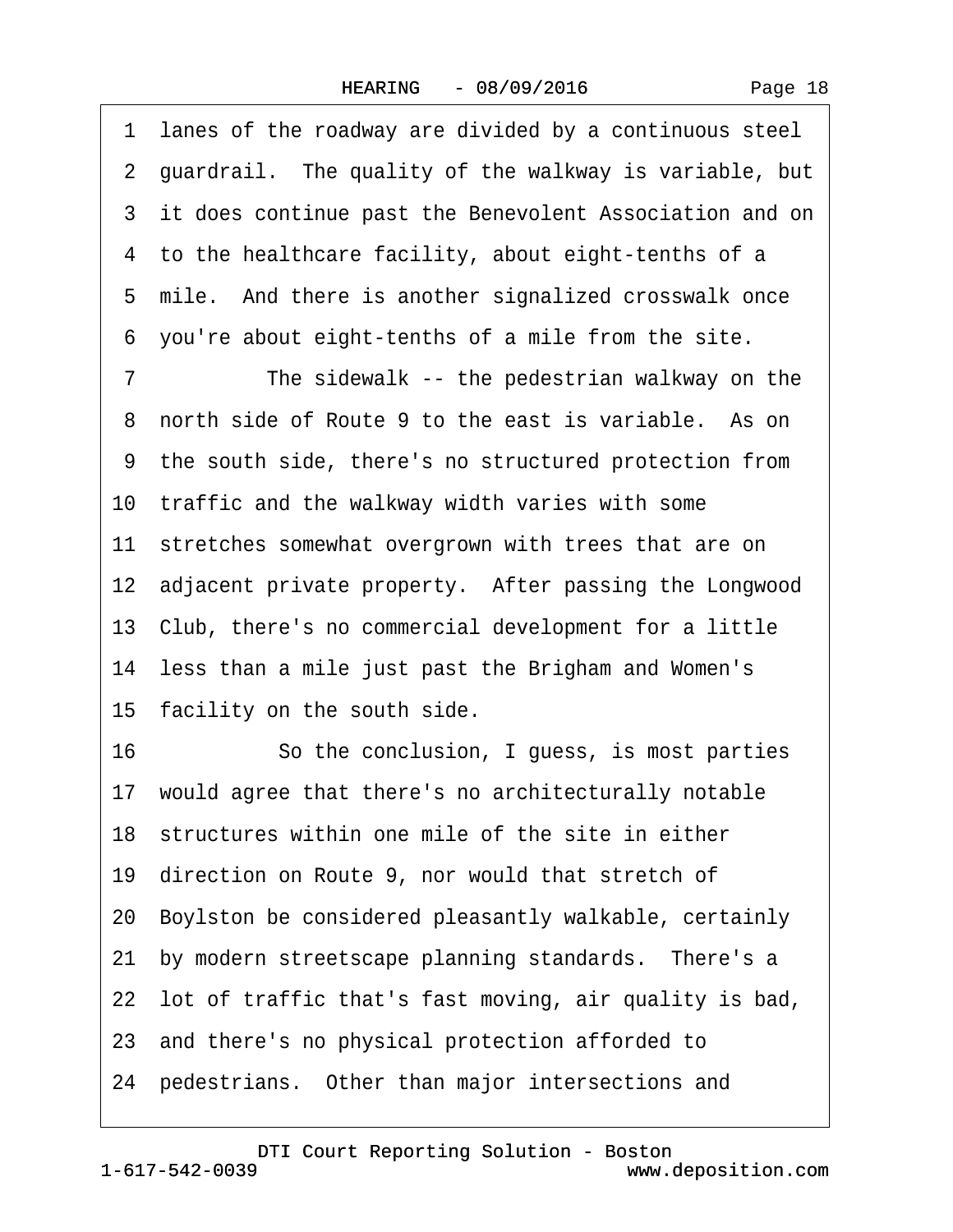1 parking lots, the lighting is poor. Crossing Route 9 2 at nonsignalized crosswalks is certainly less than 3 optimal. 4 By contrast, Hammond Street is a much more 5 pleasant pedestrian environment, even though it's not ·6· lined with architecturally significant structures nor ·7· interspersed with consumer amenities like you find on 8 Route 9. So I think the overall impression is we have ·9· a kind of little island here in that area immediately 10· close to Hammond Street. 11 • As noted -- I'm on my next section -- we are 12 going to be meeting with the design team. 13 **But I'll start with -- talk a little bit about** 14 the orientation of the building. So the proposal is 15· for a single six-story mixed-use structure including 16 about 8,000 square feet of commercial use. Above that 17 in the five floors of 45 units of age-restricted 18· housing is proposed 15 one-bedrooms and 30 19· two-bedrooms.· The footprint occupies about 11,250 20· square feet of the 14,626 square-foot site, about 77 21 percent. 22 **Proposed setbacks from the lot lines are** 23 variable: 5 foot 3 along most of the length along 24· Hammond, in that area; 2 foot 5 along Boylston -- you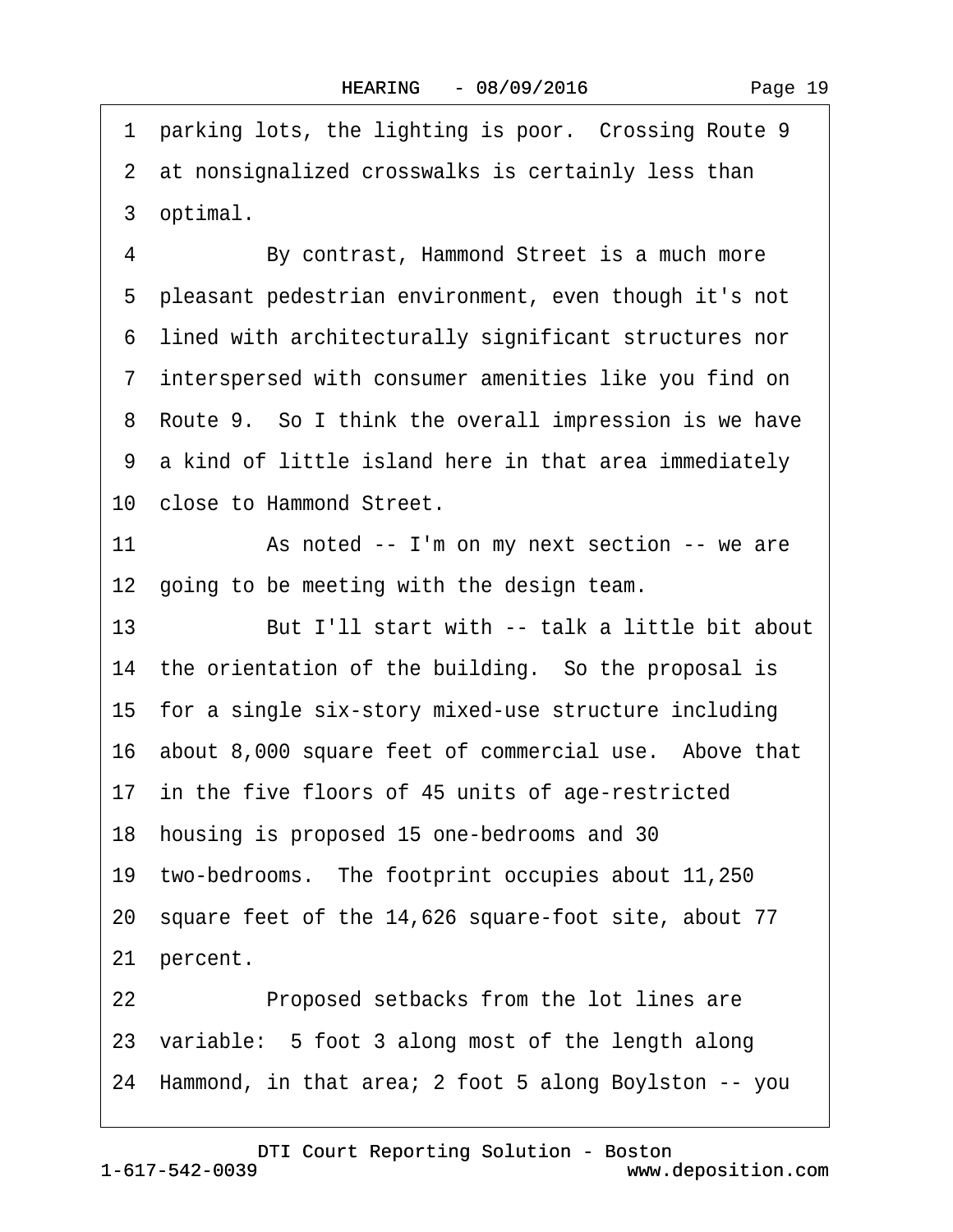1 see can that red broken line there -- 20 feet from the ·2· neighbor to the east -- again, that's to the property 3 line, not to the building -- and approximately 6 feet 4 to the neighbor to the south, over in this area. There 5 is no usable open space in the current plan, and ·6· landscaping appears to be limited to five street trees ·7· that are proposed in the Hammond and Boylston Street 8 rights of way. You can see those there. There are the ·9· five trees.· There are no on-site amenities proposed, 10 indoor or outdoor, other than bike and car parking. 11 All the parking, as I noted before, is in the 12 basement level and consists of a combination of 13· valet-packed layers of floor spaces and stacker spaces 14 accessed from the car lifts operated by a 24-hour 15 manned service. They're accessed from that 20-foot --16· wide -- I think the drive is actually 17 foot 6, so 17· there may have been an ambiguity in the materials -- on 18· the east side of the building that connects with the 19 eastbound lane of Route 9. 20 There is no loading dock indicated to serve 21· the commercial spaces, however a pull-off space that I 22 talked about before within the Hammond Street public 23 right of way is indicated on the site plan. Rear 24· loading for the four retail spaces -- I mentioned to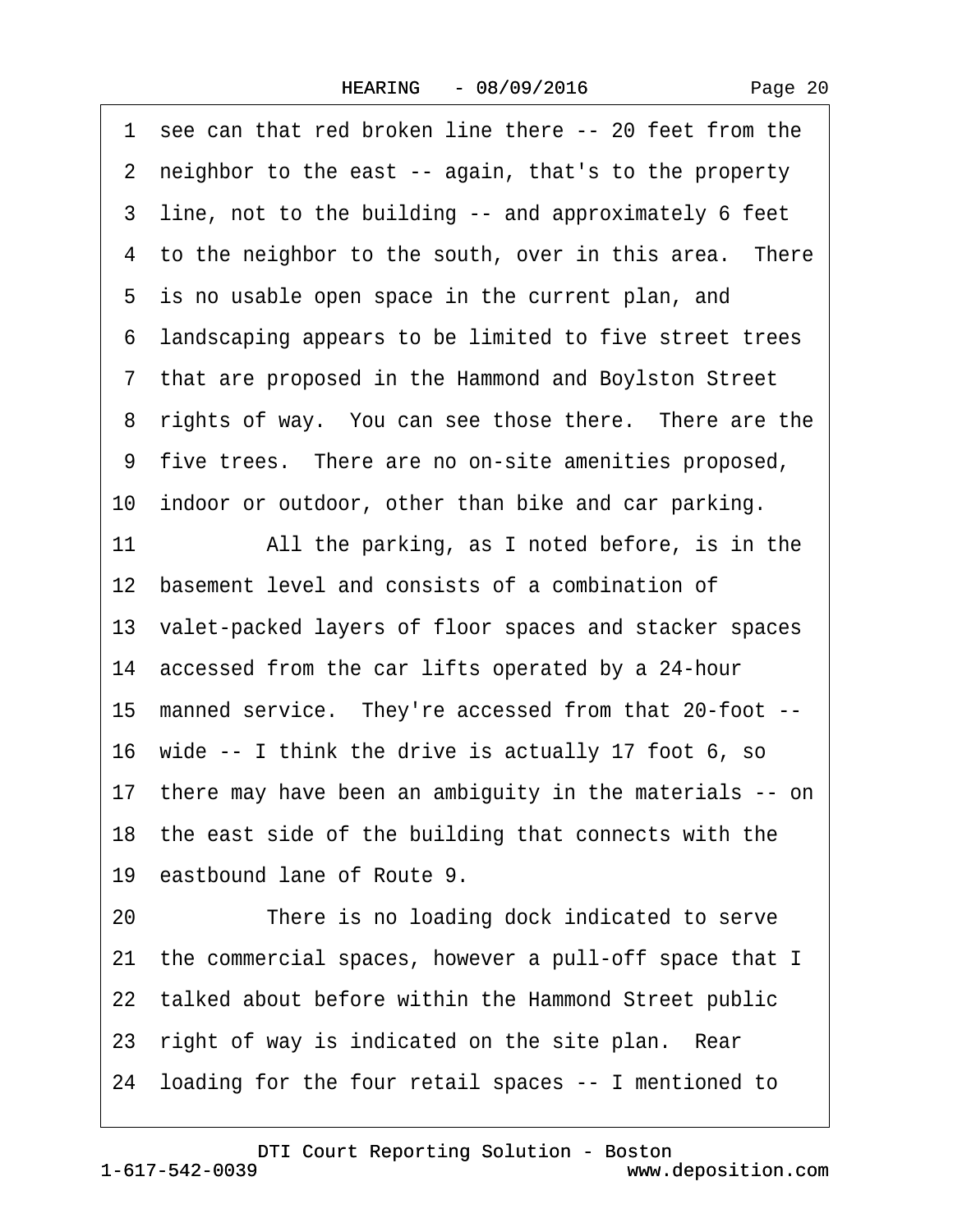·1· you before already -- takes place from that pull-off 2 space and/or the parking drive. You could also load 3 from that side. But to get to that rear -- from here 4 to get through to that rear loading area from the 5 inside, you'd go through the residential lobby, the 6 mail room. Bike parking is right there. All retail ·7· spaces, as I mentioned before, have direct access onto 8 the sidewalk. 9 Because the building lies to the north of its 10 neighbors on Heath Street -- so these are those 2 11 two-family homes -- there's no impact as far as direct 12 access to sunlight. Those buildings -- the sun is 13 predominantly from the south, so the shadows cast by 14 this building do not fall on the buildings to the 15· south.· There is an impact on access to diffuse, 16 bright-sky light because of the height of the building 17 and its nearness to the southern property line of the 18· site. 19 This is mediated -- I mentioned that before 20· when we were looking at the photograph -- by the 21 presence of those out-buildings to the north side of 22 the two-family -- two Heath Street homes. So the 23· actual distance from the rear of the building to the

24· property line is on the -- to the actual residential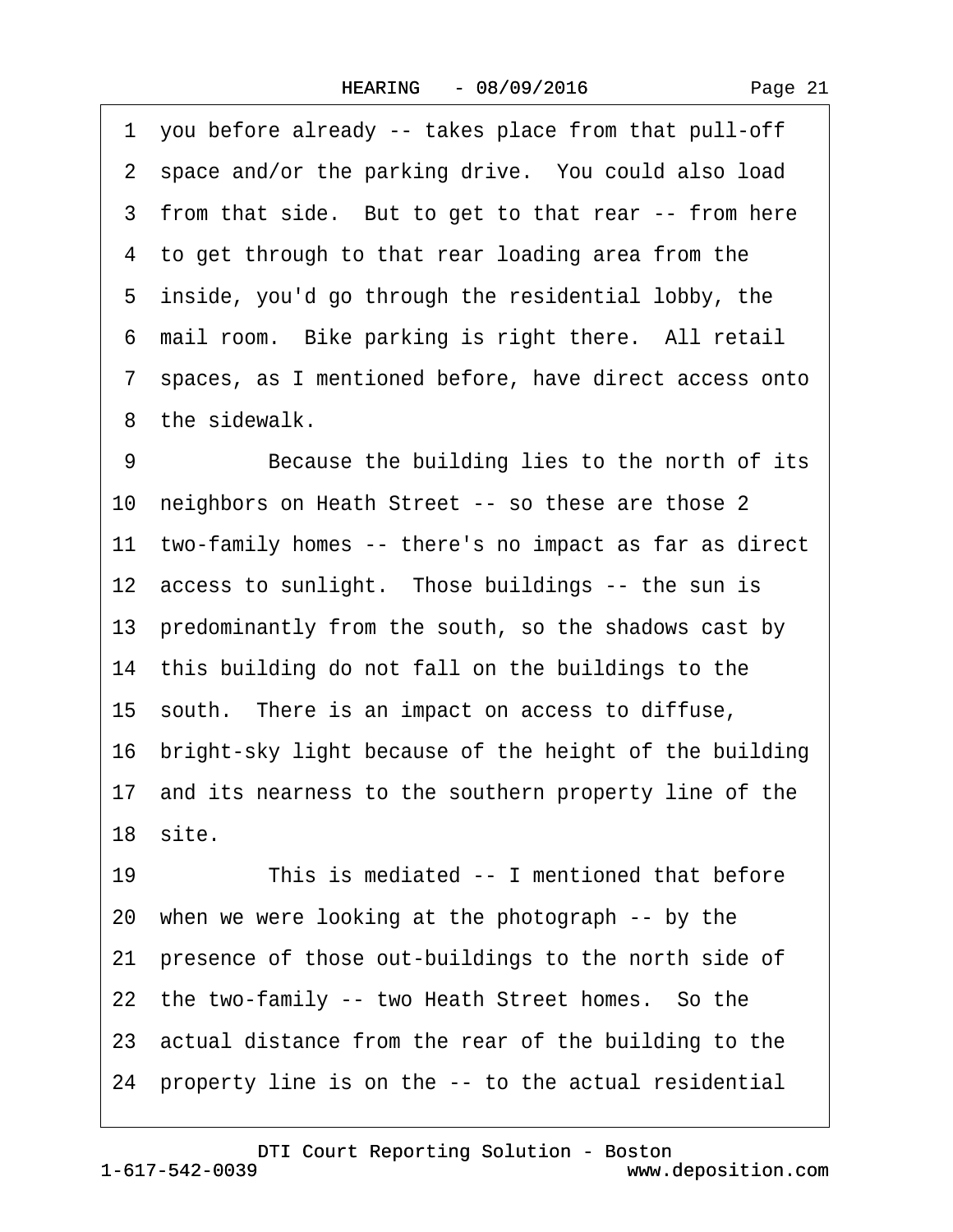1 structure is about 25 feet. 2 The proposed setback from the new structure is 3 inconsistent in the submitted materials. I think I've 4 mentioned that already. The Site Plan Setbacks diagram 5 submitted in the materials indicates something like ·6· 6 feet, while the ground floor plan appears to be 7 virtually no setback. That's something that we can 8 square away when we meet them, I think. 9 The structure that suffers the most solar 10 impact is the six-family structure to the east 11 separated by a 20-foot setback from the property line 12 plus approximately 5 feet of additional setback on 13 their side of the property line. There were shadow 14 studies submitted, and they indicate pretty much 15· year-round impact on that neighbor, significantly 16 greater than the existing conditions. Right now there 17 is that lower-scale garage building that does have an 18 impact on the building, but not nearly as much. 19 • Function, use, and adequacy of open space: As 20· noted, the only landscaped area is in the public right 21 of way, so street trees. 22 The building design, let me get to that. The 23· building is designed to hold the edge of the sidewalk

24· extending in a straight line along Boylston Street --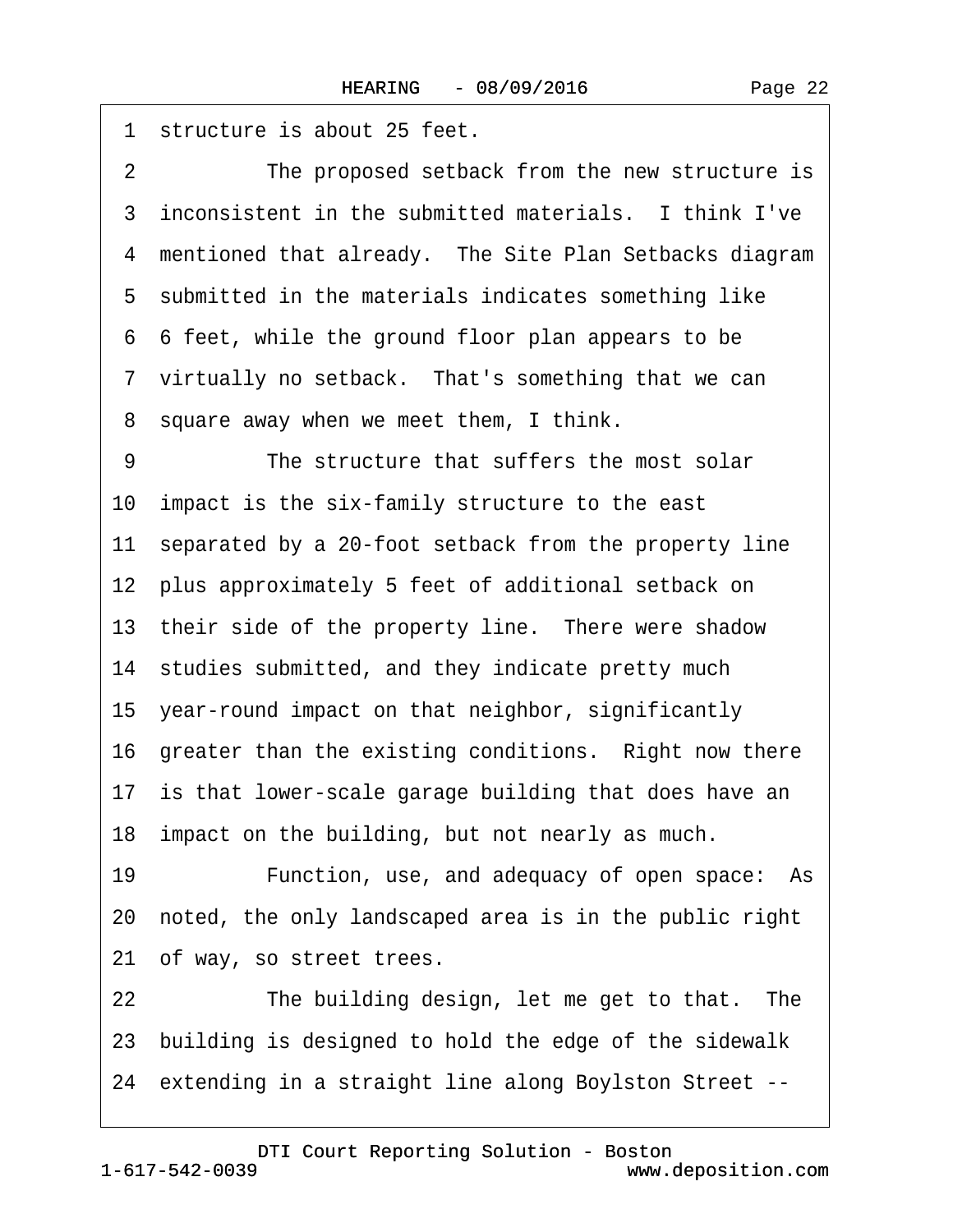1 that's the long elevation -- then curving around the 2 Hammond Street corner ending by directly abutting the ·3· north elevation of the adjacent commercial building, 4 which will lose -- I believe it would lose some of its 5 north-facing fenestration. That building in this area ·6· has windows, but I think, actually, the building would ·7· encroach on at least one of those windows. 8 The aesthetic of the facade treatment. ·9· including the material selection, is contemporary with 10· broad expanses of glass opening into the retail spaces 11 and the appearance of virtually floor-to-ceiling 12 glazing in the apartments. And you can see people 13 standing there. There's a horizontal banding at the 14· floor levels -- that's these guys -- with vertically 15· oriented wall panels and glazing systems spanning 16· between those bands. 17 Windows into the units appear to be a 18 combination of operable awning windows and fixed 19· panels, although it is a -- it's a little difficult to 20 reconcile this with the building elevations, but that 21· appears to be what's proposed.· The types of windows 22 combined with the overall language expressed on the 23· elevations, particularly in the perspective rendering,

24 makes me -- to me it reads more like a commercial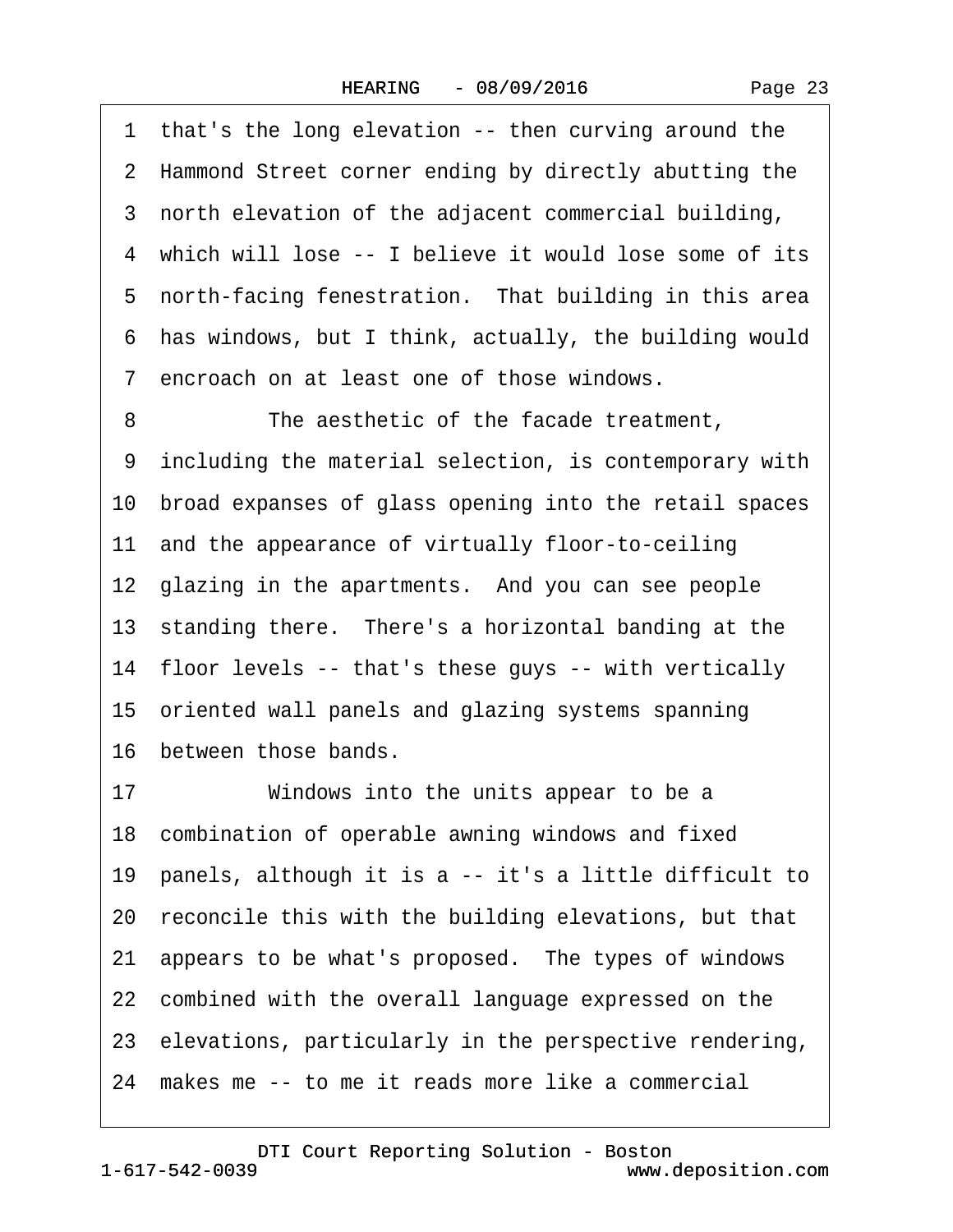Page 24

|    | 1 office building than a residential structure.            |
|----|------------------------------------------------------------|
| 2  | However, as noted above, there really is no                |
|    | 3 notable coherent architectural context along Route 9     |
|    | 4 that this building could arguably perfectly fit into.    |
|    | 5 There exists a wide variety of building types, scales,   |
| 6  | massing, setbacks, parking solutions, et cetera, that      |
|    | 7 make this site somewhat independent of a clear,          |
|    | 8 contextual imperative.                                   |
| 9  | Clues for inspiration, and some of the                     |
|    | 10 constraints, include the adjacent six-family building   |
|    | 11 that's right over there, the left; the two-family homes |
|    | 12 to the south; the large wall of the commercial          |
|    | 13 structure adjacent on Hammond; and, as important, the   |
|    | 14 bleak, wind swept, exposed streetscape on Route 9 and   |
|    | 15 Hammond. As was noted in the Board of Selectmen's       |
|    | 16 letter to MassHousing, this area of Route 9 warrants    |
|    | 17 revitalization.                                         |
| 18 | Generally speaking, in this reviewer's                     |
|    | 19 opinion, the building facade and massing make gestures  |
|    | 20 that are responsive to the site, including:             |
| 21 | The first-floor retail spaces and residential              |
|    | 22 entry form a well-defined base for the structure and    |
|    | 23 engage the street with a largely transparent storefront |
|    | 24 articulated with wood-plank screens.                    |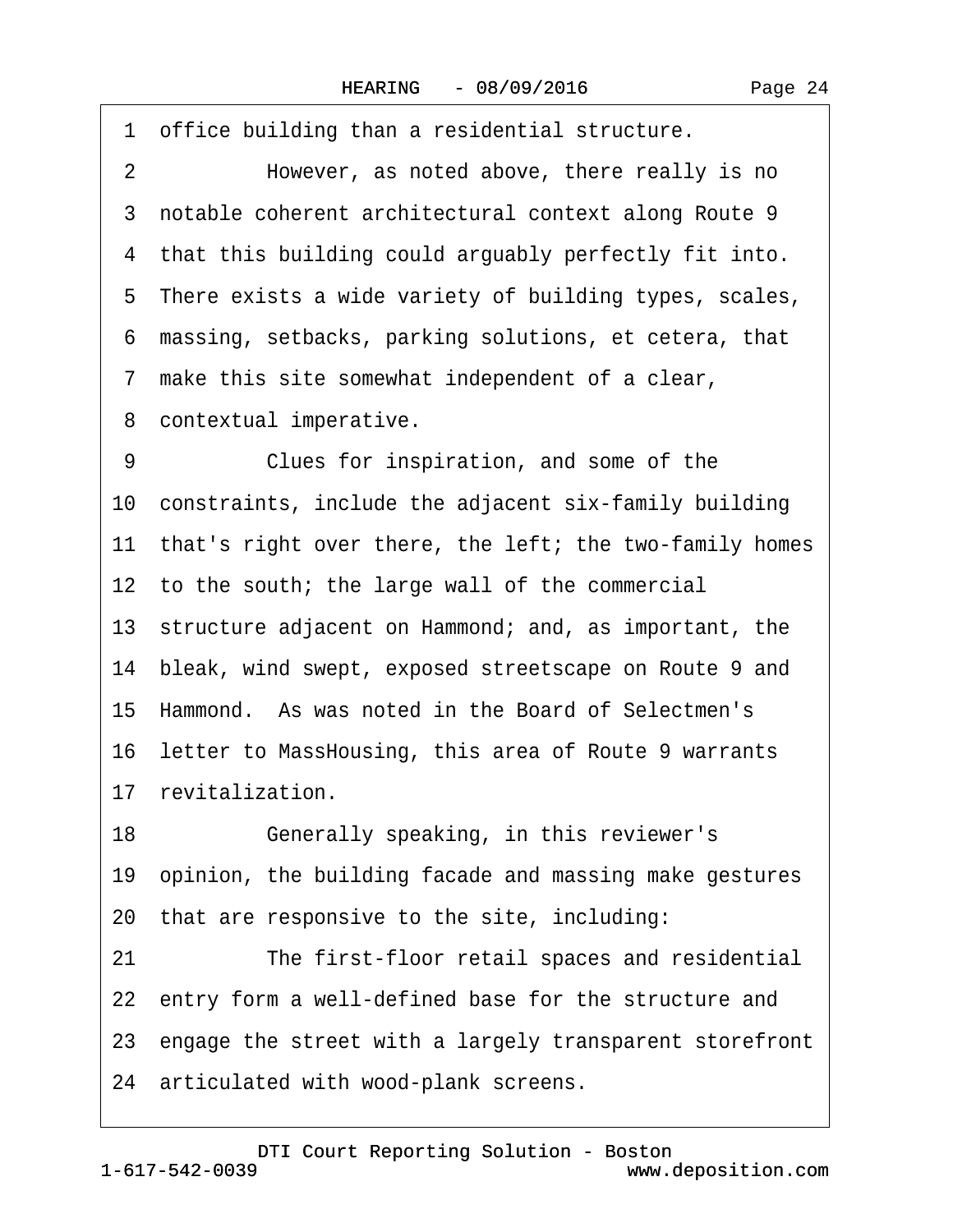| Page 25 |  |
|---------|--|
|---------|--|

1 The tallest section of the facade runs along ·2· Boylston for about 40 percent of its length -- that's ·3· this guy -- and wraps onto Hammond serving to -- the 4 architects here -- to celebrate the corner. Those were 5 the words of the design architect. 6 Other than the expanse of the corner piece, 7 the top floor is set back creating an overall 8 tripartite composition -- so that being the base, the ·9· body, and the top -- that's generally proportionally 10· effective and does serve to cut down on the apparent 11 height of the building. 12 The fenestration pattern changes to that finer 13· grade pattern that I was talking about before from that 14 more random pattern at both of the facades along 15· Boylston and south along Hammond.· This breaks up the 16· length of the facade, and it's a look that is a little 17 more compatible with structures beyond the footprint of 18· the building.· So a more regularized type of glazing 19 pattern is more consistent with the other buildings 20 along Hammond. 21 The setback of the building matches the 22 commercial setbacks to the west on the other side of 23· Hammond Street and is increased at the residential 24 entry on Hammond. Again, I was talking about that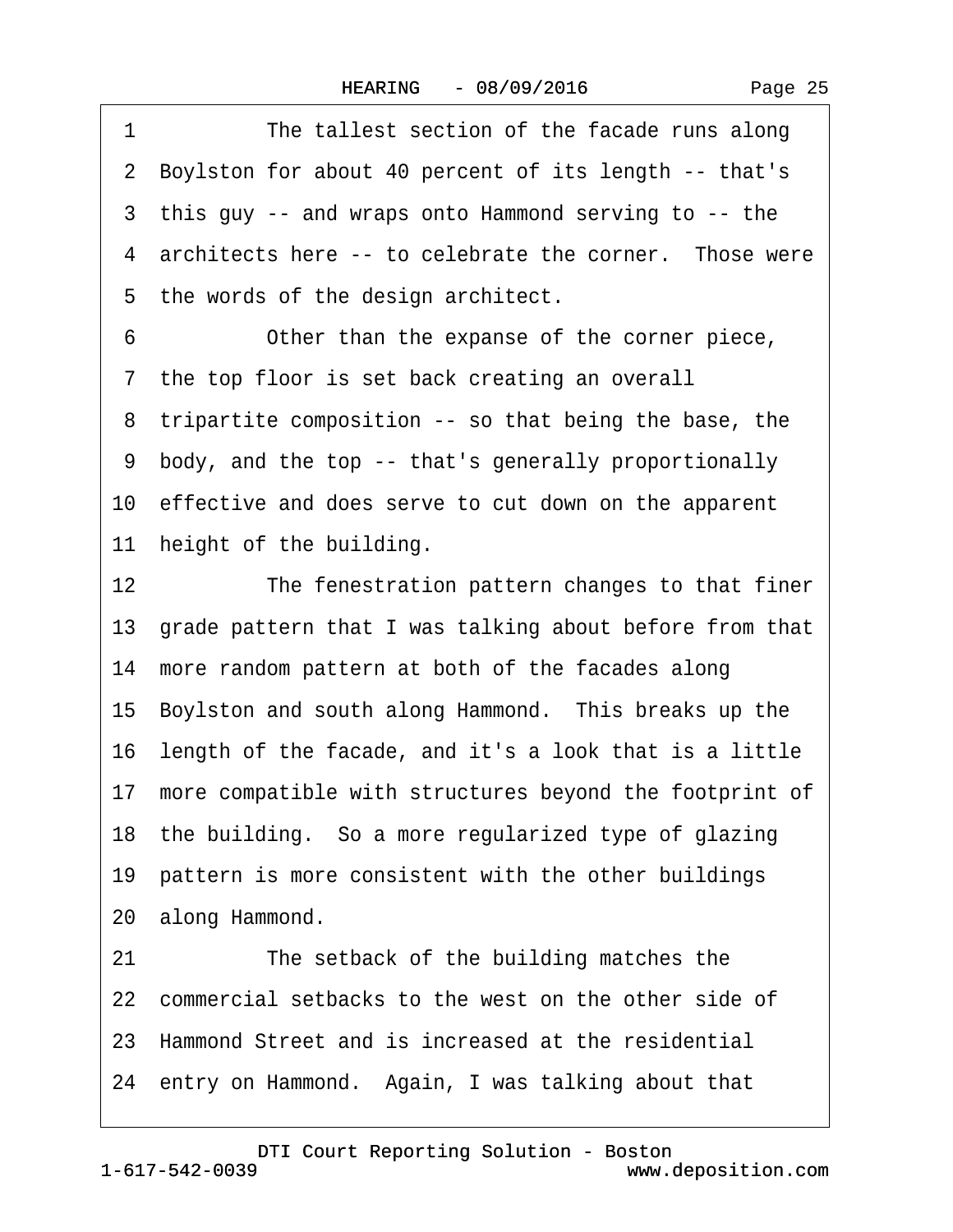1 little stretch of those buildings that have a ·2· consistent or a similar attitude towards engaging the 3 sidewalk. 4 Route 9 is a broad enough thoroughfare that 5 the height of the building is not -- and this is just ·6· in and of itself -- the height of the building relative ·7· to Route 9 is not inappropriate. 8 But having made these observations, while the ·9· apparent design intent of the building is generally on 10 the right trajectory, the fact remains that the 11 building is significantly larger than its immediate

12 neighbors and has minimal setbacks, except on the

13· eastern end, that serve to exacerbate its bulk and

14 impact on neighboring structures. And my suggestion is

15 mitigating these effects. I'll get to those shortly.

16 There was a question about the side and rear

17 elevations visible from the public street, public

18 areas, and the vantage point of the nearby residential

19 neighborhoods.

20 The proposed secondary east elevation --21· that's down at this end -- in all likelihood would be 22 minimally visible for public streets, at least from 23 street level where it's largely blocked by the 24 neighboring six-family building. The highest parts of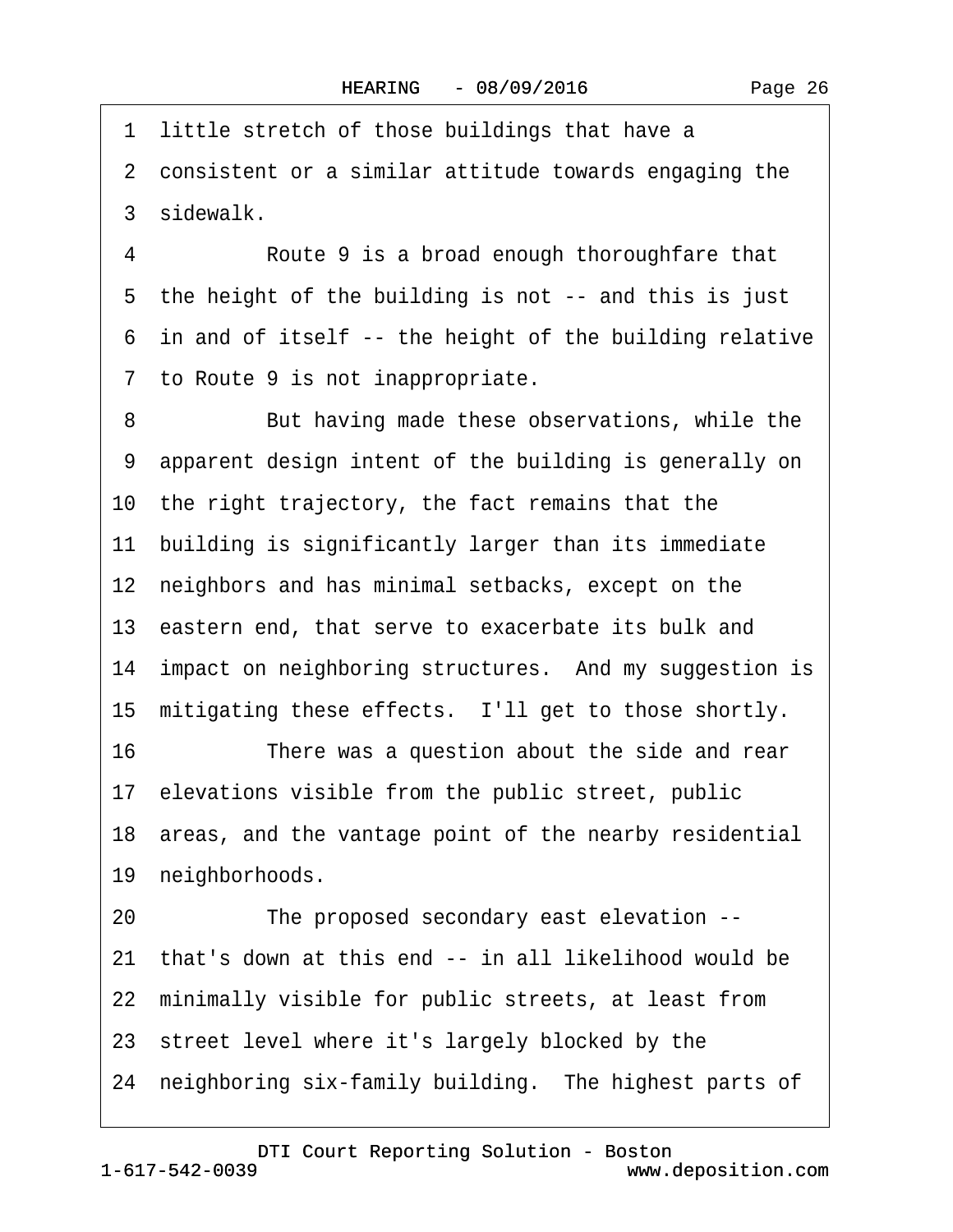1 the rear elevation -- so back over there -- that run 2 parallel to Heath Street will be visible above the 3 height of the neighboring structures as the site is 4 approached from the south onto Hammond Street. 5 • Sale as pedestrian and vehicular ·6· circulation, pedestrian entry to the building occurs ·7· into the retail spaces off of Route 9 and Hammond 8 Street. The residential entry and lobby is proposed ·9· off of Hammond Street -- right over in that area -- at 10 the southern-most point of that facade. 11 This reviewer is concerned about the proposed 12 vehicular access to the building as well as the 13 mechanics of the parking system that relies on deep 14 stacking the vehicles and a 24/7 valet service. 15 Beyond the legitimate question of whether 16· shoppers or other forms of customers accessing the 17 commercial spaces would actually be bothered to take 18· advantage of the valet service, there are some safety 19 issues associated with the proposal. Most important is 20· the sight line problem that I mentioned before where 21· the cars are exiting the parking drive, both related to 22 their ability to look down the sidewalk and the 23· difficulty of looking west on Route 9 past parked cars 24 while straddling the sidewalk and blocking pedestrians.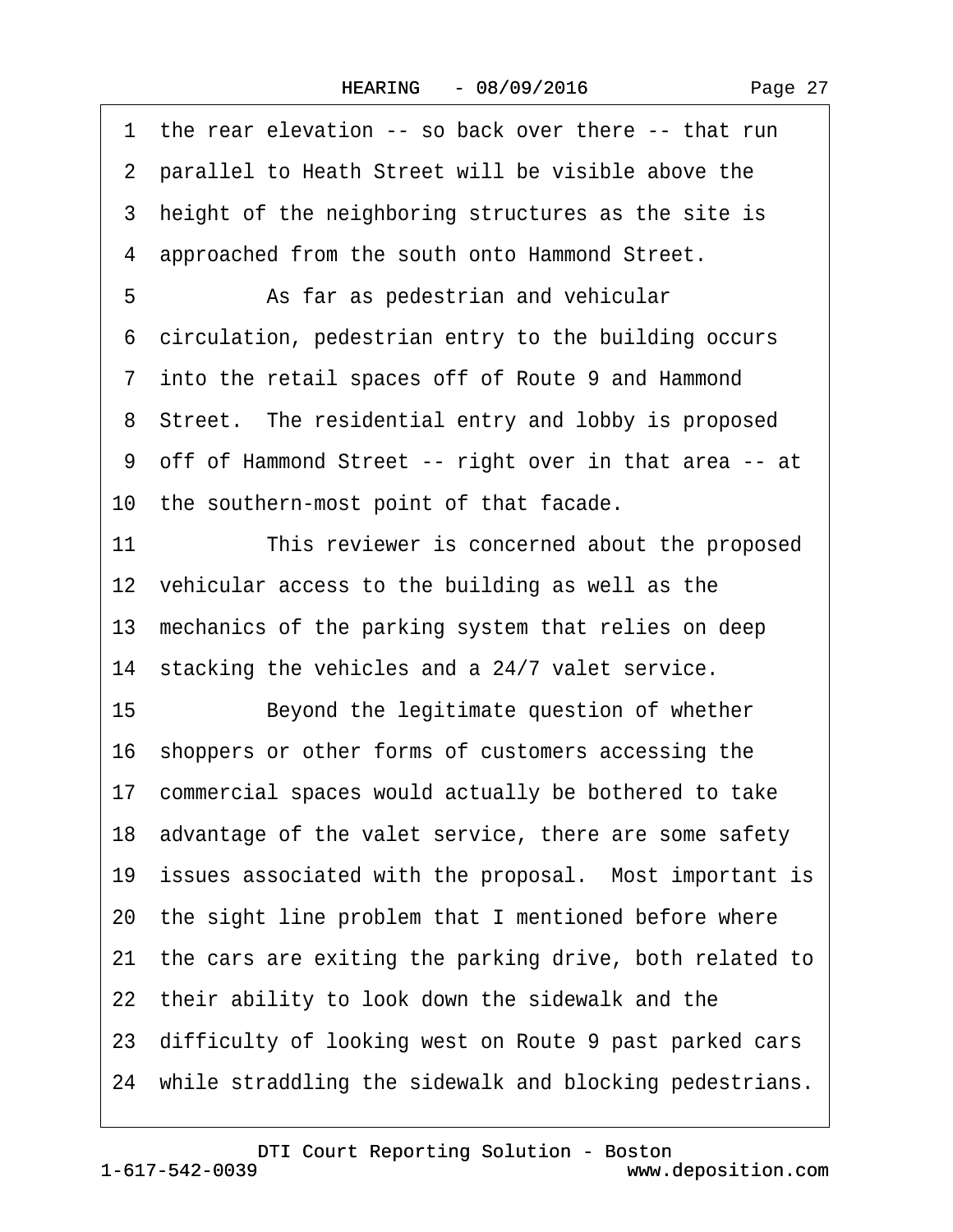·1· While it may be possible to ban all parking in the 2 spaces immediately west of the parking drive, this 3 would require rigorous enforcement to succeed. 4 **In addition, while difficult to quantify, the** 5 neighbors have expressed concern about losing parking ·6· spaces on Boylston Street as well as commercial ·7· customers averse to the valet system taking up 8 available street spaces on the smaller roads. 9 • • And the reason I dwell on that point is that 10· the parking ratio that's represented with 80 spaces for 11 this number of units and that amount of retail space, 12 it's, in my opinion, somewhat a question, not 13 understanding, really, if that system would succeed so 14 they could ever really achieve that parking ratio. 15 **It's also of concern that cars may queue** 16· excessively, given the time lag associated with the 17· valet parking.· That could block sidewalks, potentially 18 extending even out to Route 9. This reviewer doesn't 19 have enough information to comment on concerns related 20· to noises generated by the car lifts. 21 **In addition to residential and commercial** 22 parking concerns, the delivery needs of the commercial 23· spaces have been questionably addressed by a proposed 24 encroachment of the project into the Hammond Street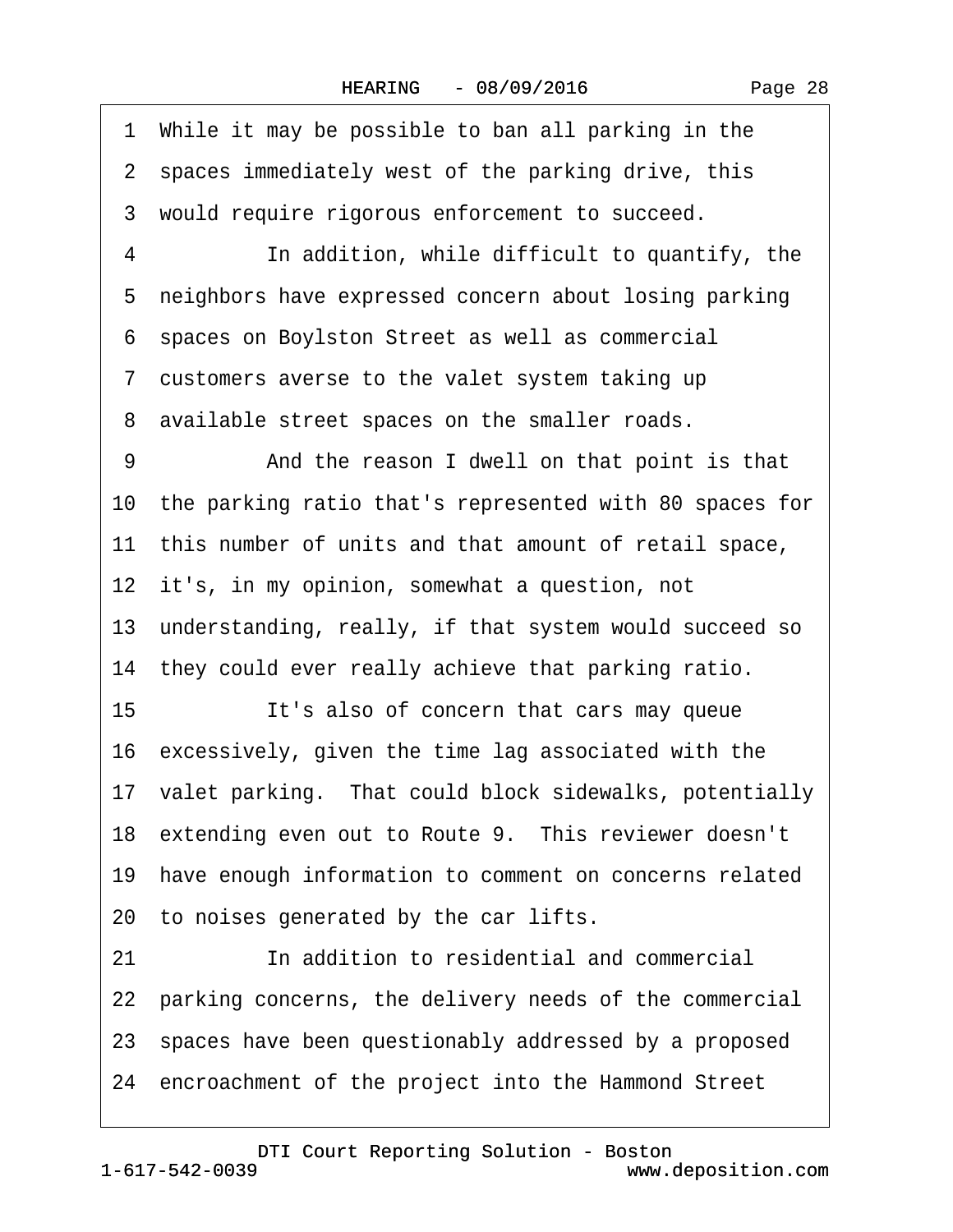1 right of way, specifically a drop-off zone near the 2 residential lobby that would provide rear access into 3 the tenant areas as well as easy access to the sidewalk 4 that leads to front entries. 5 The proposed drop-off seems unrealistic from a ·6· town approval perspective, but also potentially ·7· unworkable given the density of traffic at that corner 8 combined with the presence of vehicles that may 9 partially block traffic on Hammond Street while 10 delivering. 11 The proponent has pointed out that these 12 issues could be lessened by imposing time restrictions 13 on use of the zone. In order for this solution to 14 work, the time restrictions would have to be strictly 15· enforced.· Drop off could more realistically, in my 16 opinion, occur at the parking drive. However, as 17 currently designed, it doesn't appear that there's 18 enough space for vehicles to turn around to re-enter 19· Boylston front first.· So clearly, this is well out of 20· the way.· If deliveries could happen back here, there 21· would have to be, I think, an accommodation for turning 22 vehicles around to go out face first. 23 **• The next section is the integration of** 

24· building and the site, including, but not limited to,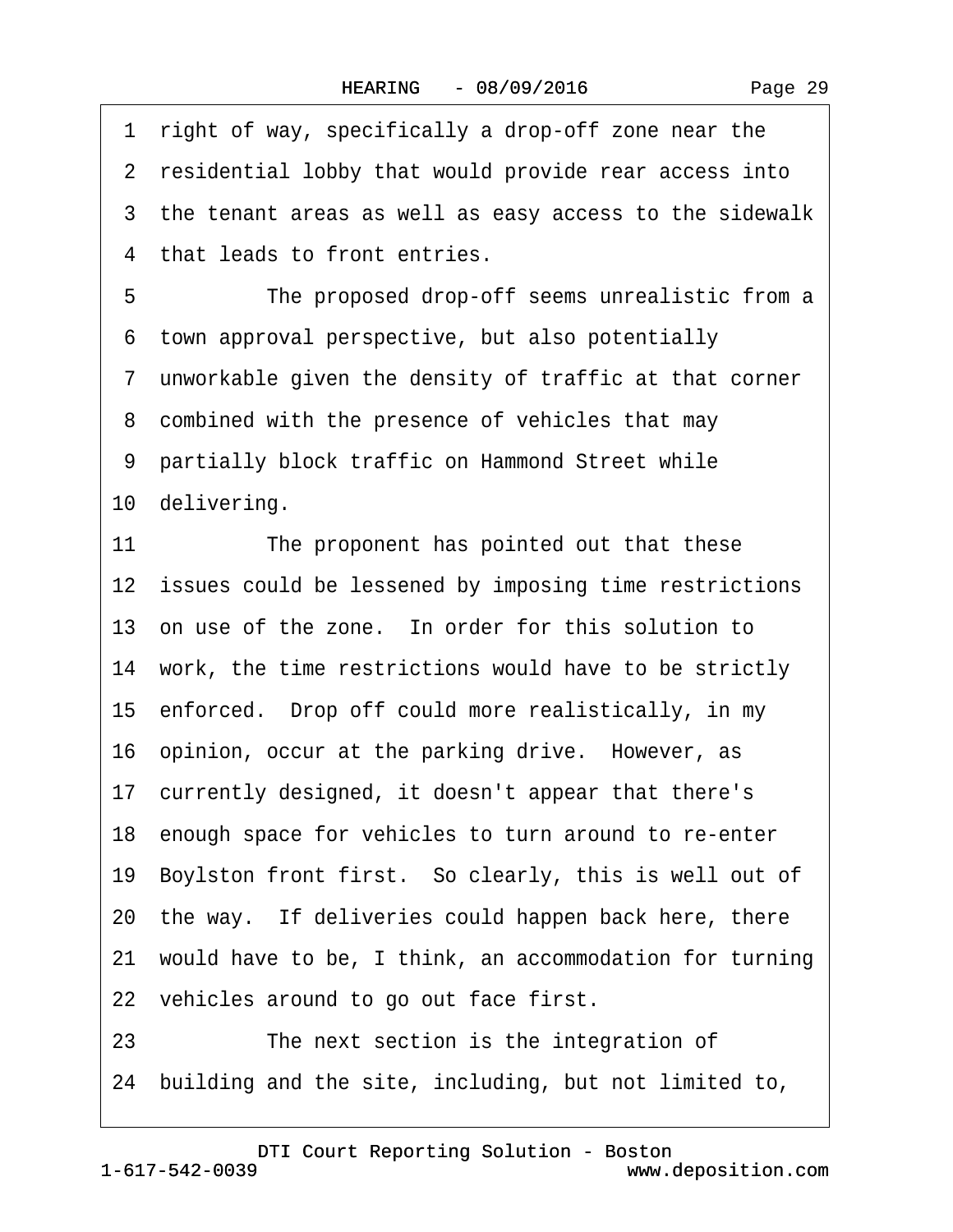|    | 1 the preservation of tree cover. As discussed above,      |
|----|------------------------------------------------------------|
|    | 2 the facade design and building massing takes clues from  |
|    | 3 their surroundings in an attempt to better integrate     |
|    | 4 into the site. However, in the opinion of this           |
|    | 5 reviewer, the gestures that have been made don't go far  |
|    | 6 enough to tie the building in and minimize impact on     |
|    | 7 existing neighbors. And again, I'll go into a little     |
|    | 8 more detail about that below.                            |
| 9  | While there is very little existing                        |
|    | 10 landscaping between the six-family home and the project |
|    | 11 site right now, the submitted site plan doesn't provide |
|    | 12 enough buffer on that border for more significant       |
|    | 13 screening that would be appropriate for a much larger   |
|    | 14 building. An existing mature tree that is at the        |
|    | 15 eastern property line at the sidewalk will likely have  |
|    | 16 to be removed with the installation of the parking      |
|    | 17 drive. Other smaller trees that appear to be within     |
|    | 18 the site will also have to be removed to allow for      |
|    | 19 construction. And again, there those five street trees  |
|    | 20 proposed on the site plan.                              |
| 21 | The exterior materials we talked about, the                |
|    | 22 language -- I mentioned the materials. It appears that  |
|    | 23 what's proposed is a composite rainscreen panel -- I    |
|    | 24 presume it's probably a dense, cementitious panel. I'm  |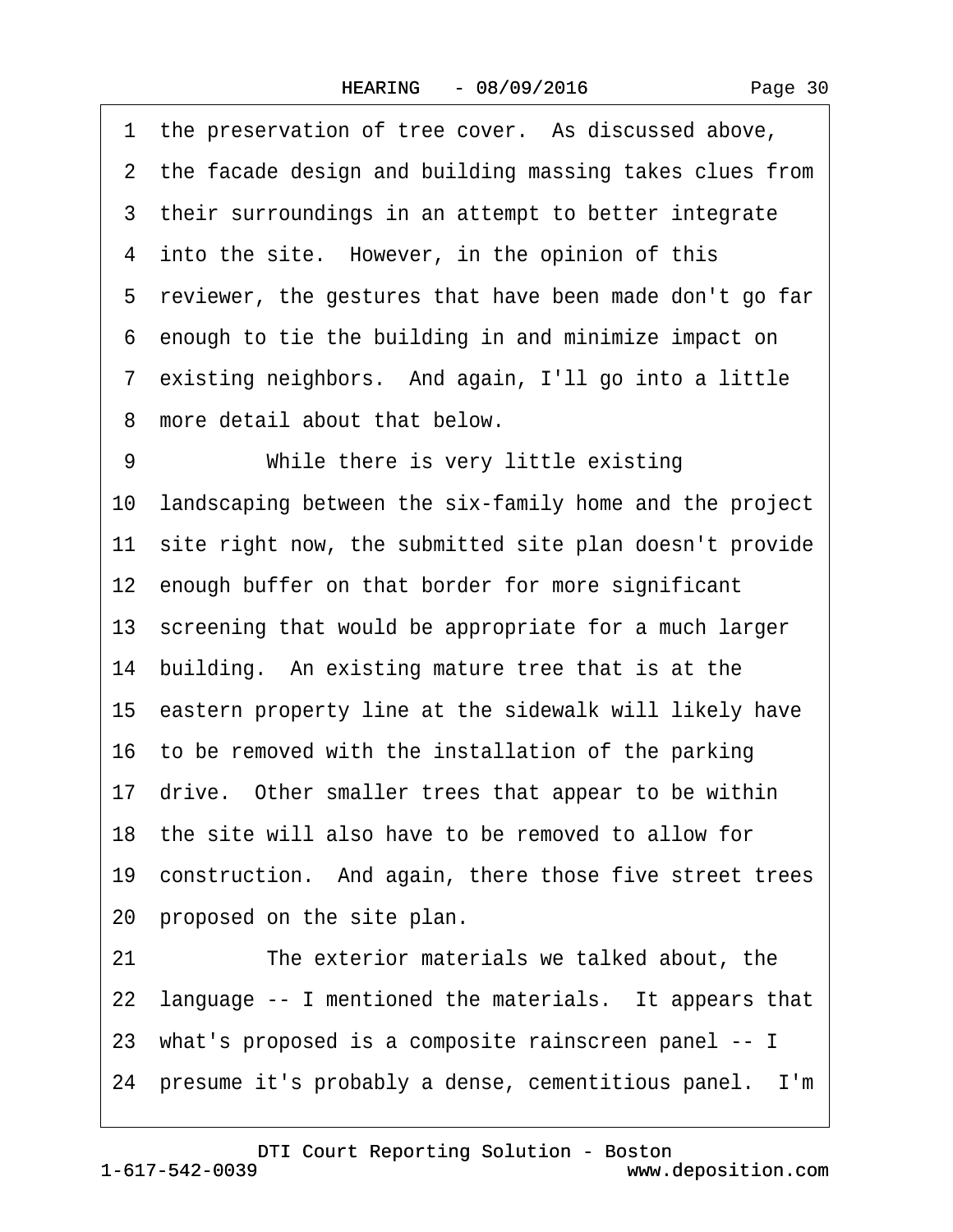1 not sure about that. It is. Okay -- standing seam 2 aluminum panels at the mechanical penthouse; aluminum 3 windows, storefront, and curtainwall systems; and ·4· intermittent wood plank screens at the commercial level 5 that I pointed out in the rendering. 6 **• • As far as energy efficiency, it's not really** ·7· possible to ascertain in any level of detail from the 8 submitted materials. The architectural narrative that ·9· was submitted notes energy-efficient appliances and 10 low-energy lighting fixtures. The application for the 11 project eligibility states that the project is designed 12 for energy efficiency with a goal of reducing its 13· overall energy consumption by 20 percent over the 14 baseline. Additionally, units will be supplied with 15 Energy Star rated lights and appliances and low-flow 16 plumbing fixtures. 17 To back up any of these goals stated in the 18· application materials, Brookline has adopted the energy 19· Stretch Code which will ensure a relatively high level 20· of sustainability, at least on the operating 21 perspective. 22 Lighting, I couldn't tell, from the materials, 23· anything about the exterior lighting.

24 We've already talked about the planting, the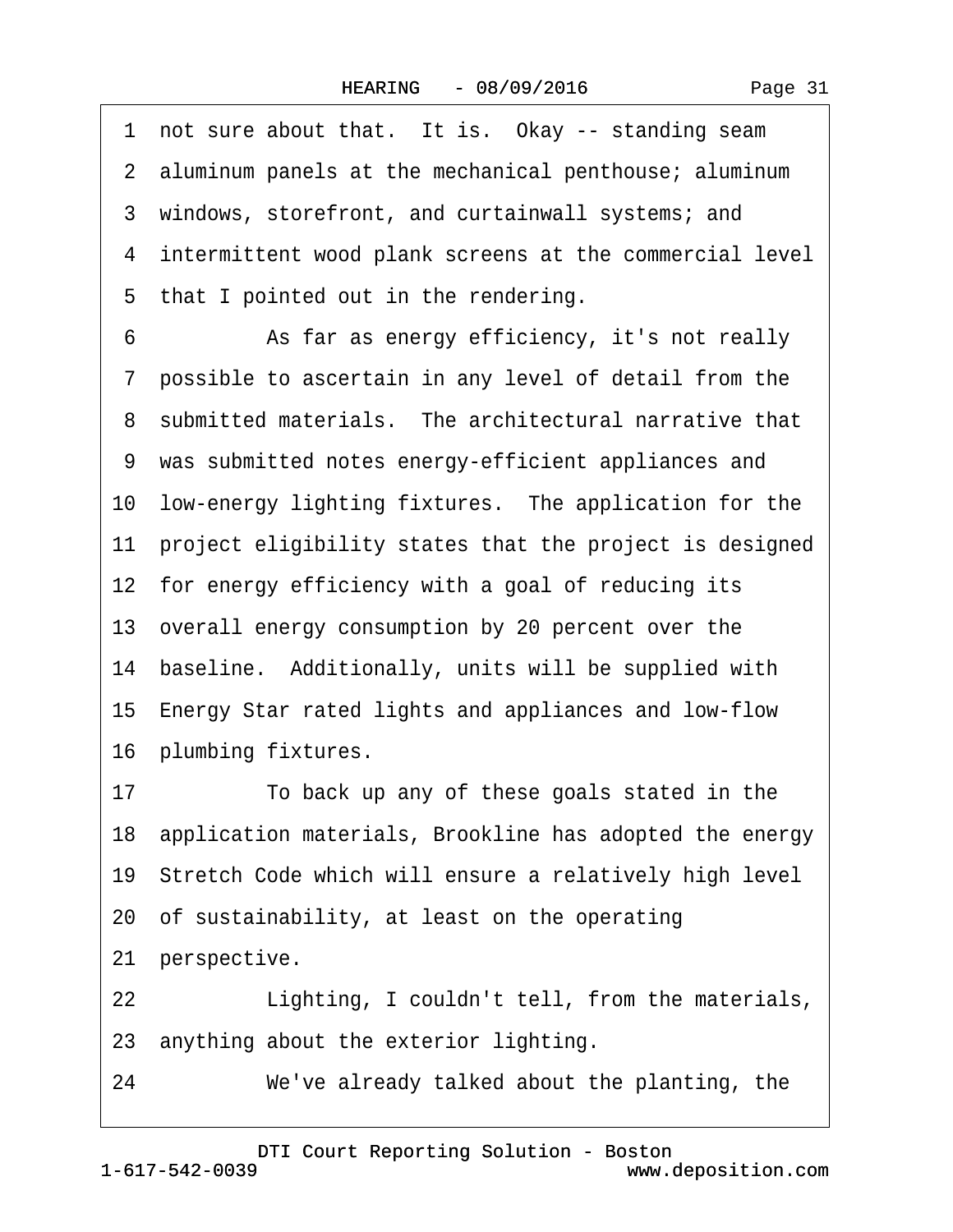1 landscape elements. 2 And once again, on the environmental side, 3 there was a mention of compliance with Energy Star, 4 which is a third-party rating organization. 5 **· · · · So what I'll do now is just give some other** ·6· observations that fall a little bit outside of the 7 prescribed job that I was hired to do. Under "Any" ·8· other design-related considerations," I'll start with 9 that. 10 The floor plans that are submitted only 11· include two relatively detailed unit floor plans -- you 12 saw that in those plans -- on floors two through five. 13· All other units are just blocked out with a gross 14 square footage. Given that each floor plate has nine 15· distinct unit plans owing to the odd shape of the 16· building, unit layouts will be idiosyncratic.· As such, 17 it can make interesting units, but it's not really 18 possible to review conformance with some code 19· requirements, for example accessibility, in any level 20· of detail. 21 And along those lines, the locations, the 22 types, and the layouts of proposed Group 2 accessible 23 units -- these are fully accessible units -- are not 24 provided. Note that all units in an elevator-fed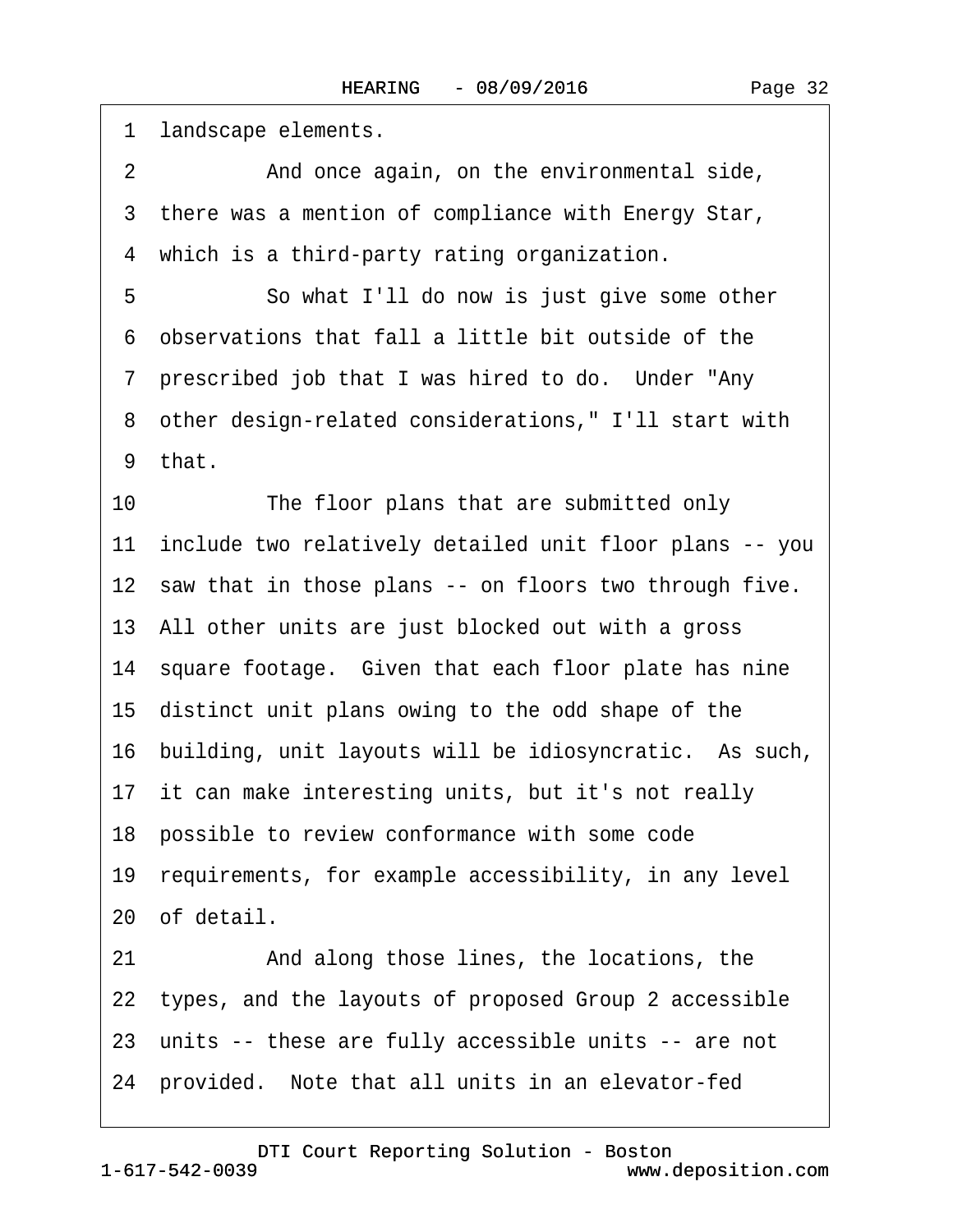·1· building must be Group 1 units, so kind of adaptable 2 units.

3 Building elevations along Hammond street that ·4· were submitted with the materials don't indicate the 5 existing slope down to Boylston Street, which is ·6· important because presumably all the entries in -- ·7· particularly in the retail spaces would be at grade, 8 but we don't really see that slope indicated. 9 There appear to be no resident amenities 10· included in the floor plans:· no community room, 11· workout spaces, et cetera, so this could threaten the 12 marketability of the units.

13 The spaces allocated for bicycle parking seem 14 inadequate. It's a very small area.

15 The parking plans don't indicate -- this is 16 going back to the valet parking. The parking plans 17· don't indicate how accessible space requirements would 18 be accommodated given the valet parking scheme. If 19· disabled residents dropped their car off at the valet 20 in the parking drive, they would have to access the 21· elevator lobby by traveling about 150 feet through the 22 rear egress corridor, i.e. the back door of the 23· building.· Alternatively, they could traverse the 24· public sidewalk for approximately 300 feet to enter the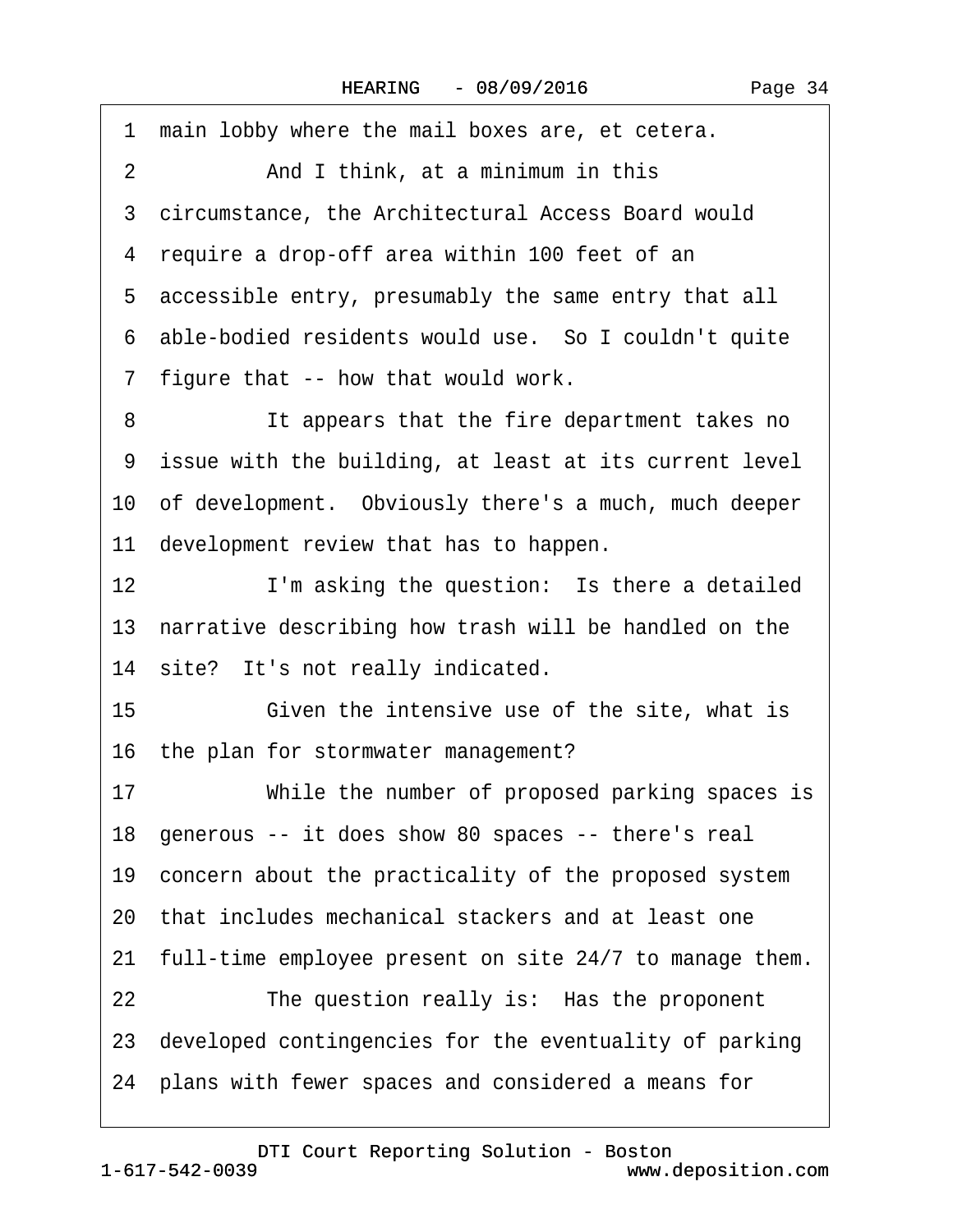1 mitigating a lower parking ratio, which you can do by 2 lowering unit count but also considering subsidized 3 T passes, membership to shared car services, et cetera. 4 • Also, has the developer drafted a construction 5 management plan that describes the community impact 6 during the construction period? 7 • **Another question is: Has the proposed HVAC** 8 system -- the heating, ventilation, and air ·9· conditioning system -- been designed to deal with the 10 poor air quality that surrounds the site due to heavy 11 traffic on Route 9 as well as the stopped traffic on 12 Hammond Street, which really is a important 13 consideration. Multifamily buildings have to bring in 14 lots of fresh air, and that should be taken into 15· account. 16 Similarly, noise and vibration caused by heavy 17 traffic should be dealt with in the structural and 18 facade design. 19 Will the developer be responsible for town 20· road and sidewalk damage resulting from heavy trucking? 21 Because there is no open space on this site, 22· I'm wondering if a roof deck is possible to provide 23 useable outdoor space. 24 • **Another question is: Given the strong**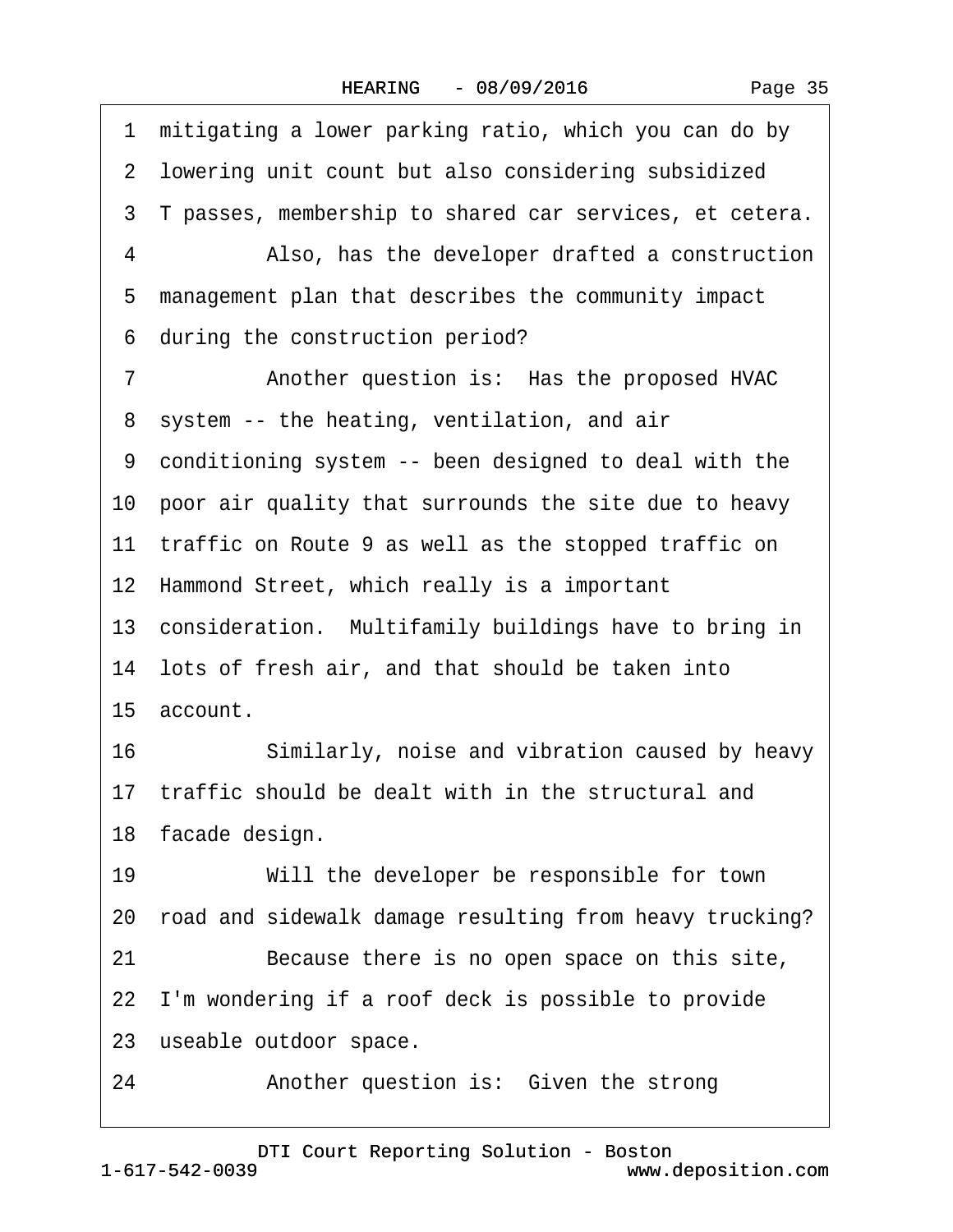·1· possibility that the proposed drop-off zone in the 2 Hammond right of way may not be approveable, should a 3 time-restricted drop-off/loading zone be considered 4 between the existing commercial structure and the new 5 structure? I'm not convinced that could work either 6 because of the backup along Hammond. It may only be 7 possible if a turnaround area is provided. It may make 8 more sense for the commercial drop-off to be over on ·9· this side in the parking drive, again, as I said 10· before, assuming you could develop a turnaround at that 11 end. 12 • Another question I had was: How many parking 13 spaces can be provided if the lift/stacker system is 14 replaced by a more conventional ramp structure, and 15 perhaps limiting the stackers to the residential 16 parking and open-surface parking to the commercial 17· spaces?· So if you arrange the ramp so that it 18 actually -- arrange the drive so it were actually a 19 ramp, is there a scheme that could double-load parking 20 with one end of it having stackers for the residents 21· and then spaces at the other end where people could 22 come and go without relying on the valet. 23 The environmental report notes that dewatering 24· will have to occur during construction with the need to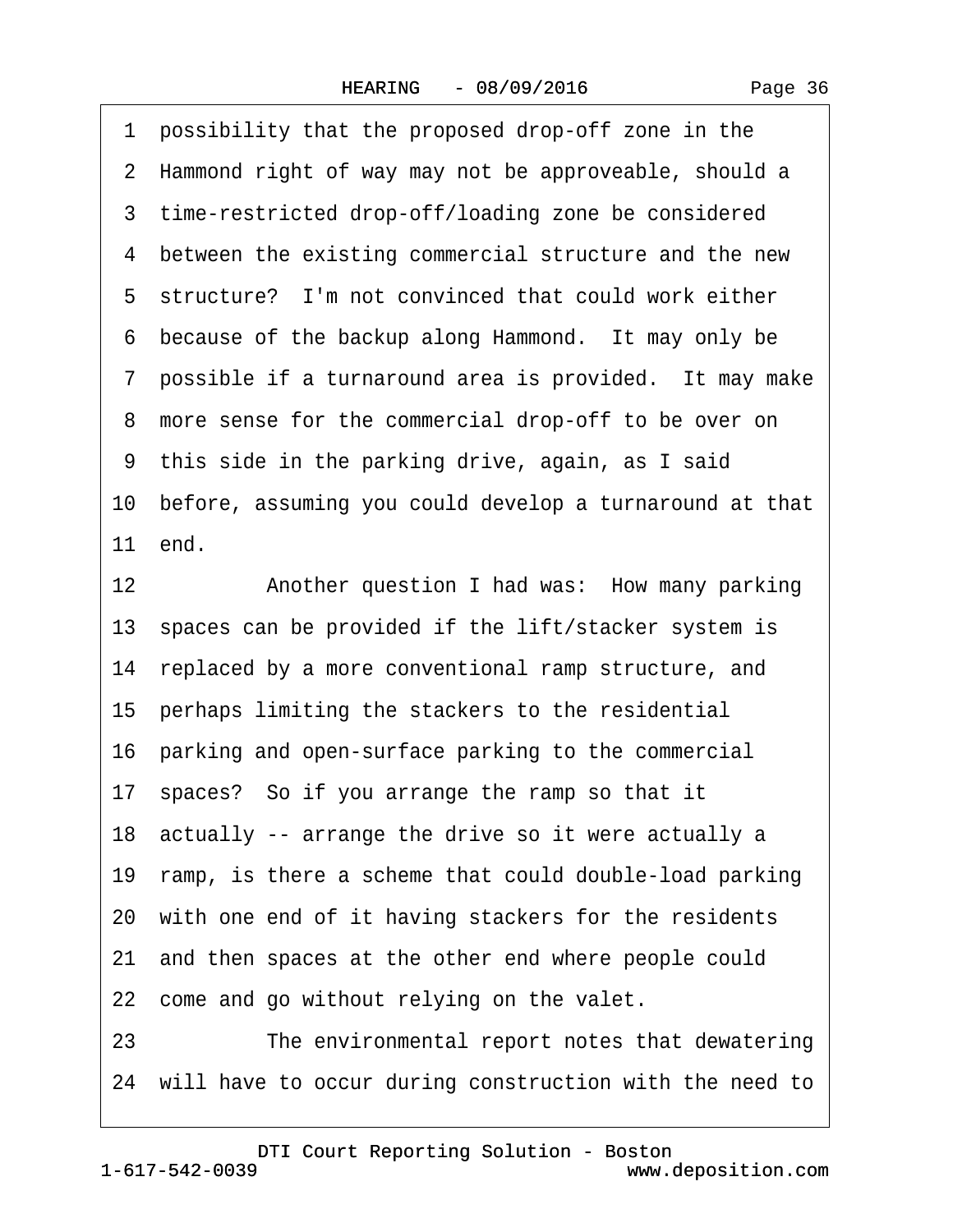<span id="page-36-0"></span>·1· deal with any of the contaminants that you find in that 2 water. I couldn't find any materials on how far down 3 the water table is, and I'm imagining that if the 4 stackers were eliminated, it might help mitigate 5 encountering groundwater. A shallower basement also ·6· means less engagement with the bedrock which is ·7· reported to be between 2 and 13 feet below the surface. 8 • **Another question is:** Are the potential issues ·9· related to VOCs adequately addressed, because there are 10 some issues in the water. 11 And the last question is: What role does the 12 Mass Department of Transportation have in review of the 13· project?· There is a new curb cut proposed, potentially 14 eliminating parking. There's a need to relocate a 15 traffic control box that exists on the corner. 16 • And finally, going back to that mitigating 17· visual impacts.· For this, we'll go to this drawing. 18· Increasing the setback, particularly on Boylston, in 19 combination with street trees and perhaps other 20· landscaping, would provide the opportunity for a 21· significantly more pleasant and protected pedestrian -- 22 I called it "an oasis" as kind of an example for 23· development along this street, and would improve 24 visibility while exiting the parking drive. So the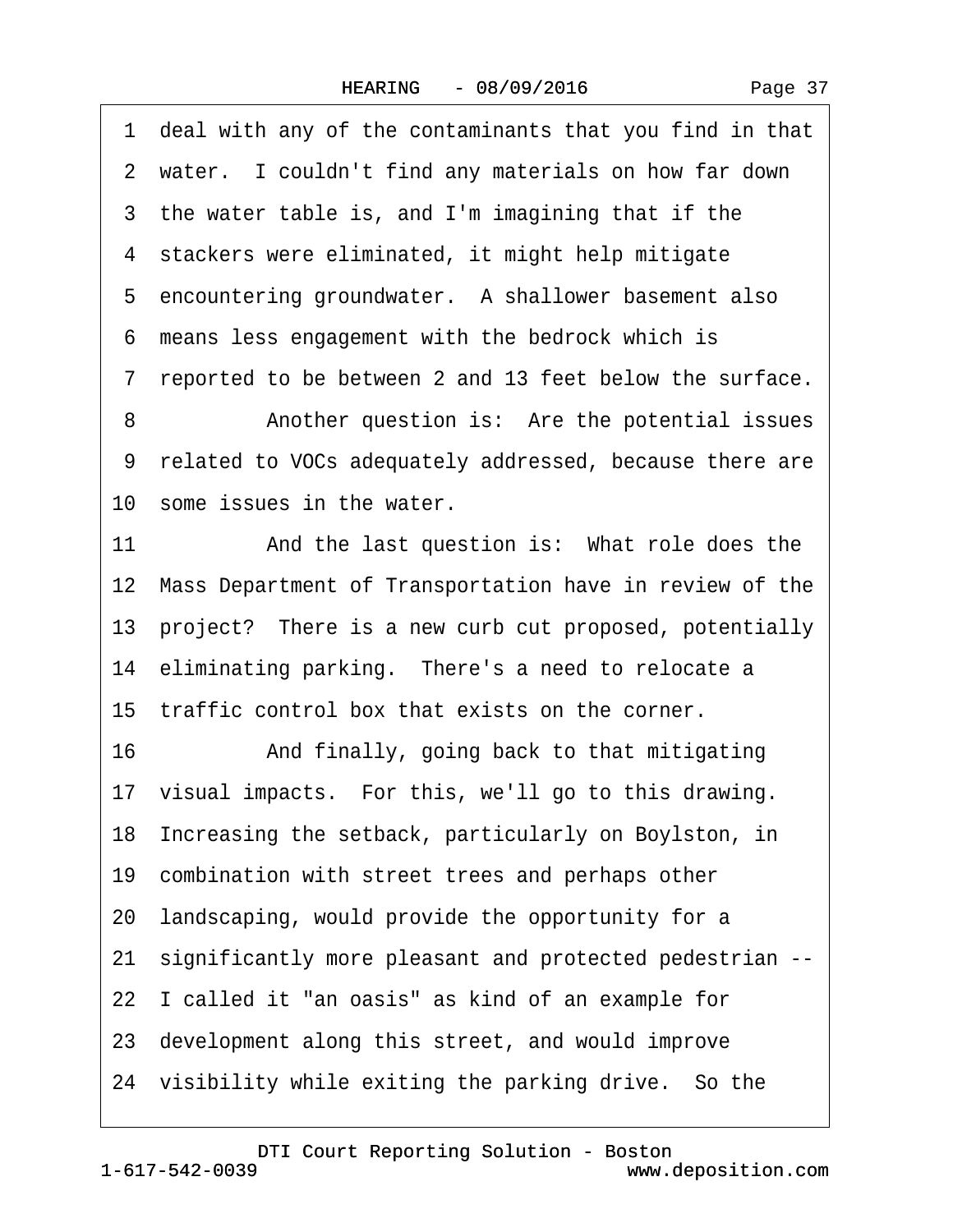<span id="page-37-0"></span>1 parking drive stays there. If the building is set back 2 further, it will be a much safer exiting and provide a ·3· bigger buffer area between the building and Route 9. 4 Consider using the existing grading of the 5 site as it drops towards Boylston Street to create an ·6· intermediate patio level that provides some separation ·7· from the sidewalk which would be particularly effective 8 if one of the tenant spaces were a coffee shop, a 9 bakery, something on that order. 10 I think, as far as the building elevations and 11 massing in conjunction with increasing the setback, 12 creating a protective overhang at the top of the 13 commercial floor will improve the pedestrian zone and 14 bring the scale of the building down to human sale. It 15 will also make the building look less office-like and 16· read more mixed use. 17 To decrease the shadow impact on -- as I 18 noted, this is the neighbor that really suffers the 19 most shadow impact. To decrease the shadow impact on 20· the six-family structure, consider stepping back the 21 top two floors of the building at the east end, which 22· would result in the loss of four units but will 23· significantly mitigate the shadow impact on that 24 neighboring building. So I'm suggesting cutting out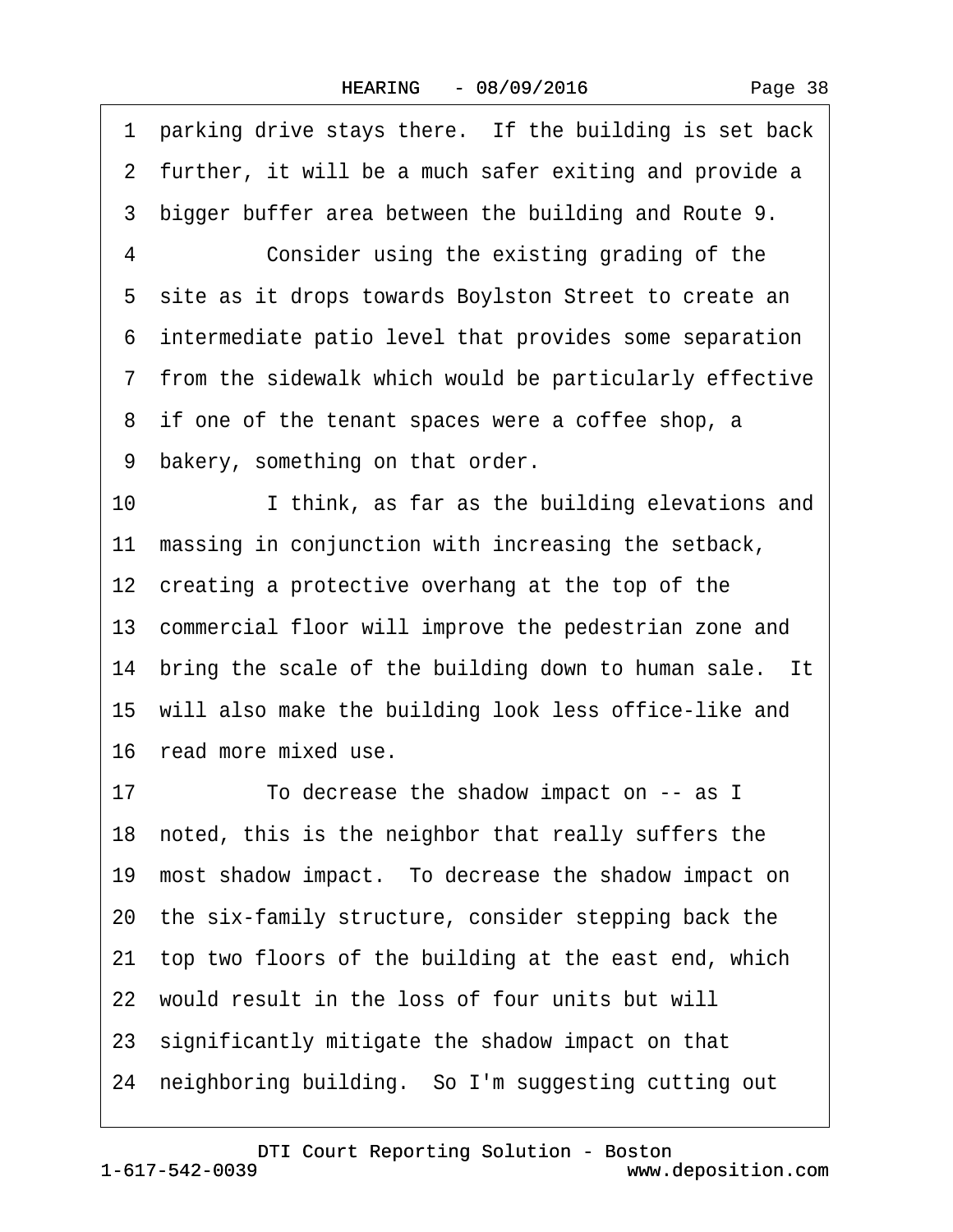|  | Page 39 |  |
|--|---------|--|
|--|---------|--|

<span id="page-38-0"></span>1 that end of the building, which would really help the 2 neighbors a lot. It also will help to visually 3 integrate the building into the existing context and 4 easing the transition to the adjoining site. 5 **Increasing the stepping back at the attic** ·6· level along with shortening the length of the tower ·7· element along Boylston would help to decrease the 8 apparent height of the building. What I'm saying is, ·9· if it is setback there and setback there, it would be 10 even more effective if it were set back further. And I 11 think probably diminishing the length of that tower 12 piece would help that. 13 • **And I think this is maybe the easiest** 14 suggestion of all: I think it's possible to lose up to 15 6 feet in the overall height of the structure by 16· diminishing the commercial floor, which is now 17 indicated at 15 feet -- diminishing the height of the 18 commercial floor to 12 foot 6. And typical floors are 19 shown now as 10 foot 10. Diminish typical floors to 10 20· feet and you pick up about six feet, cutting the height 21 down by 6 feet of the building. 22 And my last comment was: Consider creating a

23· plantable buffer area on the east side of the building

24 between the parking drive and the parking lane, and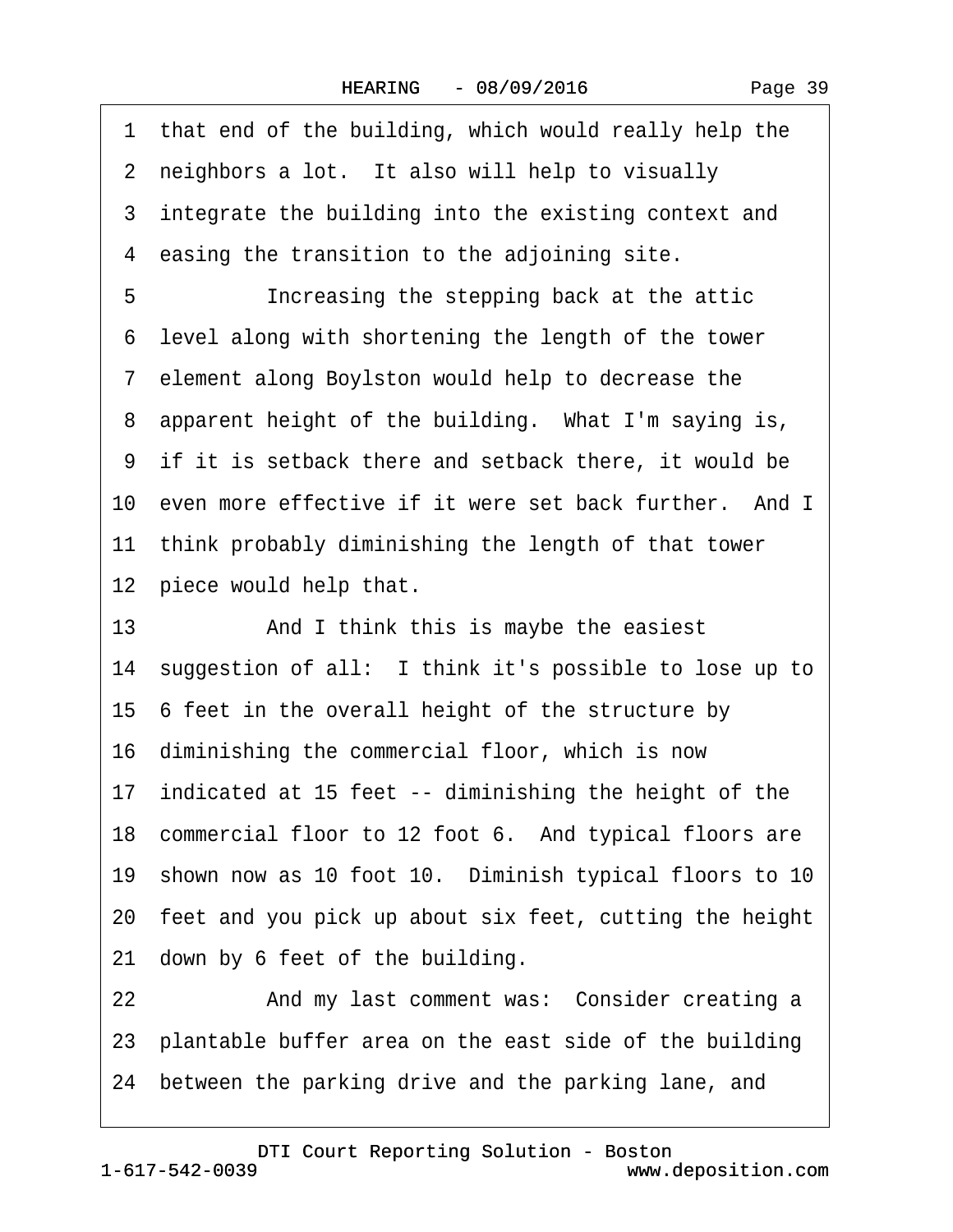<span id="page-39-0"></span>·1· that's another way of getting a landscape buffer that's 2 more appropriate for the size of the building. 3 **So that's it.** 4 MS. SCHNEIDER: Thank you. 5 Would the applicant like to say anything in ·6· response?· Obviously, he's given a lot to think about ·7· and to talk about over the coming weeks and months, but 8 if there's anything you'd like to address, I'd be happy ·9· to give you the opportunity to do that right now. 10 MS. BALAKRISHNA: At this time, we don't have 11 any specific comment. We'd like to thank Mr. Boehmer 12 for his thoughtful review and comments, and we look 13 forward to working with him. Thank you. 14 MS. SCHNEIDER: Thank you. 15 We're going to turn this over for some public 16 input now. For those of you who have been at these 17· meetings before, what I'm going to say is going to 18 sound familiar. We want to make sure that everybody 19 who wants to speak has the opportunity to do so. We 20· also want to make sure that everybody gets home at a 21 reasonable time. 22 So what I'm going to ask is to please try not 23 to repeat comments that your neighbors make. If 24· someone has stood up and articulated what you were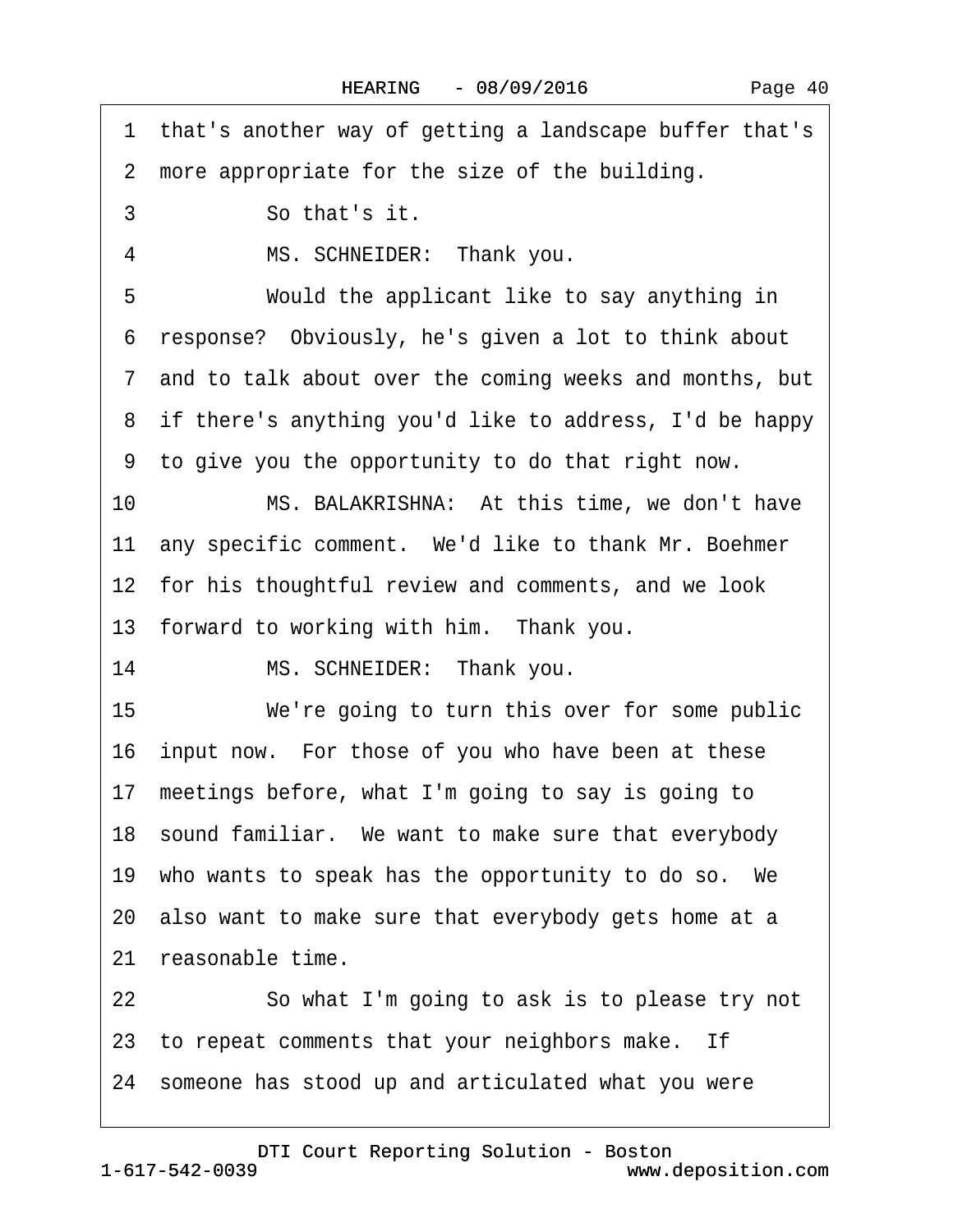<span id="page-40-0"></span>·1· going to say, when it's your turn to stand up and say 2 it, please just say, I agree with what my neighbor 3 said. 4 I'm also going to ask that people try to limit 5 the duration of their comments to three to five 6 minutes. There aren't an awful lot of people here ·7· tonight, so everyone should have the opportunity to 8 speak if they'd like. But again, there are lots of ·9· opportunities for folks to comment either at this 10 hearing or at subsequent hearings. And also, many of 11 you have done a very good job of communicating with us 12 via the planning department by email, by letter, et 13 cetera. I can't say enough how helpful those comments 14 are. And to the intent that new things come up that 15· you have not already covered in your comments or 16 letters, please feel free to continue to submit written 17 comments. 18 • So if there's anyone from the public who would 19 like to speak, I would ask you to please approach the 20· podium, and start by saying your name and your address 21 into the microphone, and please remember to speak 22 clearly and slowly so that our stenographer can capture 23· your comments.

24 MS. SCHWEITZER: Hi. My name is Diane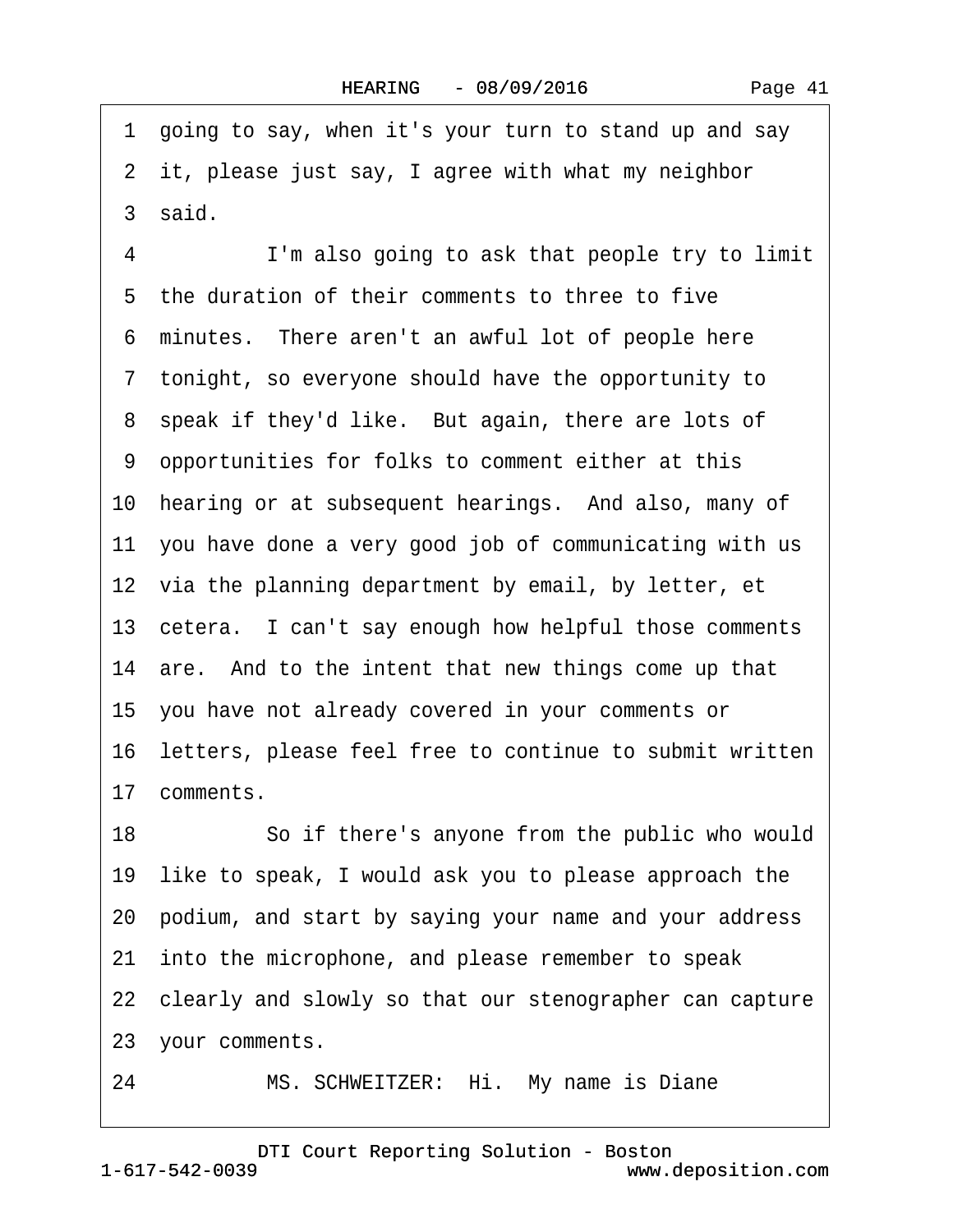<span id="page-41-0"></span>·1· Schweitzer, and I live at 13 Jefferson Road, have been 2 there for 34 years. And over this period of time, I've 3 seen a number of condominiums that have been 4 constructed in this area, and the impact on the traffic 5 has been enormous. The wait down Hammond Street can be ·6· extremely long to get to a light that then changes. 7 There is a small little nursery somewhere 8 located near us, and I see children are walking across ·9· Hammond Street on a regular basis, and I'm worried that 10 any further traffic is going to be a real serious 11 hazard. 12 The crossing is difficult, as it is on many 13 parts of Route 9, as noted. And I think adding extra 14 people to this area, and especially at this corner, is 15· asking for accidents, especially when you look at the 16 setback on the street. I like to walk down that 17 street, and it's very difficult as it is. 18 • And I just want to say that there's no reason 19· for further building on that area, and I think that 20 building is totally ugly. It is really inappropriate 21 for our level. We are more of a town. We're not a 22 city. And that is hideous. I'm sorry. Thank you. 23 • • • KAREN: Hi. My name is Karen, and I live at 24 Babcock. And I wanted to -- I was at an earlier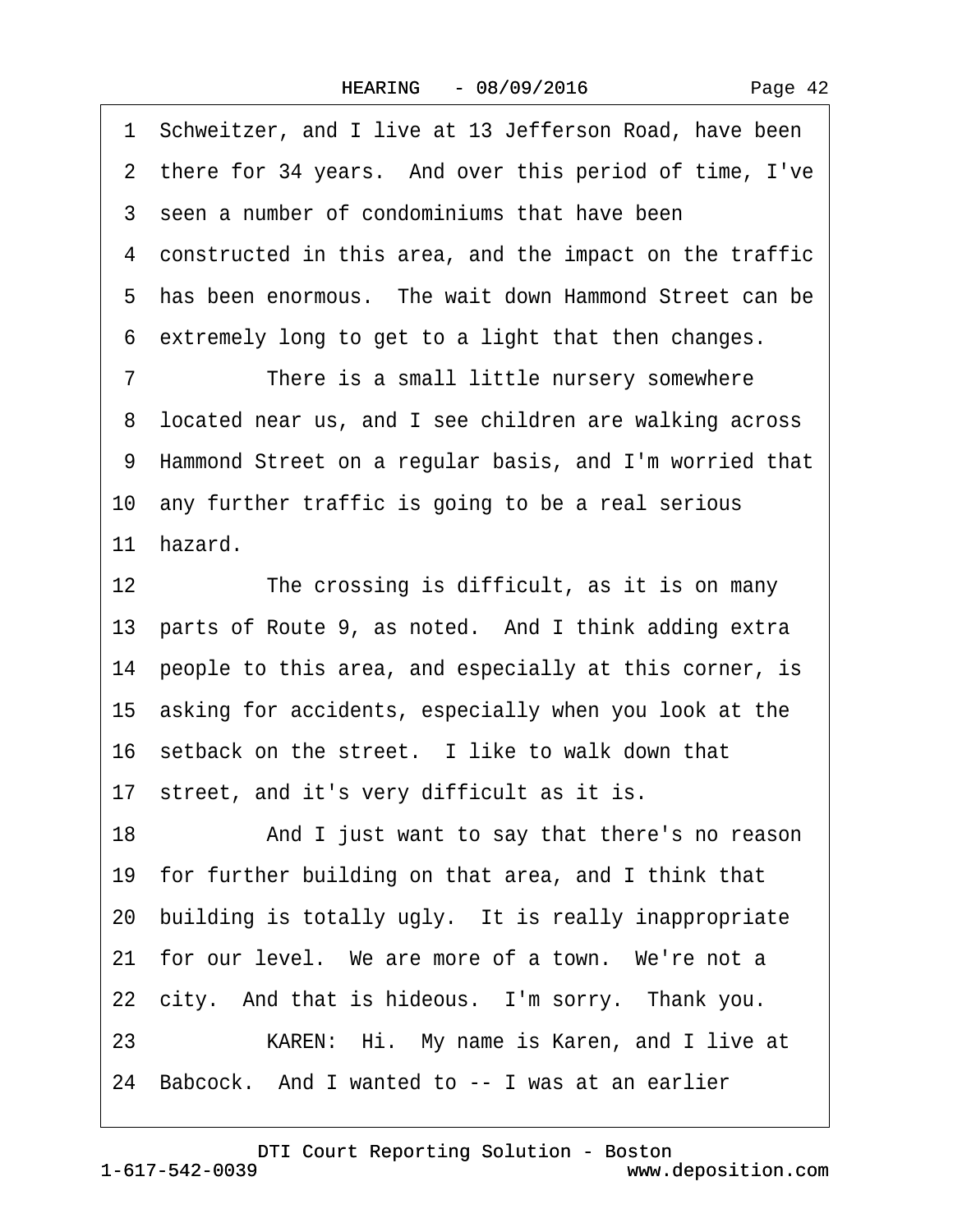<span id="page-42-0"></span>·1· meeting, so I apologize for being late, but I wanted to 2 bring up the 1180 Beacon Street that you were talking 3 about earlier. 4 MS. SCHNEIDER: Yes. That's what this hearing  $5$  is  $-$ 6 • **KAREN:** And I have a lot to say about ·7· 1180 Beacon Street because, you know, where I live, we ·8· love our building, and it's a mixed-income building, 9 and our landlord admits we are good tenants. We're 10 talking a little unusual. 11 But the thing is, we've been out-zoned, 12 out-placed. We have no community anymore. And, you 13· know, to make it that it's 55-plus at 1100 Beacon 14 Street when we're singles and we have no place to go 15· besides our building -- and we have lived across from 16 Brookline proper before we moved across the street. So 17 I hope that you can help us. Thank you. 18 MS. SCHNEIDER: Thank you for your comments. 19· Just to be clear, this is a project that's located at 20 1180 Boylston Street. 21 • **KAREN:** Oh, okay. I thought there was another 22 one that was 1180 Beacon Street. 23 MS. SCHNEIDER: That's not what this hearing  $24$  is  $-$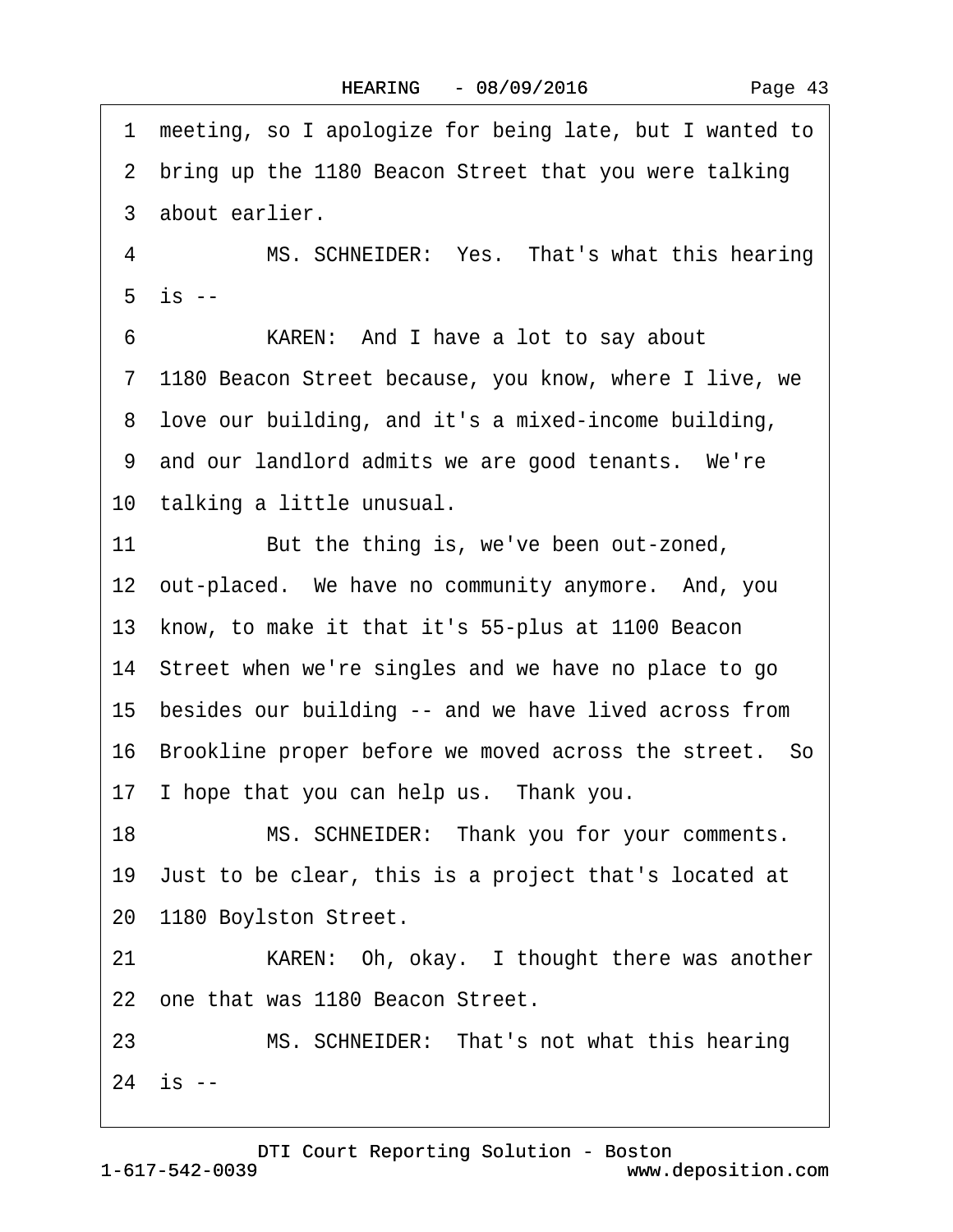<span id="page-43-0"></span>

| 1<br>KAREN: I'm sorry. I don't know.                            |
|-----------------------------------------------------------------|
| MS. SCHNEIDER: Is there anyone else who would<br>$\overline{2}$ |
| 3 like to give comments this evening?                           |
| MS. GROSS: Hi. I'm Julie Gross. I live at<br>4                  |
| 5 629 Hammond Street, Hammondswood.                             |
| You know, I think that this is -- the<br>6                      |
| 7 suggestions today are really a step in the right              |
| 8 direction, and I want to reiterate the big traffic            |
| 9 concern. And I won't repeat what I -- I agree that            |
| 10 that's -- one of the biggest concerns is the traffic.        |
| 11<br>And I think, you know, clearly there's going              |
| 12 to be a building here, so, you know, there's no point        |
| 13 in kind of saying that we can't -- we're not going to        |
| 14 have a building. But I think either further scaling it       |
| 15 down, the height, you know, the setback, the parking         |
| 16 situation, I think all of that is really moving in the       |
| 17 right direction. But there's still really a big              |
| 18 concern with the traffic, potential noise, air               |
| 19 pollution, and the impact on a lot of the abutters.          |
| MS. SCHNEIDER: And I just want to say, we<br>20                 |
| 21 will have a meeting coming up -- I don't think -- do we      |
| 22 know the date when we're going to be hearing traffic?        |
| 23<br>MS. STEINFELD: September 19th.                            |
| 24<br>MS. SCHNEIDER: -- on September 19th. So this              |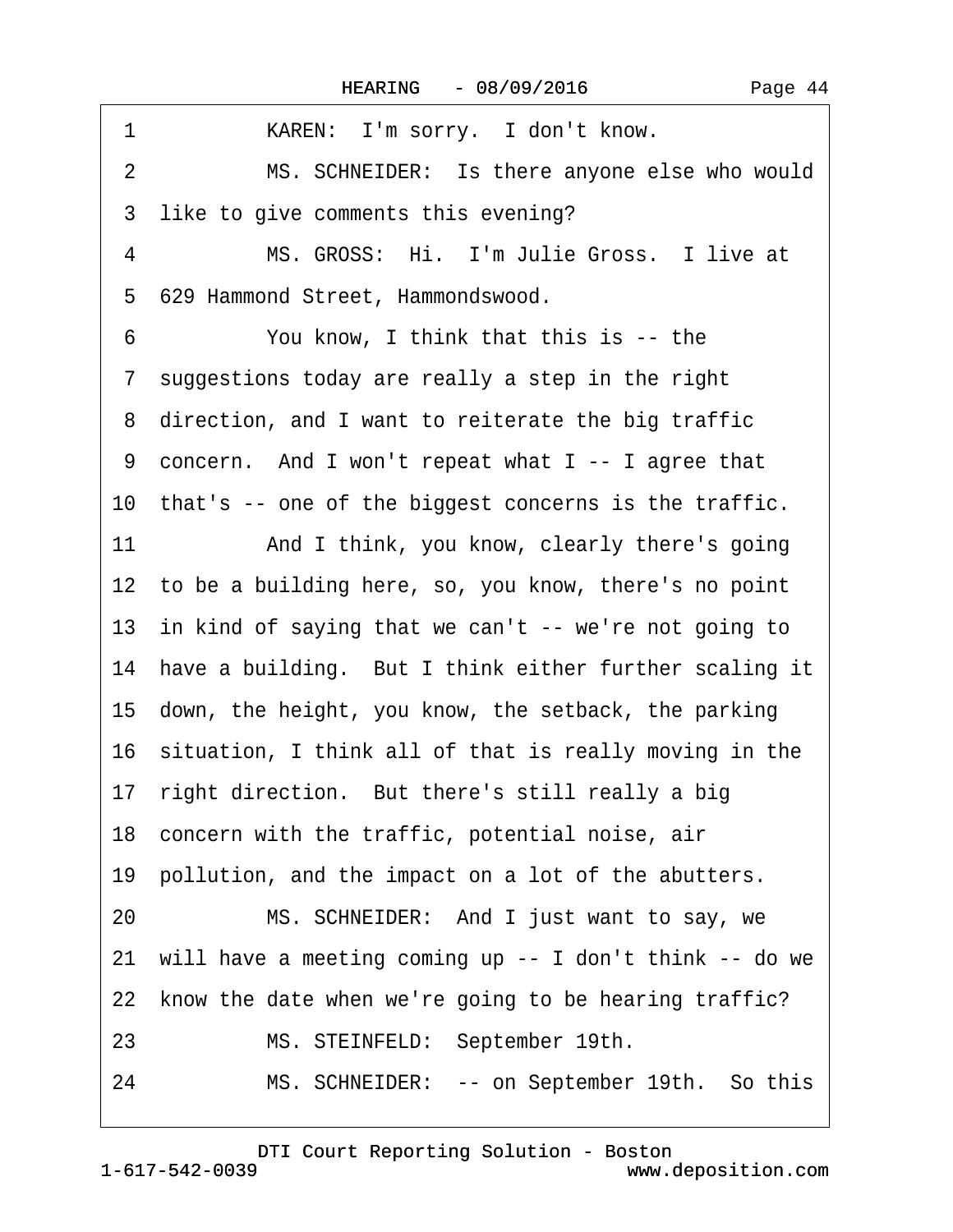<span id="page-44-0"></span>·1· meeting, as you saw, was sort of dedicated to the peer 2 review of urban design elements of the project. On 3 September 19th, we will be having a dedicated meeting 4 to talk about traffic. 5 MS. GROSS: Thank you. 6 MS. SCHNEIDER: Anyone else interested in ·7· speaking tonight? 8 MR. GERZON: Hi. My name is Alexander Gerzon. 9 I'm resident of 1164 Boylston Street. I have a couple 10 of questions. 11 First question: I heard that there will be, 12 on the Hammond Street, for a little bit, a new school. 13 And I'm driving every day, Boylston Street. You don't 14 have parking. And you see a lot of kids from --15 students from Pine Manor College. They walking from 16 Star Market, CVS, going through Boylston Street, and 17 going to college. It's very dangerous if, say, you're 18· going through heavy traffic or to driveway near our 19 house. 20 • And nobody is talking about wintertime. When 21· they clean Route 9, we have pile up of the snow near 22 the house and we couldn't even walk to the 23 intersection. It's -- nobody clean this corner. If 24· it's clean, it's anyway dangerous because we can't park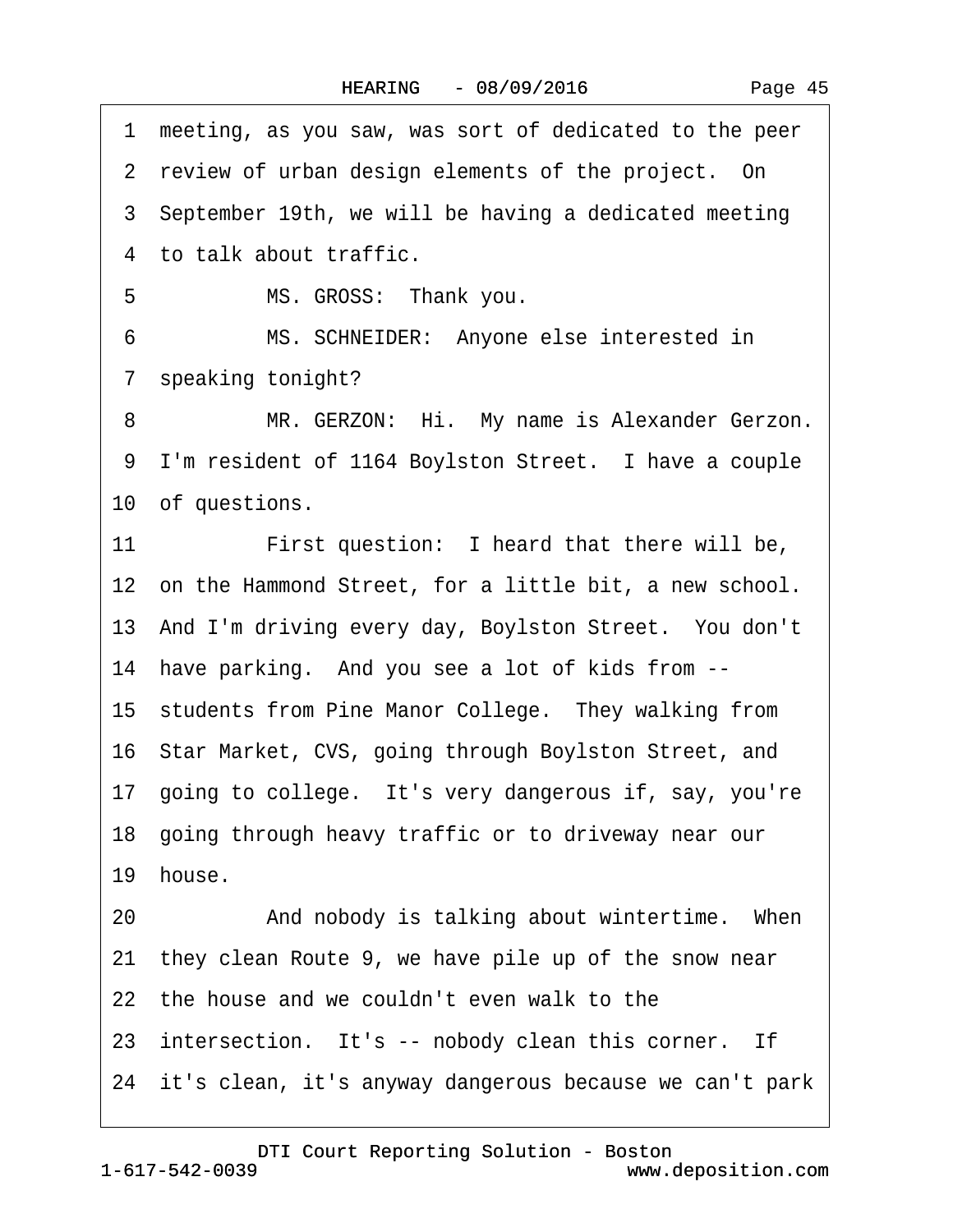<span id="page-45-0"></span>·1· anymore during the wintertime, so it's a very danger 2 situation. Thank you. 3 MS. SCHNEIDER: Thank you. 4 All right. Anyone else here who would like to 5 provide public comment this evening? 6 (No audible response.) 7 MS. SCHNEIDER: Okay. So the next thing that 8 we're going to do at tonight's meeting is the board is ·9· going to have a discussion now to identify major issues 10 in the hopes of providing direction to the developer 11 for the next steps of the project, and it's our hope 12 that the developer will take this guidance to heart and 13 allow the project to progress in a constructive way. 14 The suggestions that I think we're going to be 15· making here tonight are drawn from the design peer 16 reviewer's recommendations, from the planning board's 17 input that was memorialized in a letter at the last 18· hearing, and Maria's comments at the last hearing, also 19· what we've heard from the public so far, and I think 20· our own observations about the proposal to date. 21 There will obviously be additional feedback as 22· the hearings go on, but I think, you know, moving 23· forward, it's important for you to understand what 24· we're thinking about the project right now.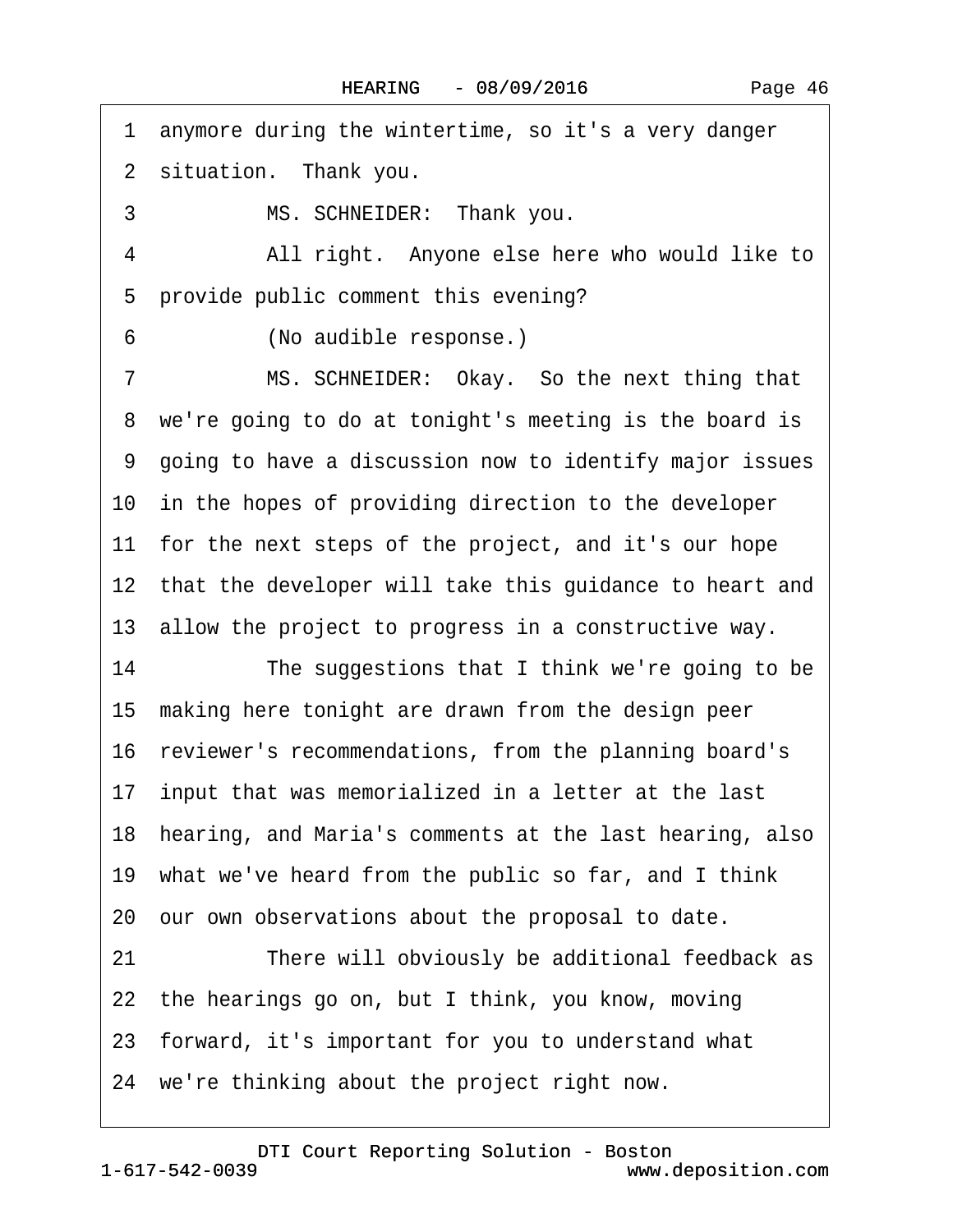|  | Page 47 |  |
|--|---------|--|
|--|---------|--|

<span id="page-46-0"></span>

| 1  | I'm going to start with some very general                 |
|----|-----------------------------------------------------------|
|    | 2 comments, and then I can drill down, but anyone should  |
|    | 3 feel free to kind of jump in.                           |
| 4  | From my own perspective, I think this is a                |
|    | 5 site that is, you know, ready for redevelopment.        |
|    | 6 Something needs to go there. It is open, it is          |
|    | 7 blighted, it is not a productive use, and I think that  |
|    | 8 it could be much improved by a redevelopment. And I     |
|    | 9 think that it is also a good site for mixed use.        |
| 10 | I think the challenge, though, is -- I feel               |
|    | 11 like there's work to be done to make sure that the     |
|    | 12 neighbors to this site are not overly burdened by      |
|    | 13 whatever it is that ends up going there. And           |
|    | 14 particularly, I have some concerns about the design    |
|    | 15 that I'll get into in more detail, but I'm also really |
|    | 16 concerned about the current plans for vehicular        |
|    | 17 circulation, for parking, and, in particular, that     |
|    | 18 loading zone on Hammond Street. I just don't see how   |
|    | 19 that works as currently proposed.                      |
| 20 | And that kind of -- does anyone else want to              |
|    | 21 jump in for general, 30,000 feet, or should I just go  |
|    | 22 through a laundry list?                                |
| 23 | I have a list too, but you can talk.                      |
| 24 | MR. BOOK: I mean, you were talking about                  |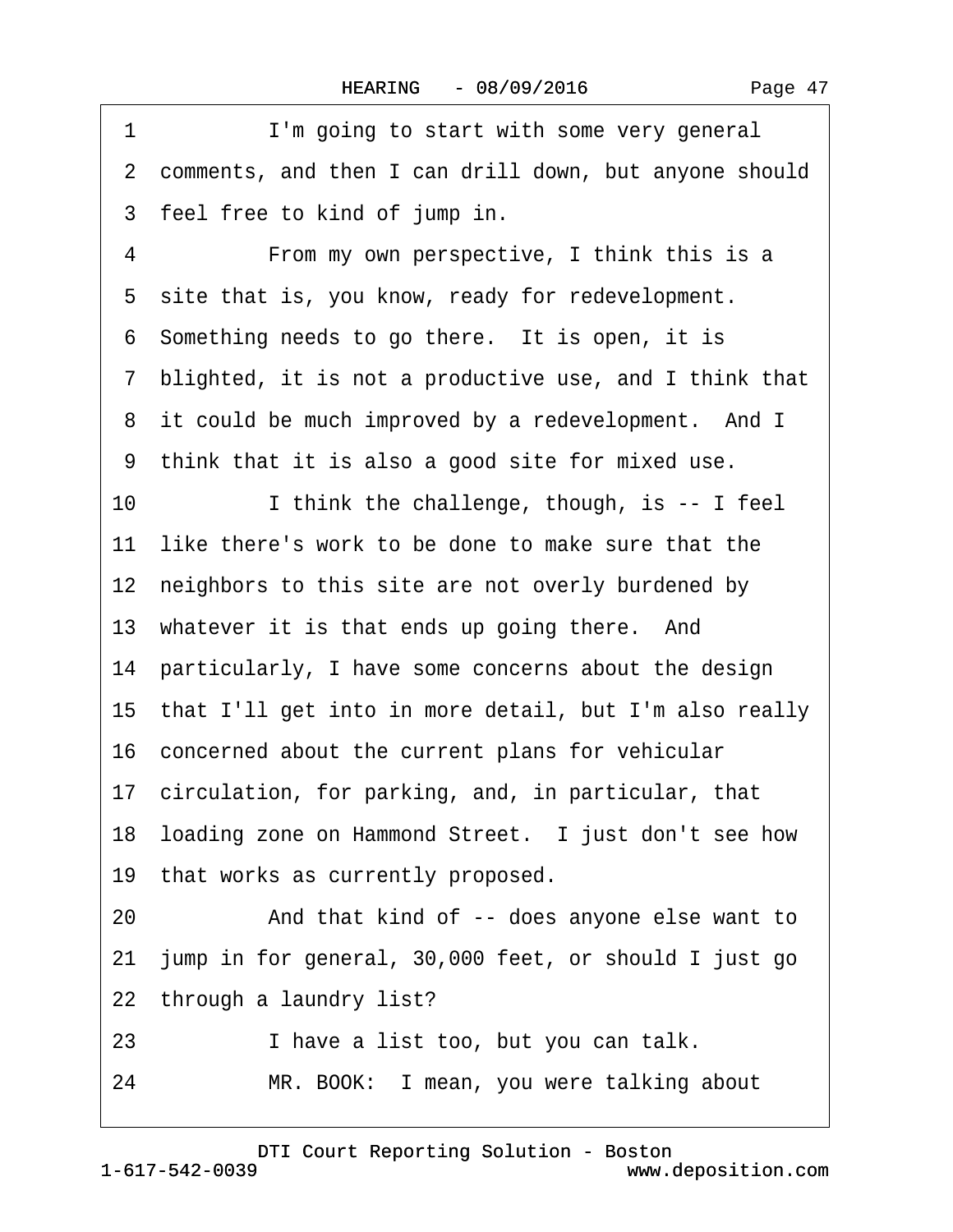<span id="page-47-0"></span>1 parking. I can comment on that, or if you want to run ·2· through -- 3 MS. SCHNEIDER: I can run through -- I don't 4 have -- they're big issues, but I don't have a lot of 5 them. 6 MR. CHIUMENTI: I do have a question, ·7· actually, and maybe -- I don't know if Maria or someone 8 else can answer it, perhaps Mr. Boehmer. 9 We keep mentioning that the way the servicing 10· of this building intrudes upon public ways would 11 require approval, and I'm curious, what exactly needs 12 to be done? For example, for a truck to park there, is 13 it illegal and we would need to resolve to ignore the 14 law? Or how do we make that legal? Does the town need 15 to change a rule? What actually legally needs to be 16 done -- is implicit in them doing this sort of thing? 17 MS. STEINFELD: Alison Steinfeld, planning 18 director. 19 **If would require the town to relinquish its** 20 property. That's -- the proposed cutout is on existing 21 town property. 22 MR. CHIUMENTI: Okay. 23 MR. ZUROFF: We don't have the power to do 24· that.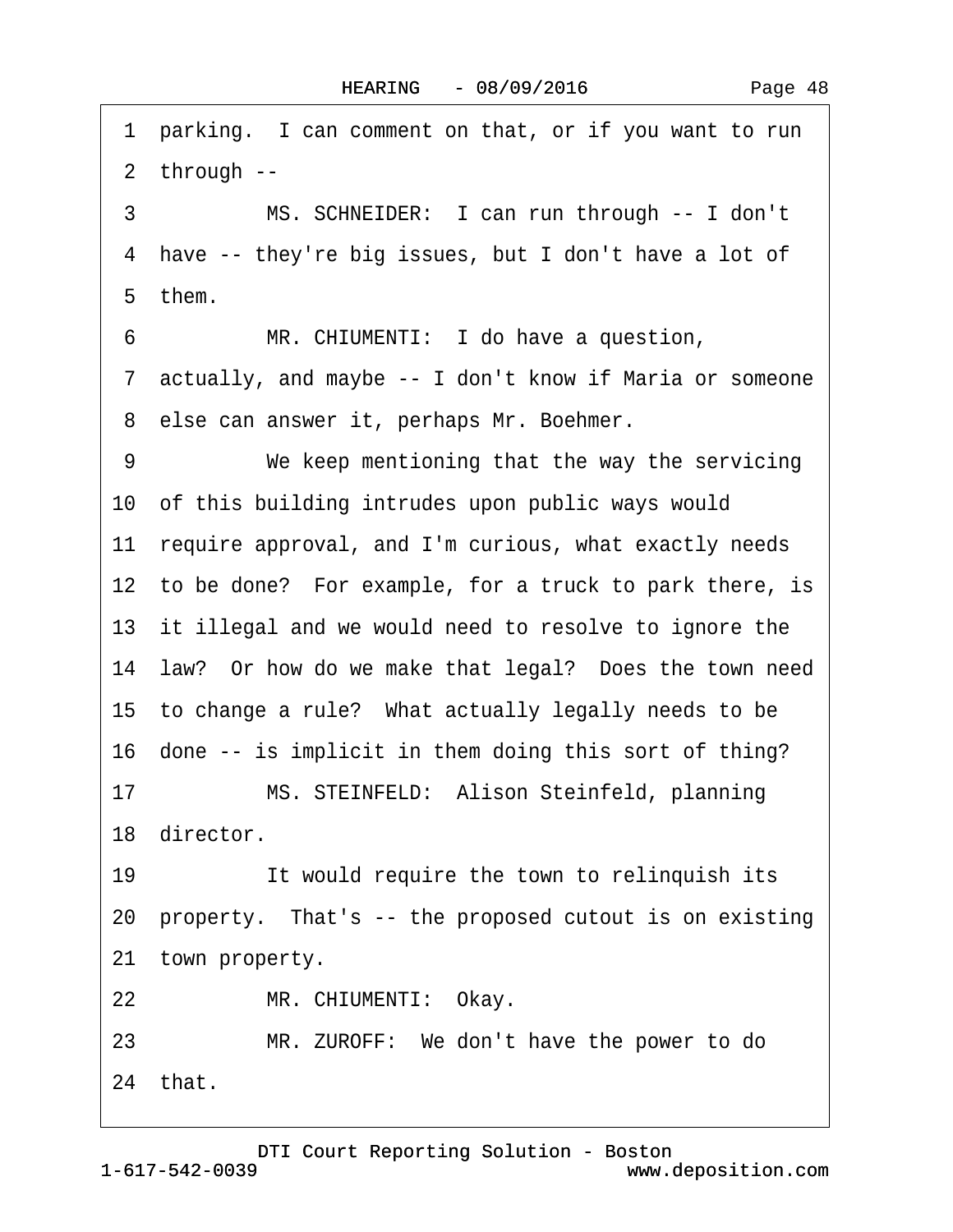<span id="page-48-0"></span>1 MR. CHIUMENTI: I was going to say, the Groton 2 case in 2008 was exactly that. A roadway to the ·3· development paralleled the road for about 90 feet and 4 then entered the roadway. There was a small, narrow 5 strip of land with tall grass that created a hazard ·6· because motorists driving down the driveway couldn't 7 see traffic on the road. And it was, I think, 10 feet 8 wide at the widest, and it was just the grass that was 9 there and the property belonged to the town. Because 10 of the hazard, the zoning board rejected the project. 11 Basically, the Housing Appeals Committee said, 12 well, all they really need to do is let the developer 13· go cut the grass, and so they basically overruled the 14 zoning board. 15 The Supreme Judicial Court made it clear to 16· the Housing Appeals Committee that basically allowing 17· someone to go on someone else's property is granting an 18 easement, and we don't have the authority to do that 19 and neither does the Housing Appeals Committee. 20 This strikes me, frankly, as worse -- the 21 traffic mess that this thing creates -- worse than the 22 tall grass in Groton. 23 I do think, though, that Mr. Boehmer's

24 suggestions, if they were all acted on, I think are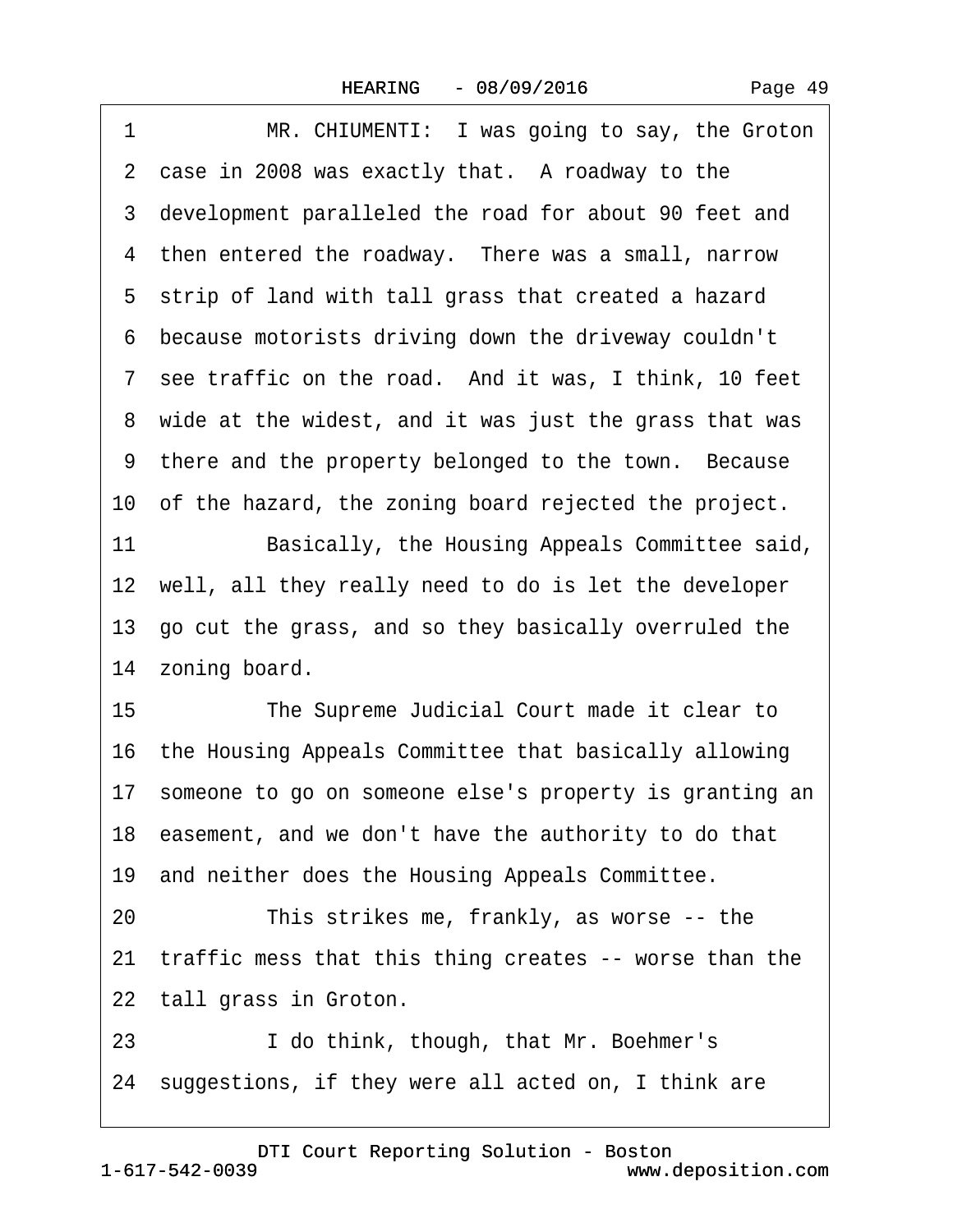<span id="page-49-0"></span>1 excellent and they would tend to mitigate this to a 2 great extent. It would, of course, I think, lead 3 inevitably to a much smaller building. 4 MR. BOOK: So my view is that while -- I 5 mean, I think this project has a lot of positive ·6· aspects.· I actually think it's an attractive building. ·7· I actually like it from an aesthetic perspective. 8 **I** do have concerns. I think that dropping the ·9· loading zone on Hammond Street -- it just needs to go 10 away. I don't see it as viable or feasible. 11 I would like to see some work done in terms of 12 eliminating the lifts and the valet parking. 13· Mr. Boehmer's suggestion of ramps and people 14 self-parking, I think that where he's going with that. 15 That seems more viable. And somewhere in there putting 16· in loading and unloading, and that way people who are 17· self-parking, they can go to the elevators and let 18 themselves into the building. So I think there needs 19 to be some investigation of the feasibility of doing  $20$  that. 21 I like the suggestions of somehow mitigating 22 the height, but my -- I'd like thought to be given to 23 bringing it down a little more drastically, like maybe 24 eliminating a floor. I don't see the context between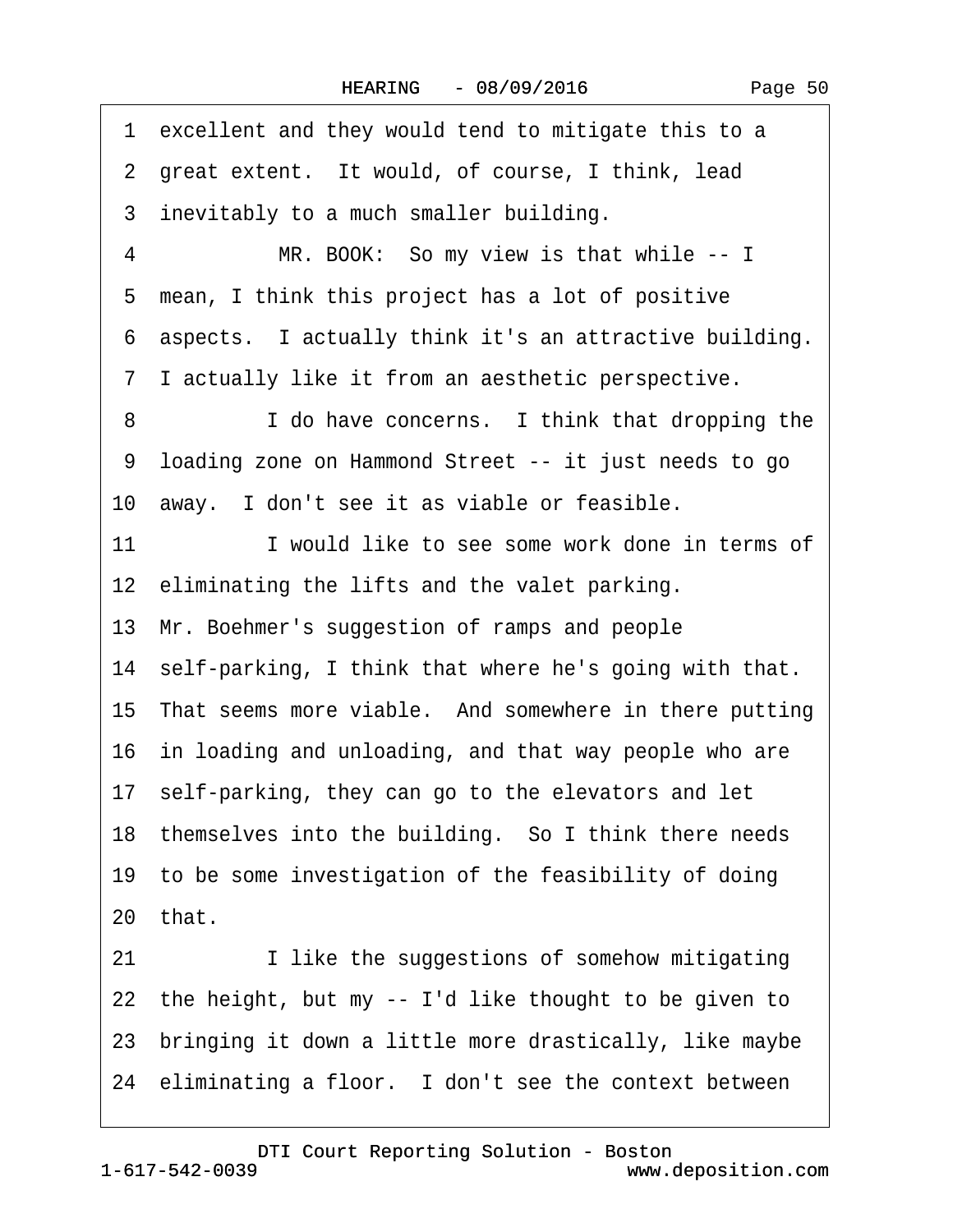<span id="page-50-0"></span>1 this building and the surrounding buildings. It is 2 still -- it's just too tall. And while I like the idea 3 of reducing the ground floor level, reducing some ·4· height there, picking up some feet here and there, I'm ·5· thinking that maybe something a little bit more -- I ·6· don't want to say drastic, but more extensive in terms 7 of bringing the height down. We should look at that, 8 and there should be some thought given to that. 9 Those are my -- I may have other things to 10 say, but those are my initial thoughts. 11 MS. SCHNEIDER: And I think this is intended 12 to be a discussion. I do want to pick up on what you 13 were saying about height. My concern about the height 14 and about the design of the building overall is that I 15· don't feel like the way it's currently designed it 16· really bridges that sort of distance between 17· commercial, retail, office, and residential. 18 **· • Given the block that it's sitting on, this is** 19 a very residential block. I know there's a few sort of 20· smaller stores along Hammond, but by and large, I think 21 of this as being different than the other side of 22 Hammond, which is clearly a little -- you know, a strip 23 of retail. This is not so much that. This has houses, 24· you know, one- and two-family houses and some very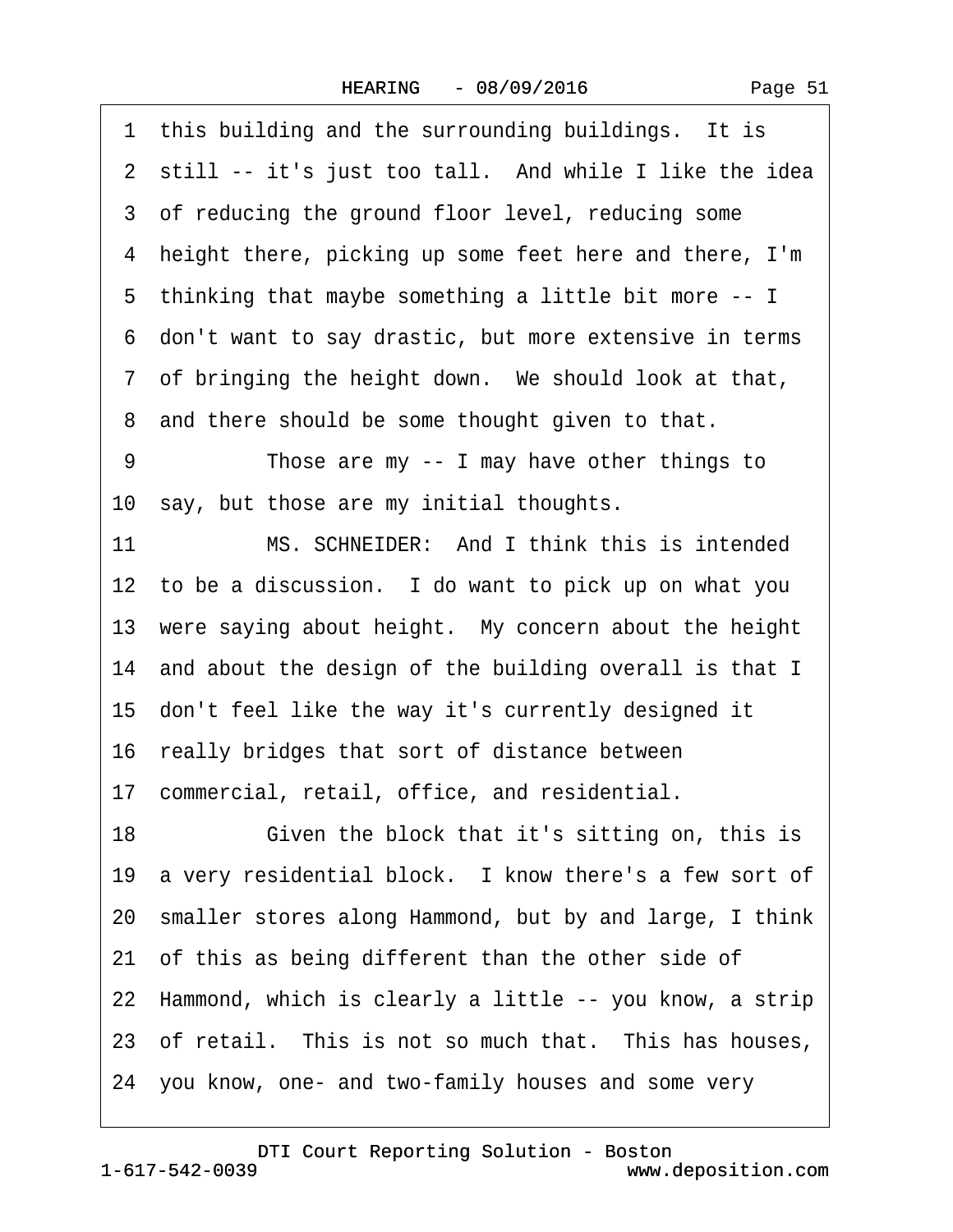<span id="page-51-0"></span>·1· small, modest, almost house-like setting retail space 2 which makes this block, to me, feel more residential ·3· than across the street and certainly development that's ·4· on the other side of Route 9. 5 **· · · So I would like to see the design of this** ·6· building be more reflective of the residential feel of 7 the other buildings on this block. And I don't know if 8 that's a materials issue. I don't know if that is -- I ·9· think Mr. Boehmer had a suggestion about, you know, 10 putting in some sort of overhang of the ground level in 11 order to articulate the building massing, be breaking 12 it up a little bit. I do think that the way the corner 13· of the building -- I think tower element is what 14 Mr. Boehmer referenced -- referred to it as -- does 15 make it seem kind of taller and more imposing than 16 maybe the building actually is. 17 **In terms of reducing the height, if the** 18 building were designed differently and had a different 19· look and feel architecturally, the height might not 20· bother me, with the exception -- and I think this will 21· always bother me -- is the impact on the six-unit 22 building next door. I feel like something needs to be 23· done, either a wholesale elimination of a floor, as you 24· might want to see, or at least an elimination -- I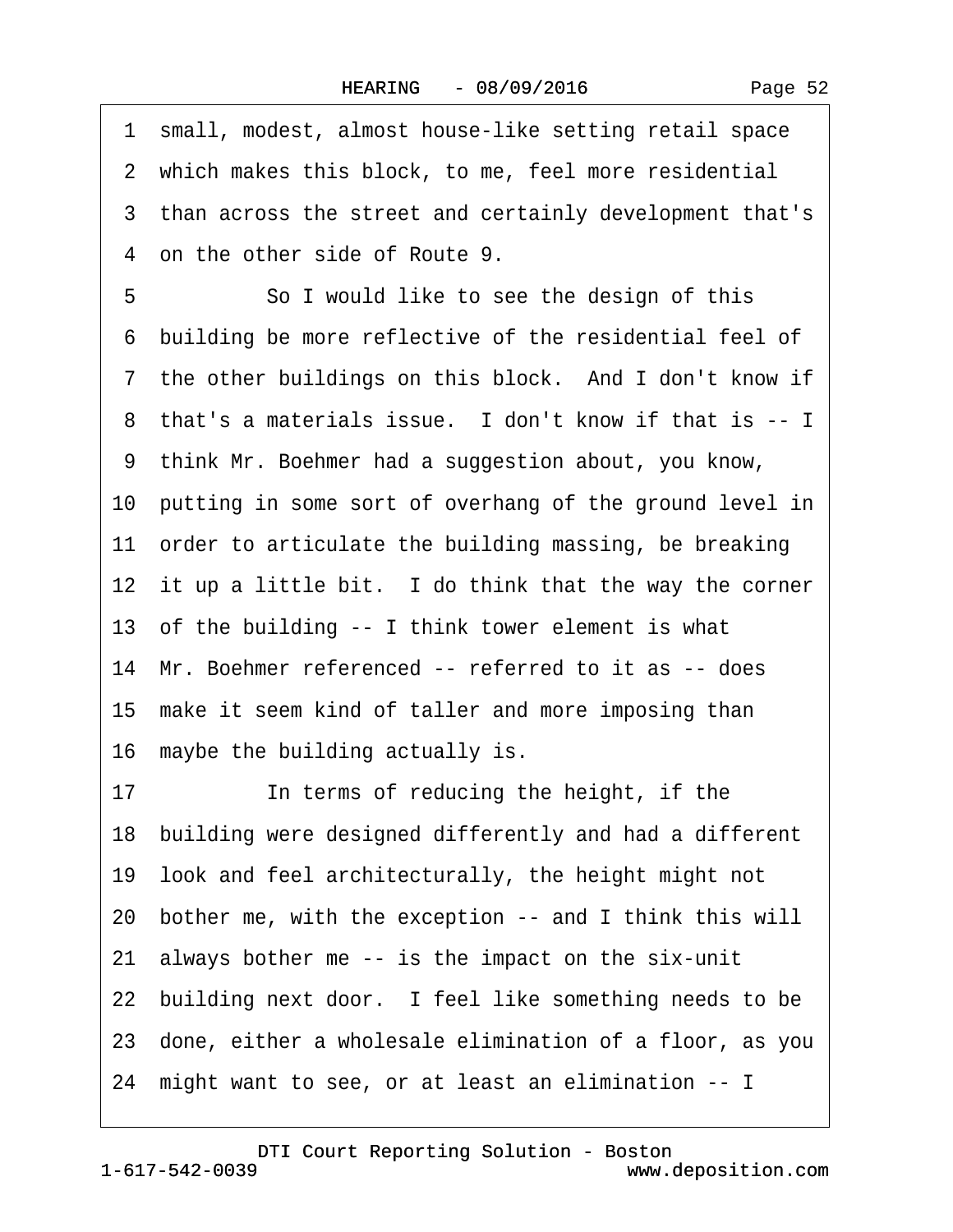<span id="page-52-0"></span>1 think Mr. Boehmer said four units -- to get these 2 people out of the shadow, to get them a little more 3 light, to get them a little bit more air, some sort of 4 recognition that these folks should not be bearing the 5 entirety of the burden of the redevelopment of this 6 site, which is sort of how it's feeling to me right ·7· now.

8 • **And again, I would love to see maybe an** ·9· alternative design that looked a little bit less like 10 an office building and a little more like a residential 11 building. Again, I think this is -- the site has a lot 12 of potential, and I do think it's very good location 13 for the proposed use. I just think it has to be done 14 in a different way.

15 MR. ZUROFF: Okay. I'm going to echo your 16· sentiment that this is a site that needs redevelopment. 17 Having grown up and lived in this area for a very long 18 time, I've seen this area evolve, but it still has a 19 neighborhood feel to it the way it's now constituted. 20 The block on Hammond Street is kind of a throwback.

21 It's nice to have that kind of residential and

22 commercial feel to it.

23 **In particular, I don't like the loading zone** 

24 at all. The traffic at that light and the light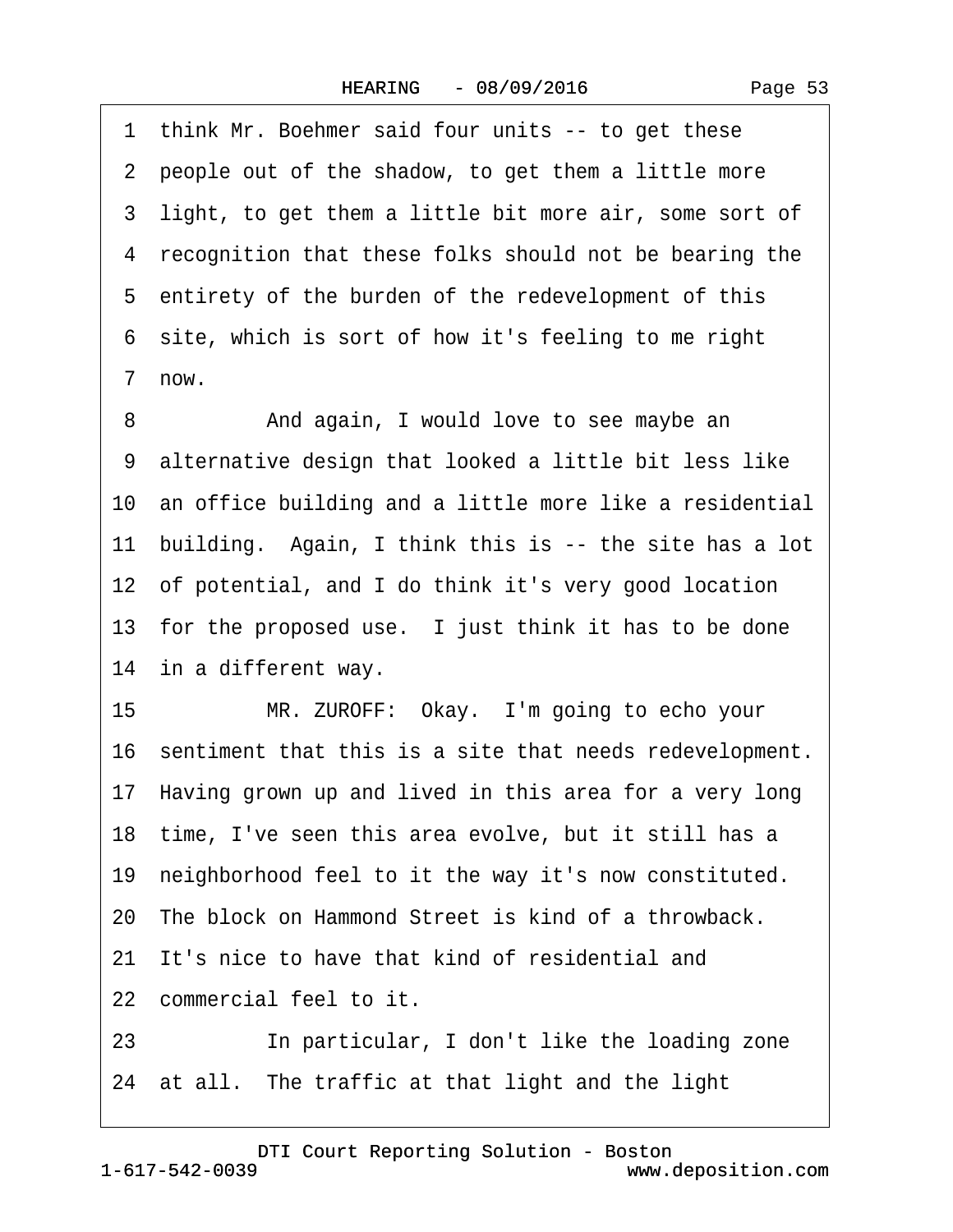<span id="page-53-0"></span>·1· preceding it on Hammond Street is as bad an 2 intersection as there is in all of Brookline, short of 3 Coolidge Corner where that's expected. This is not 4 that kind of area. This is not Coolidge Corner. This 5 is still a residential area with commercial overtones 6 to it, like the school is not far from it. There are 7 two schools not far from it. Obviously there's a mall 8 across the street. So I don't understand how that can 9 possibly contribute at all to the neighborhood. It 10 does nothing but detract from the neighborhood. 11 • And then to go further, the way that parking 12 is set up under the building to serve both the 13 residential and the commercial aspects of this 14 building, I don't see it as a good solution. In spite 15· of the fact that they say they can put 80 people -- 80 16 spaces in there, I think that that parking plan is not 17 a workable plan. I don't see it as an attraction to 18 the building. I don't see tenants being comfortable 19· dropping their car off and having to wait for it to be 20 picked up. If you have a guest coming in the evening 21· when there may be one car valet there, I can't see -- 22 and Mr. Boehmer pointed out very well that if you're 23· handicapped, you have to go 300 feet to get to the 24 entrance to the building once you drop off your car.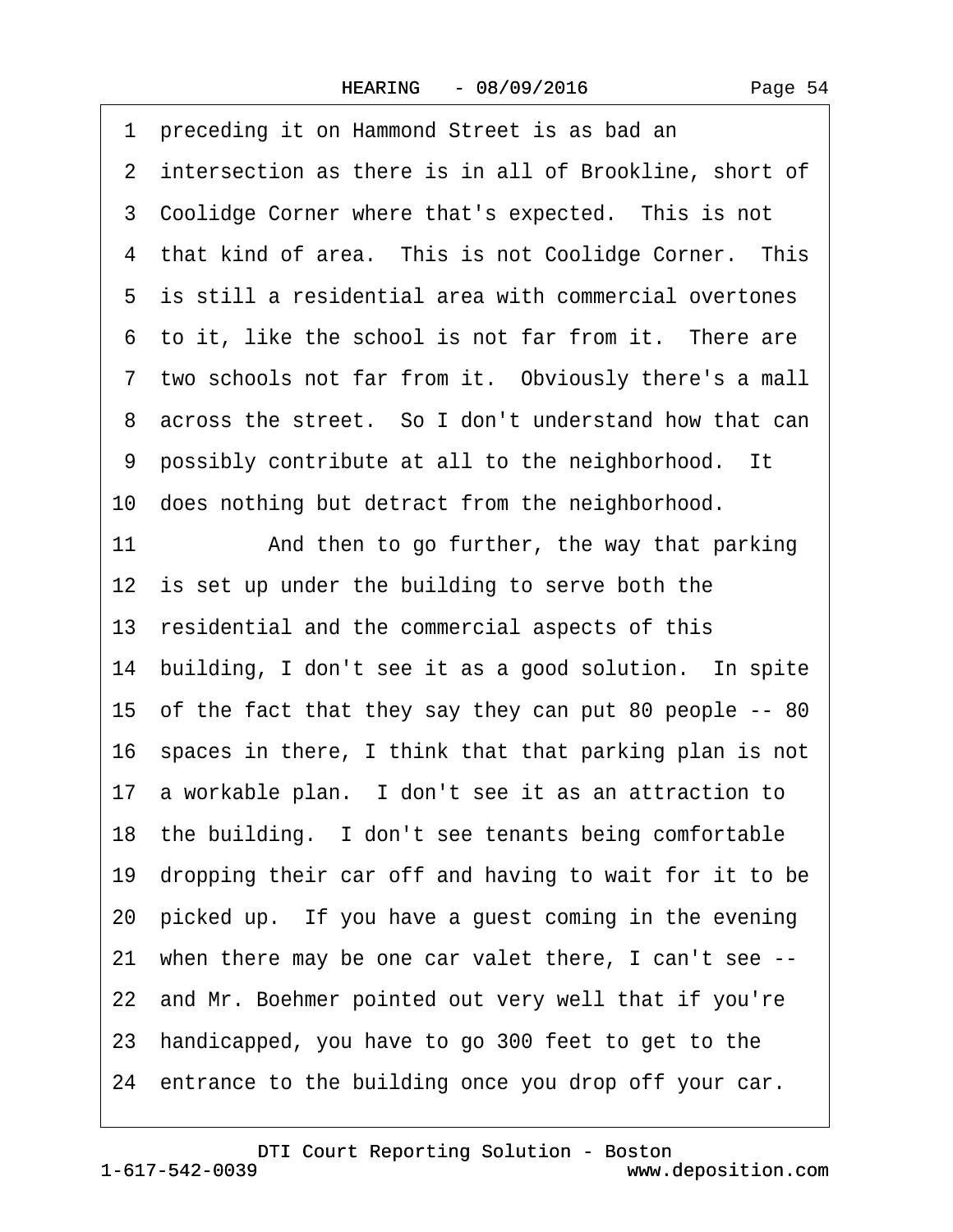<span id="page-54-0"></span>1 That's not attractive.

2 MS. SCHNEIDER: Particularly, that this is 55 3 and over.

4 MR. ZUROFF: Well, I was going to get to the ·5· 55 and over because I think that the idea that 55 and ·6· over is somehow a different class of people with 7 different intensity of use -- I am over 55. I still 8 drive. My wife has a car. We come and go just like 9 regular people. We are not different. The fact that 10· 55 and over is sort of a key word to this project, I 11 don't buy that. People 55 and over act like normal 12 people. Maybe if it were 75 and over, it would be 13 different. And I don't mean anything against 14· 75-year-olds.· But that does not change the use of the 15· building in any way, as far as I'm concerned. 16 Mr. Boehmer's suggestion about scaling back, 17 increasing the depths of the sidewalk, pushing back the 18· commercial units, lowering the building, scaling back 19 the building, not only for shadow impact for the 20· building to the east but to make the building more 21· accommodating to the neighborhood as opposed to making 22 the neighborhood accommodating to the building. Yes, 23 it needs redevelopment. It does not need to change the 24 neighborhood. The neighborhood should change this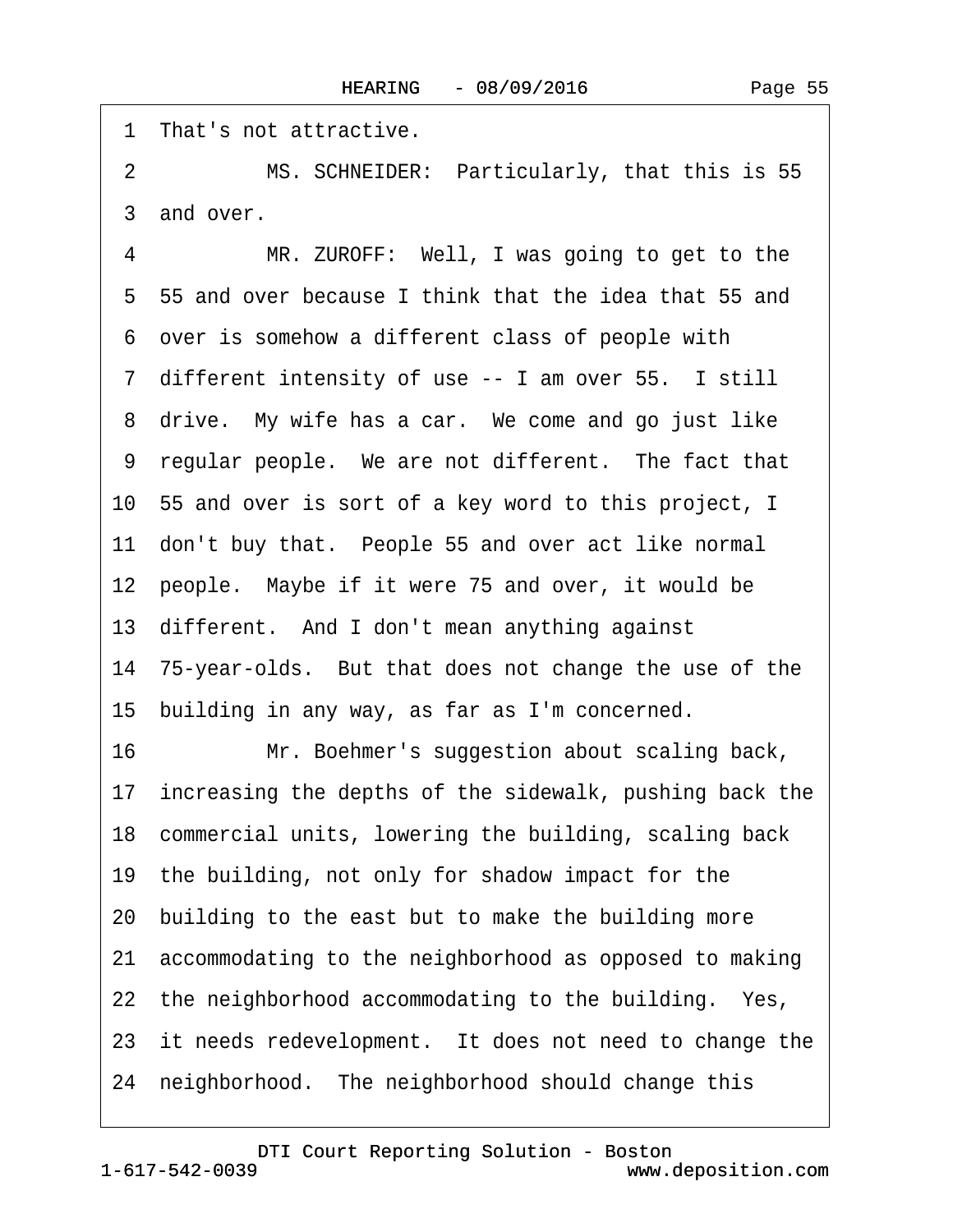<span id="page-55-0"></span>1 building design, as far as I can see. And so I would 2 like to see it scaled back significantly, not only in 3 terms of size and shape, but number of units. 4 **I** don't think there's a drastic housing need 5 in this particular area. I know we're addressing ·6· affordable housing here, but I would like to see this ·7· project significantly scaled down to make the 8 public-space part of this, the sidewalks, more ·9· residential, more inviting to the public, pushing back 10· the entrances into the commercial spaces, maybe 11 having -- there's no open space in this building at 12 all. To not have a deck as part of this plan seems to 13 me completely ignoring the residents' needs. People 55 14 and over still like sunlight and like to be outside. I 15 would like to see a deck. I would like to see a 16 terrace plan. 17 That's my overview. I would like to see the 18 project move that way. We can deal with the specifics. 19· Hopefully the developer will address some of my 20 concerns that I think we share. So that's my overview. 21 MS. SCHNEIDER: Yeah. I just want to echo 22 your comments about the green space. I mean, this is 23· not a development where there's a park right across the 24 street or something like that. I mean, there are green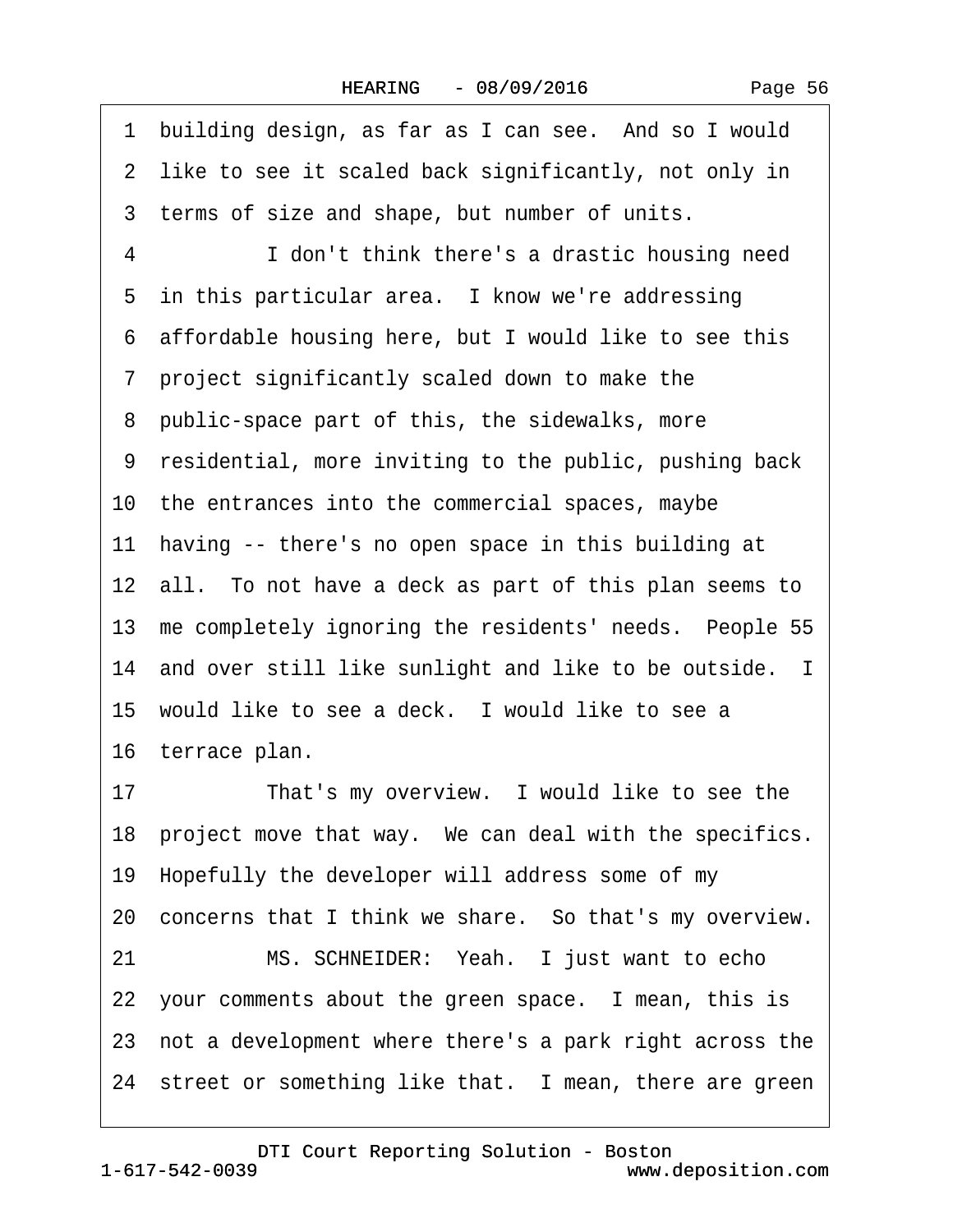|    | 1 areas, but it's a walk or a drive, quite frankly. And    |
|----|------------------------------------------------------------|
|    | 2 the fact that, you know, you're kind of plunking this    |
|    | 3 big building with all of these residents on this corner  |
|    | 4 and you're not giving them even a landscape -- much of   |
|    | 5 a landscape buffer, you're not giving them a courtyard,  |
|    | 6 you're not giving them a roof, you're not giving them    |
|    | 7 any area. I think, again, it is importing a more urban   |
|    | 8 feel to this site than is appropriate given the          |
|    | 9 surrounding context.                                     |
| 10 | MR. ZUROFF: I have nothing more to add. I                  |
|    | 11 would like to see some response to what our concerns    |
|    | 12 are. Hopefully we will get that. But, you know,         |
|    | 13 again, I support the development of the site, but I     |
|    | 14 also support the preservation of this as a more         |
|    | 15 residential neighborhood. Commercial development is     |
|    | 16 welcome, but it has to be on the right scale.           |
| 17 | MR. CHIUMENTI: As I say, I -- you focused                  |
|    | 18 mostly on site design, which I think is appropriate     |
|    | 19 given the nature of the testimony here, and we'll hear  |
|    | 20 from the traffic report later. But I continue to think  |
|    | 21 that -- even from what we've heard, that, as designed   |
|    | 22 right now, this is an interesting exercise in a maximum |
|    | 23 buildout, but, in fact, this building is a safety       |
|    | 24 menace in the way it's configured now, and I think we   |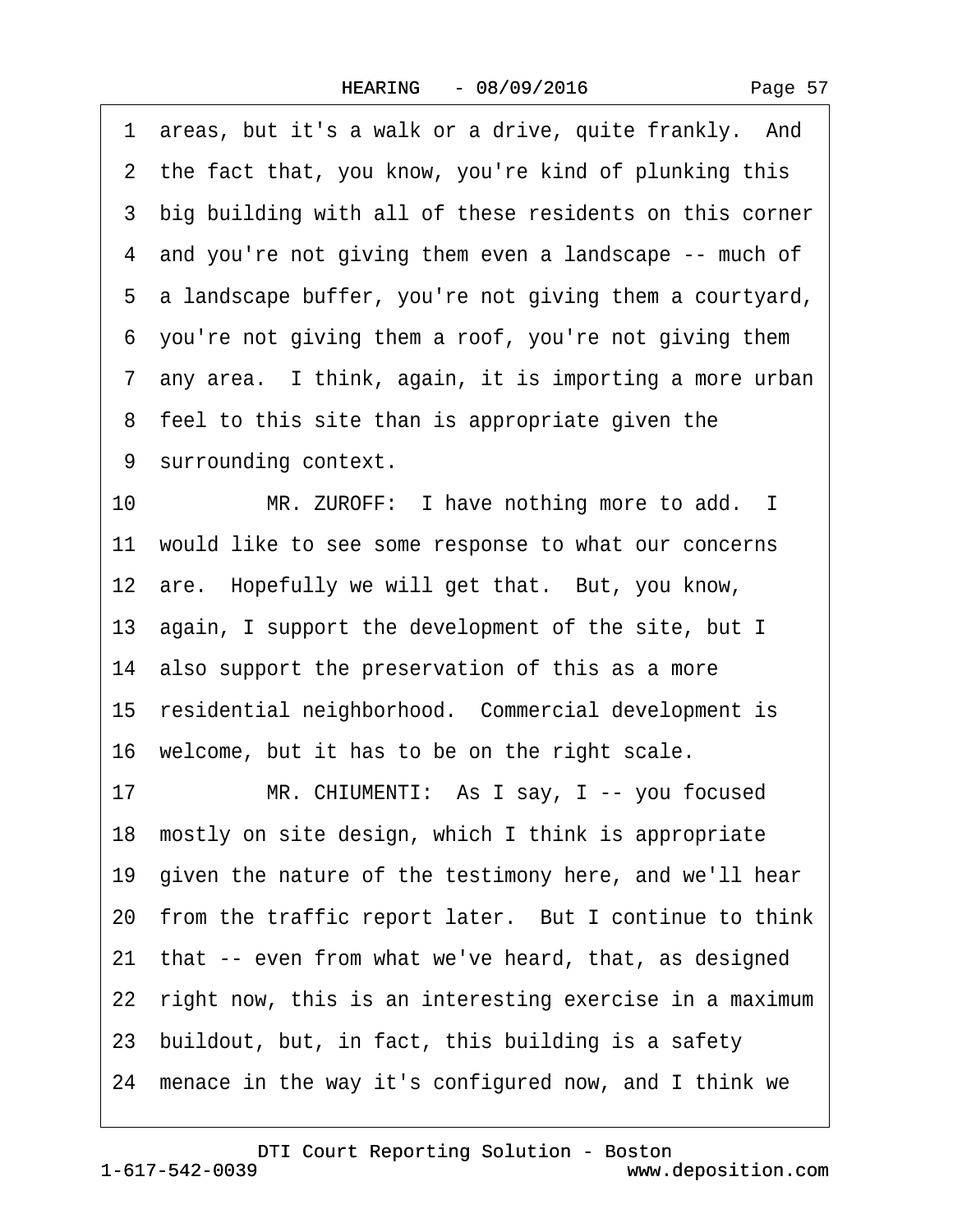1 would be justified in rejecting this project outright. 2 I think, though, if they take Mr. Boehmer's 3 suggestions seriously and redo this project, I think 4 inevitably, of course, it's going to be a much smaller 5 building and I think it will address some of these ·6· inevitable traffic -- the traffic situation that arises ·7· here.

8 **Interestingly, as a gas station, it didn't** 9 really present these problems. The sight lines were 10 excellent, there was parking, you could get right off 11 the street. It's just ironic. We don't want to see a 12· gas station there, but, I mean, the gas station didn't 13 present safety problems.

14 MS. SCHNEIDER: Yeah. And I think, again, 15 clearly our discussion about traffic and circulation is 16 just beginning. But I think the peer review report did 17 raise an important issue that I'm not sure I had 18· focused enough on going into this in terms of, you 19 know, the problems with the cars being parked --20 whether they're parked legally or illegally on Route 9 21 right now, who is going to enforce that, and is that 22· shifting the burden to the town to make sure that it's 23 safe enough for residents of this building to pull out? 24 That troubles me.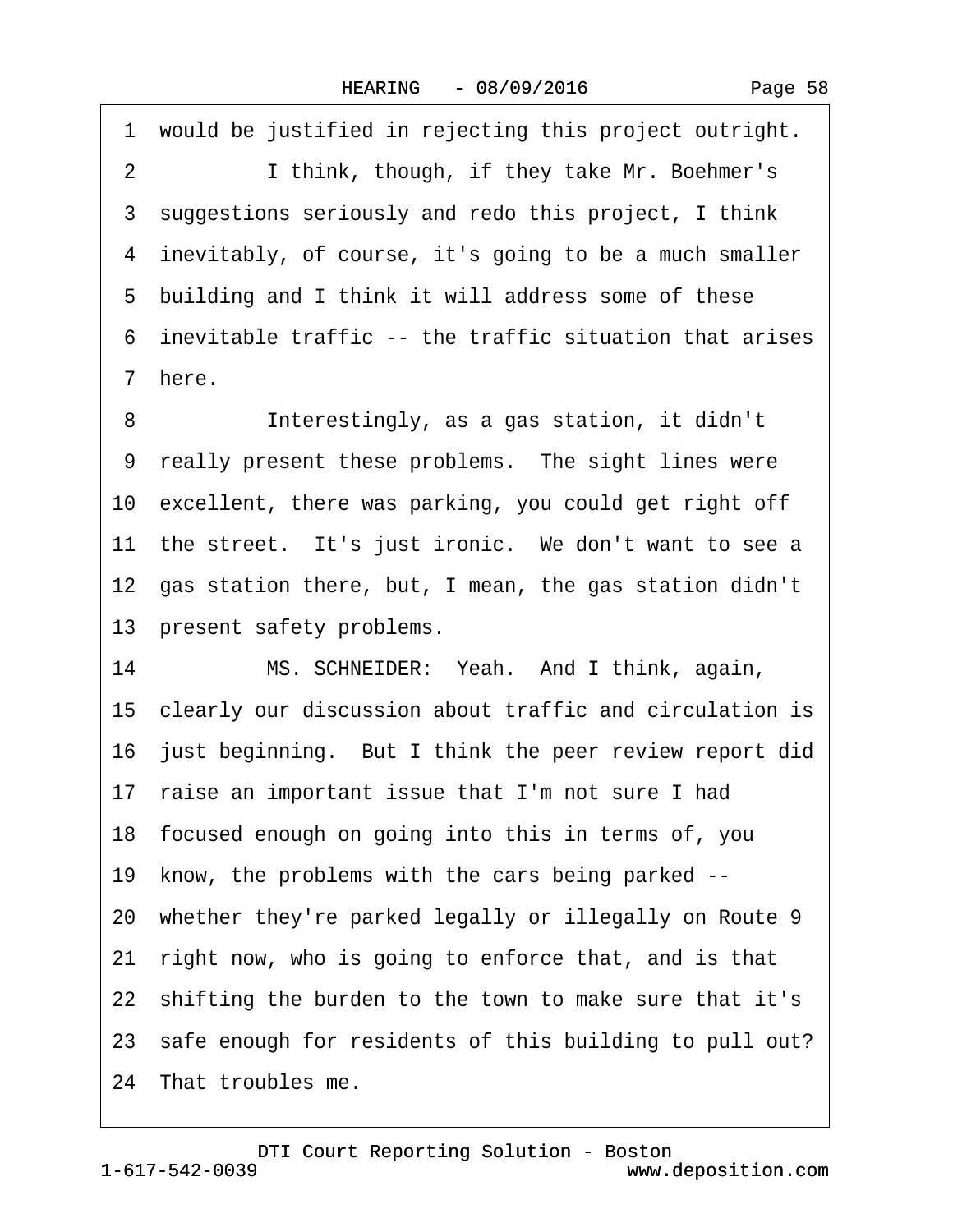| And I think, you know, the ability of<br>1                 |  |
|------------------------------------------------------------|--|
| 2 pedestrians -- again, I know that this is not a highly   |  |
| 3 pedestrian-traveled area on Route 9, but nonetheless,    |  |
| 4 there are real safety concerns about how cars are going  |  |
| 5 to come in and out of that driveway on Route 9. I'm      |  |
| 6 not sure the visibility, the way it's currently          |  |
| 7 designed is adequate to protect the vehicles or          |  |
| 8 pedestrians.                                             |  |
| MR. ZUROFF: Route 9 is a state highway, and<br>9           |  |
| 10 there is no parking allowed on the eastbound side of    |  |
| 11 Route 9 there. But with commercial spaces there, the    |  |
| 12 urge is going to be, I just want to run in for a        |  |
| 13 second. I have to pick up something or I have to drop   |  |
| 14 off something or I have to deliver something. That's    |  |
| 15 going to be a temptation, and it has to be enforced.    |  |
| 16 It's not a parking area. And I'm afraid that it's       |  |
| 17 going to happen and --                                  |  |
| 18<br>MR. CHIUMENTI: I would suspect you'd get             |  |
| 19 pressure from the commercial tenants too that wouldn't  |  |
| 20 tolerate that.                                          |  |
| MS. SCHNEIDER: Yeah. I don't think we've<br>21             |  |
| 22 heard about this directly, but I think there was        |  |
| 23 reference to the fact that the applicant has suggested  |  |
| 24 that the tenants will be -- the commercial tenants will |  |
|                                                            |  |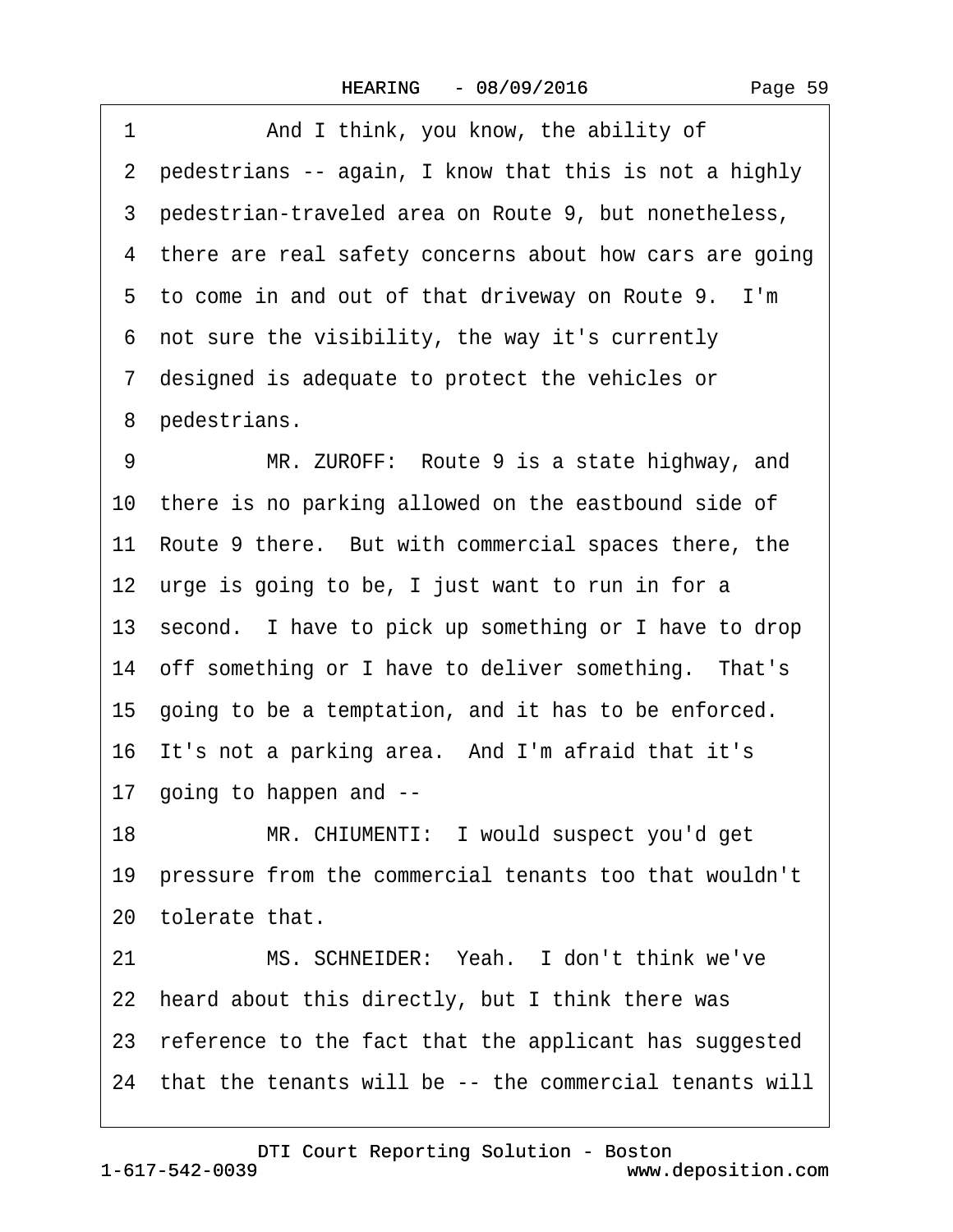1 be of the kind where people -- it would be like a 2 destination for them, and they won't mind valeting 3 their car and they won't mind parking -- you know, 4 whatever delays there might be in parking, whatever 5 hassles there may be in parking. 6 Obviously, you know, the space will be ·7· tenanted how the owner wants it to be, but I do feel 8 like in some ways that kind of tenant is squandering an ·9· opportunity to bring some more neighborhood or 10 tenant -- some sort of amenity to the residents of that 11 building. 12 Otherwise, you know, the temptation to drive 13· your cars everywhere to run errands instead of going 14 down to the bakery in the lobby or going down to the 15· coffee shop in the lobby -- you know, making the 16· building a little bit more self-contained I think in 17 some way reduces the impact on the neighborhood. 18 By having some sort of big furniture store, a 19 mattress store, or a lighting store, or whatever, that 20 doesn't really serve the neighborhood. That doesn't 21 really serve the tenants of the building. You know, I 22 get it. It may be a viable use, and it may help the 23· parking plan a little bit, but I also think it's a 24· missed opportunity to, you know, give something back to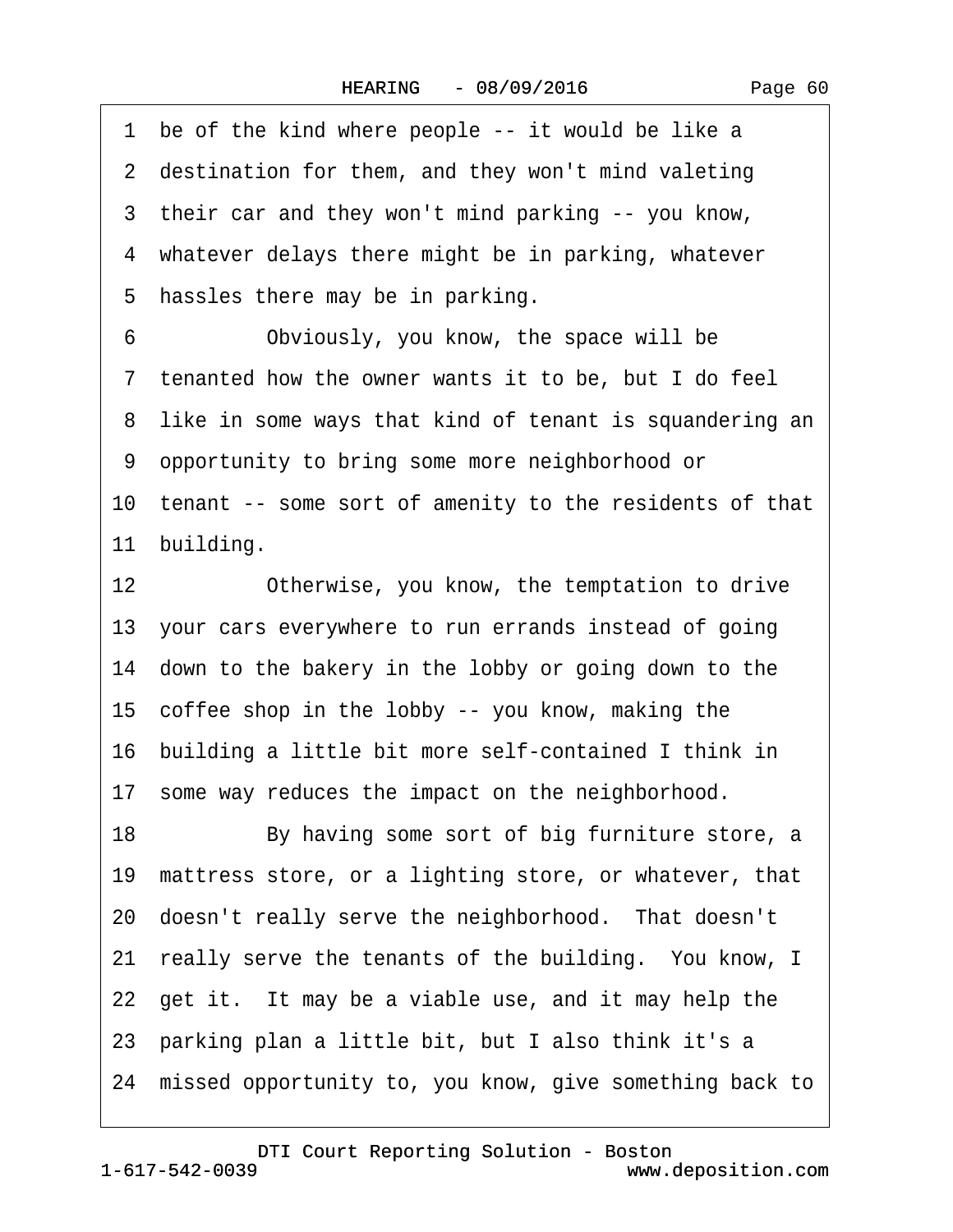1 the neighborhood in terms of the programming of this 2 building. 3 MR. ZUROFF: And amenities for the 4 neighborhood. 5 MS. SCHNEIDER: And amenities for the 6 residents, even. 7 Anything else? No. 8 Okay. So we are going to continue this 9 hearing to August 17th, which is next Wednesday. At 10 that meeting, we are going to have a report from staff 11 and from the developer, we are going to have a 12 stormwater and drainage report presented by the town 13 engineer, further discussion of the project. We will 14 have public input at that meeting as well, and we will 15 hopefully be in a position to provide further direction 16 to the applicant. And with that, we can wrap it up for 17 tonight. 18 (Proceedings adjourned at 8:27 p.m.) 19 20 21 22 23 24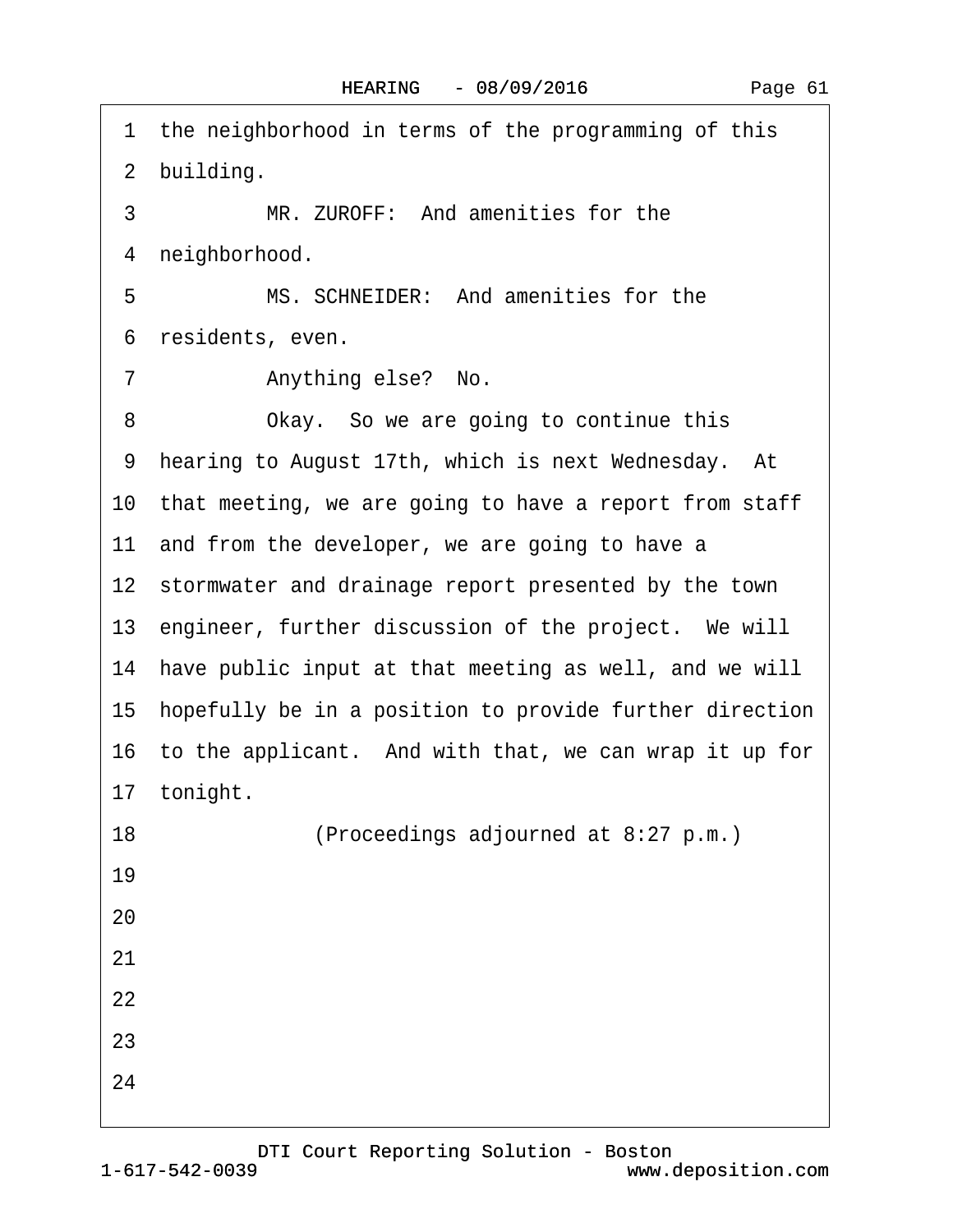| 1  | I, Kristen C. Krakofsky, court reporter and            |
|----|--------------------------------------------------------|
|    | 2 notary public in and for the Commonwealth of         |
|    | 3 Massachusetts, certify:                              |
| 4  | That the foregoing proceedings were taken              |
|    | 5 before me at the time and place herein set forth and |
|    | 6 that the foregoing is a true and correct transcript  |
|    | 7 of my shorthand notes so taken.                      |
| 8  | I further certify that I am not a relative             |
|    | 9 or employee of any of the parties, nor am I          |
|    | 10 financially interested in the action.               |
| 11 | I declare under penalty of perjury that the            |
|    | 12 foregoing is true and correct.                      |
| 13 | Dated this 19th day of August, 2016.                   |
| 14 |                                                        |
|    | 15 Kristen Krakofsky, Notary Public                    |
|    | 16 My commission expires November 3, 2017.             |
| 17 |                                                        |
| 18 |                                                        |
| 19 |                                                        |
| 20 |                                                        |
| 21 |                                                        |
| 22 |                                                        |
| 23 |                                                        |
| 24 |                                                        |
|    |                                                        |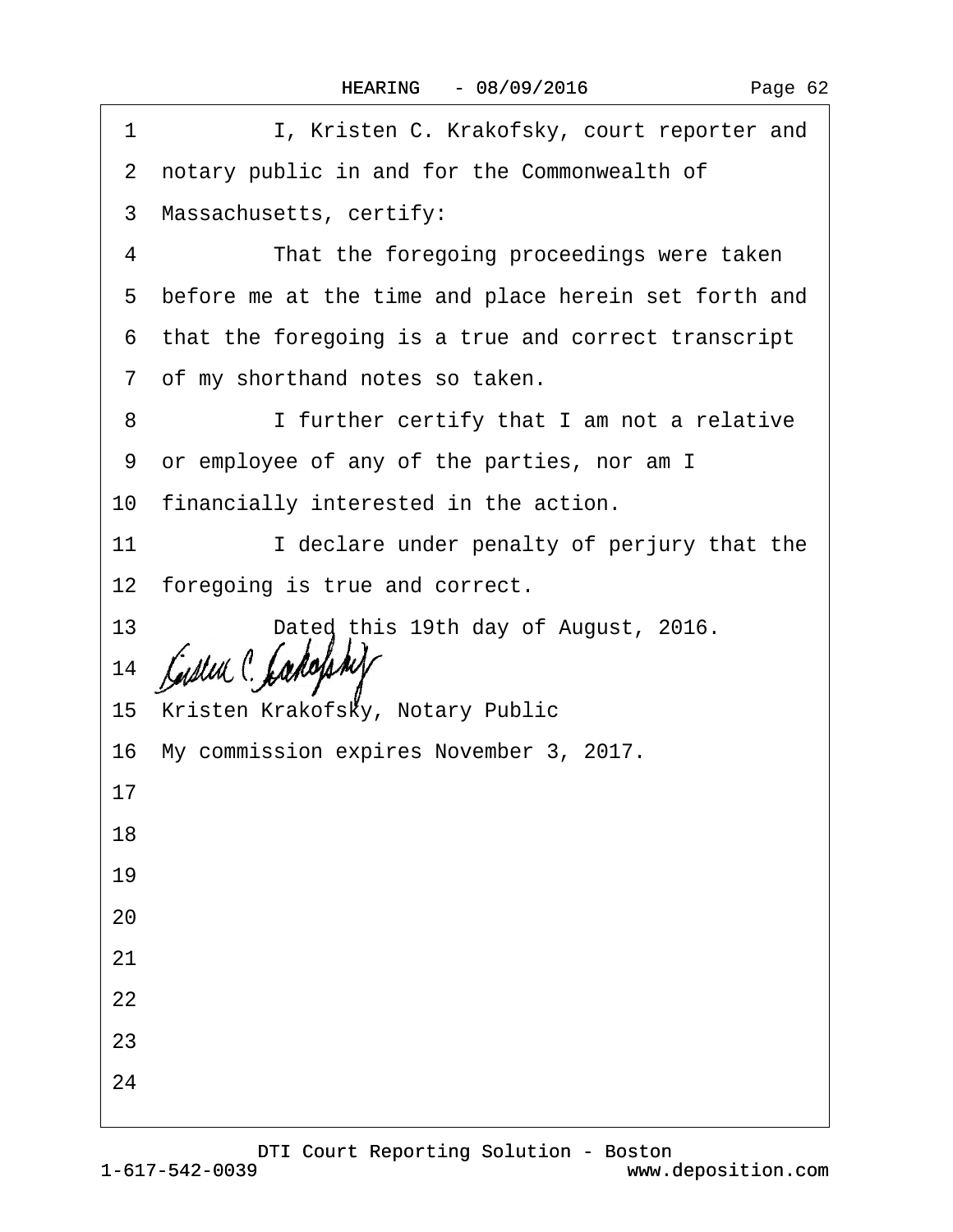# HEARING - 08/09/2016

| n e s | ۰, |
|-------|----|
|       |    |
|       |    |

|                        | 2008                   | 13:19 17:6              | able-bodied           |
|------------------------|------------------------|-------------------------|-----------------------|
|                        |                        |                         |                       |
| $\mathbf{1}$           | 49:2                   |                         | 34:6                  |
|                        |                        | 629                     |                       |
|                        | 24-hour                | 44:5                    | abuts                 |
| $\mathbf 1$            |                        |                         |                       |
|                        | 20:14                  |                         | 16:24                 |
| 33:1                   |                        |                         |                       |
|                        | 24/7                   | $\overline{7}$          | abutters              |
| 10                     |                        |                         |                       |
|                        | 9:5 27:14 34:21        |                         | 44:19                 |
| 39:19 49:7             |                        |                         |                       |
|                        | 25                     | 700                     | abutting              |
| 100                    |                        | 17:24                   |                       |
|                        | 9:12 22:1              |                         | 23:2                  |
| 34:4                   |                        |                         |                       |
|                        |                        | 75                      | access                |
| 11                     |                        | 55:12                   |                       |
|                        | 3                      |                         | 8:24 21:7,12,15 27:12 |
| 5:1                    |                        |                         | 29:2,3 33:20 34:3     |
|                        |                        | 75-year-olds            |                       |
| 11,250                 | 3                      | 55:14                   |                       |
|                        |                        |                         | accessed              |
| 19:19                  | 19:23                  |                         | 8:16 20:14,15         |
|                        |                        | 77                      |                       |
| 1100                   | 30                     | 19:20                   |                       |
|                        |                        |                         | accessibility         |
| 43:13                  | 19:18                  |                         | 32:19                 |
|                        |                        | 7:00                    |                       |
| 1164                   | 30,000                 | 4:3                     |                       |
|                        |                        |                         | accessible            |
| 45:9                   | 47:21                  |                         |                       |
|                        |                        | 7:08                    | 32:22,23 33:17 34:5   |
| 1180                   | 300                    | 4:2                     |                       |
|                        |                        |                         | accessing             |
| 4:5 43:2,7,20,22       | 33:24 54:23            |                         | 27:16                 |
|                        |                        |                         |                       |
| 12                     | 34                     | 8                       |                       |
|                        |                        |                         | accidents             |
| 39:18                  | 42:2                   |                         |                       |
|                        |                        |                         | 42:15                 |
| 13                     |                        | 8,000                   |                       |
|                        |                        |                         | accommodated          |
| 37:7 42:1              | 4                      | 19:16                   |                       |
|                        |                        |                         | 33:18                 |
|                        |                        | 80                      |                       |
| 14,626                 |                        |                         | accommodating         |
| 19:20                  | 40                     | 10:9 28:10 34:18 54:15  |                       |
|                        | 25:2                   |                         | 55:21,22              |
|                        |                        | 850                     |                       |
| 15                     |                        |                         | accommodation         |
| 19:18 39:17            | 40B                    | 17:4                    |                       |
|                        | 5:4                    |                         | 29:21                 |
|                        |                        |                         |                       |
| 150                    |                        |                         | account               |
| 33:21                  | 45                     | 9                       |                       |
|                        | 19:17                  |                         | 35:15                 |
|                        |                        |                         |                       |
| 17                     |                        | 9                       | achieve               |
| 20:16                  |                        |                         |                       |
|                        | 5                      | 6:20 7:10 13:21 14:22   | 28:14                 |
|                        |                        |                         |                       |
| $180$ -day             |                        | 15:9 16:11,20 17:9,12   | act                   |
| 4:23                   |                        | 18:8,19 19:1,8 20:19    |                       |
|                        | 5                      |                         | 55:11                 |
|                        |                        | 24:3,14,16 26:4,7 27:7, |                       |
| 19 <sub>th</sub>       | 19:23,24 22:12         | 23 28:18 35:11 38:3     | acted                 |
| 44:23,24 45:3          |                        |                         |                       |
|                        | 55                     | 42:13 45:21 52:4        | 49:24                 |
|                        |                        |                         |                       |
|                        | 55:2,5,7,10,11 56:13   | 90                      | active                |
| $\mathbf 2$            |                        |                         |                       |
|                        | 55-plus                | 49:3                    | 15:16                 |
|                        | 43:13                  |                         |                       |
|                        |                        | 9th                     | actively              |
| $\mathbf{2}$           |                        |                         |                       |
| 19:24 21:10 32:22 37:7 |                        | 4:4                     | 5:7                   |
|                        |                        |                         |                       |
|                        | $\bf 6$                |                         | actual                |
| 20                     |                        |                         |                       |
| 8:13 20:1 31:13        |                        | A                       | 8:7 9:15 21:23,24     |
|                        | 6                      |                         |                       |
|                        |                        |                         | adaptable             |
| 20-foot                | 20:3,16 22:6 39:15,18, |                         |                       |
| 20:15 22:11            | 21                     | ability                 | 33:1                  |
|                        |                        | 27:22                   |                       |
|                        |                        |                         | adding                |
|                        | 60                     |                         |                       |
|                        |                        |                         |                       |
|                        |                        |                         |                       |
|                        |                        |                         |                       |

DTI Court Reporting Solution - Boston

 $1 - 617 - 542 - 0039$ 

www.deposition.com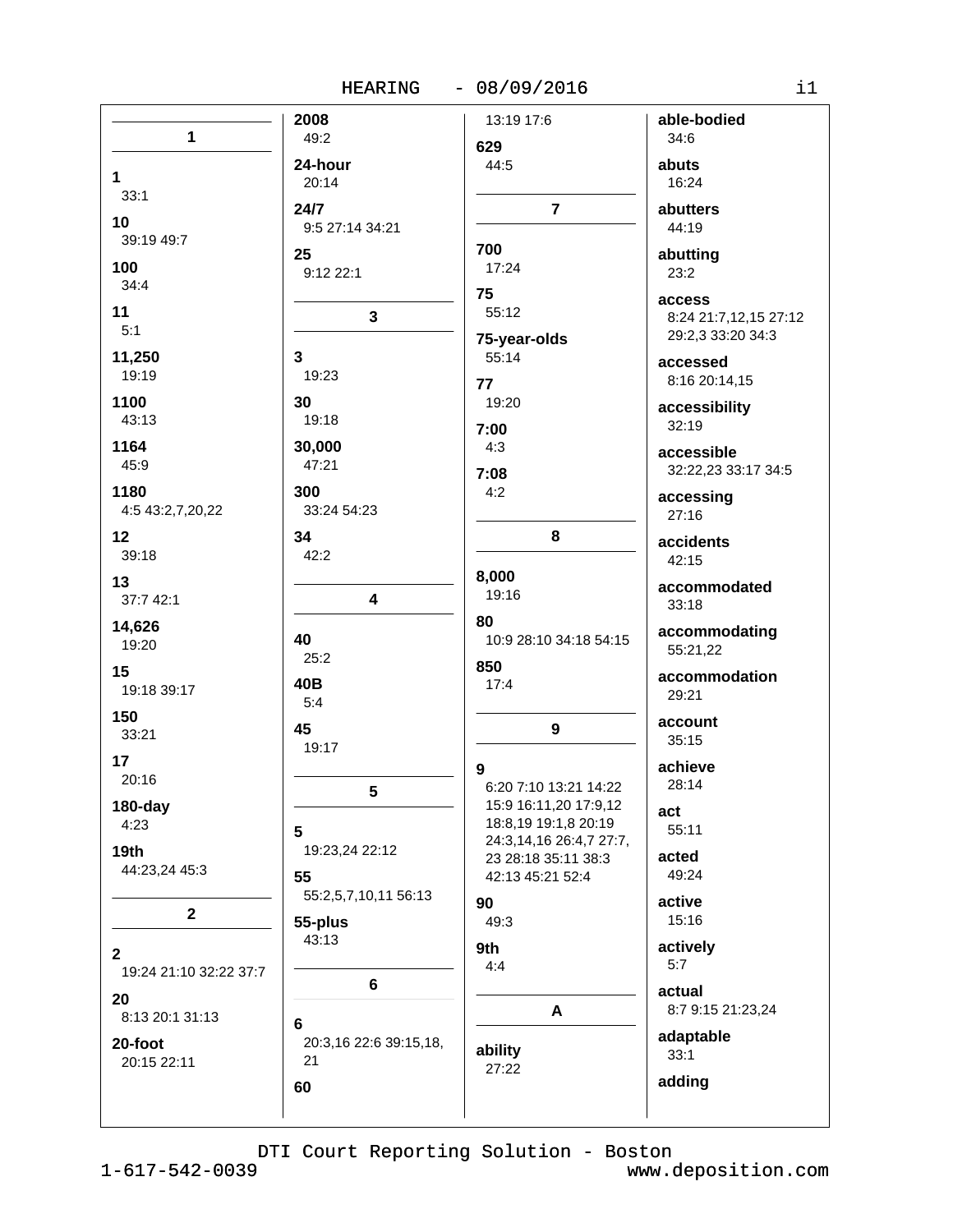#### $-08/09/2016$ **HEARING**

42:13

addition 28:4,21

additional 22:12 46:21

**Additionally**  $31:14$ 

address 5:16 40:8 41:20 56:19

addressed 28:23 37:9

addressing 56:5

adequacy 22:19

adequately 37:9

adjacent 13:3.13 18:12 23:3 24:10.13

adjoining 15:20 39:4

admits 43:9

adopted  $31:18$ 

advantage  $27:18$ 

aerial 6:20 15:15

aesthetic  $23.850.7$ 

affordable 56:6

afforded 18:23

age-restricted  $19:17$ 

agencies  $5:22$ 

agency

 $6:7$ 

agenda  $5:8$ 

ago 12:12 agree 18:17 41:2 44:9 agrees  $4:24$ air 18:22 35:8,10,14 44:18  $53:3$ **Alexander**  $45.8$ **Alison** 12:13 48:17 allocated  $33:13$ allow 30:18 46:13 allowing 49:16 alongside 16:12 alternative  $53:9$ **Alternatively** 33:23 aluminum  $31:2$ ambiquity  $20:17$ amenities 19:7 20:9 33:9 amount 28:11 and/or  $21:2$ answer 48:8 anticipated  $4:16$ anymore 43:12 46:1

anyway 45:24

apartments

apologize  $43:1$ 

23:12

apparent 25:10 26:9 39:8

**Appeals** 49:11,16,19

appear 13:7 23:17 29:17 30:17 33:9

appearance  $23:11$ 

appeared 14:24

appears 13:14 20:6 22:6 23:21 30:22 34:8

appliances 31:9,15

applicant 40:5

application 31:10.18

applications 4:18 6:9

applying  $4:17$ 

appreciate  $5:5$ 

approach 41:19

approached  $27:4$ 

appropriate 5:23 14:5 30:13 40:2

approval 29:6 48:11

approveable  $36:2$ 

approximately 20:3 22:12 33:24

architect 12:14 25:5

architect's

architects 6:12 25:4 architectural 24:3 31:8 34:3 architecturally

18:17 19:6 52:19

area

 $11:7$ 

12:23 14:15 15:2 16:7 19:9,24 20:4 21:4 22:20 23:5 24:16 27:9 33:14 34:4 36:7 38:3 39:23 42:4.14.19 53:17.18 54:4,5 56:5

areas 7:10 12:2 17:1 26:18  $29:3$ 

aren't 41:6

arguably  $24:4$ 

arrange 36:17,18

articulate 52:11

articulated 11:22 24:24 40:24

ascertain  $31:7$ 

asking 34:12 42:15

aspects 50:6 54:13

associated 14:9 27:19 28:16

**Association**  $18:3$ 

assuming  $14.16.36.10$ 

athletic  $15:24$ 

attempt  $30:3$ 

attic 11:22 12:1 39:5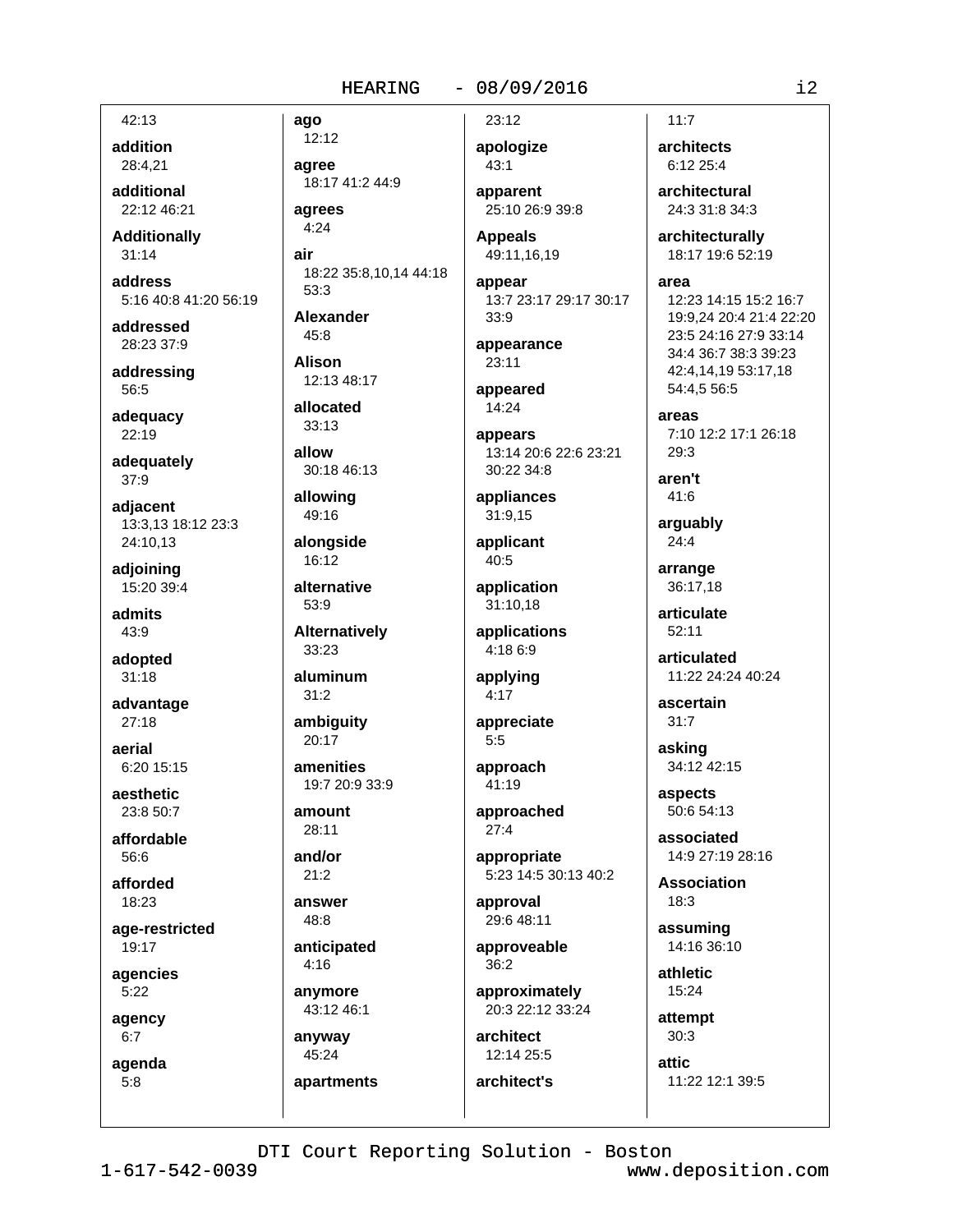# $-08/09/2016$ 25:17 27:15

attitude

26:2 attitudes

 $7:14$ 

attraction

54:17

attractive  $50:655:1$ 

audible 46:6

**August** 

 $4:4$ authority

49:18

available  $28:8$ 

averse  $28:7$ 

awful  $41:6$ 

awning 23:18

B

**Babcock** 42:24

back

6:1 8:6 9:1,14 11:3,9 12:3 15:14 17:1.6.9 25:7 27:1 29:20 31:17 33:16,22 37:16 38:1,20 39:5,10 55:16,17,18 56:2,9

backed 14:12,20

backup 36:6

bad 18:22 54:1

bakery 38:9

**BALAKRISHNA**  $40:10$ 

ban  $28:1$ 

23:13 bands 23:16

banding

**barriers**  $7:12$ 

base 24:22.25:8

baseline  $31:14$ 

basement 9:8.23 20:12 37:5

basic  $4:21$ 

basically

49:11,13,16 basis

42:9

**BC** 16:10

**Beacon** 43:2,7,13,22

bear  $12:9$ 

bearing 53:4

**Beaver** 

 $16:1$ bedrock

 $37:6$ believe

 $23:4$ belonged 49:9

belongs  $6:6$ 

**Benevolent**  $18:3$ 

best

 $5:5$ better

 $30:3$ bevond

14:20 15:10,21 16:15

bicycle 33:13 bia

44:8.17 48:4 bigger

 $38:3$ biggest

44:10

bike 17:15.16 20:10 21:6

bit 10:8 11:2,3,5 13:2 19:13 32:6 45:12 51:5 52:12 53:3,9

bleak  $24.14$ 

blighted  $47:7$ 

block 28:17 29:9 51:18,19 52:2,7 53:20

blocked 15:2 26:23 32:13

blocking 10:8 15:11 27:24

hoard 4:8.11 5:18 6:2 24:15 34:3 46:8 49:10.14

board's 46:16

body 25:9

**Boehmer** 6:11,14 40:11 48:8 52:9,14 53:1 54:22

**Boehmer's** 49:23 50:13 55:16

**Book** 4:9 47:24 50:4

border  $30:12$ 

**hother** 52:20,21 box  $37:15$ **hoxes**  $34:1$ **Boviston** 4:5 6:20 7:1,2 10:23 12:18,21,22,23 13:13 15:17 18:20 19:24 20:7 22:24 25:2.15 28:6 29:19 33:5 37:18 38:5

bothered

27:17

39:7 43:20 45:9,13,16

breaking  $52:11$ 

**breaks**  $25:15$ 

bridges  $51:16$ 

**Brigham** 18:14

bright-sky 21:16

> brina 7:24 35:13 38:14 43:2

bringing 50:23 51:7

broad 12:18 23:10 26:4

broken 11:13 17:3 20:1

**Brookline** 4:14 6:7 13:23 16:2 31:18 43:16 54:2

**buffer** 30:12 38:3 39:23 40:1

#### building

5:19 7:4.24 8:1.11.16 9:11.12.16 10:12 11:20 13:10 17:10 19:14 20:3, 18 21:9,14,16,23 22:17, 18,22,23 23:3,5,6,20 24:1,4,5,10,19 25:11, 18,21 26:5,6,9,11,24 27:6,12 29:24 30:2,6,14 32:16 33:1,3,23 34:9 38:1,3,10,14,15,21,24

www.deposition.com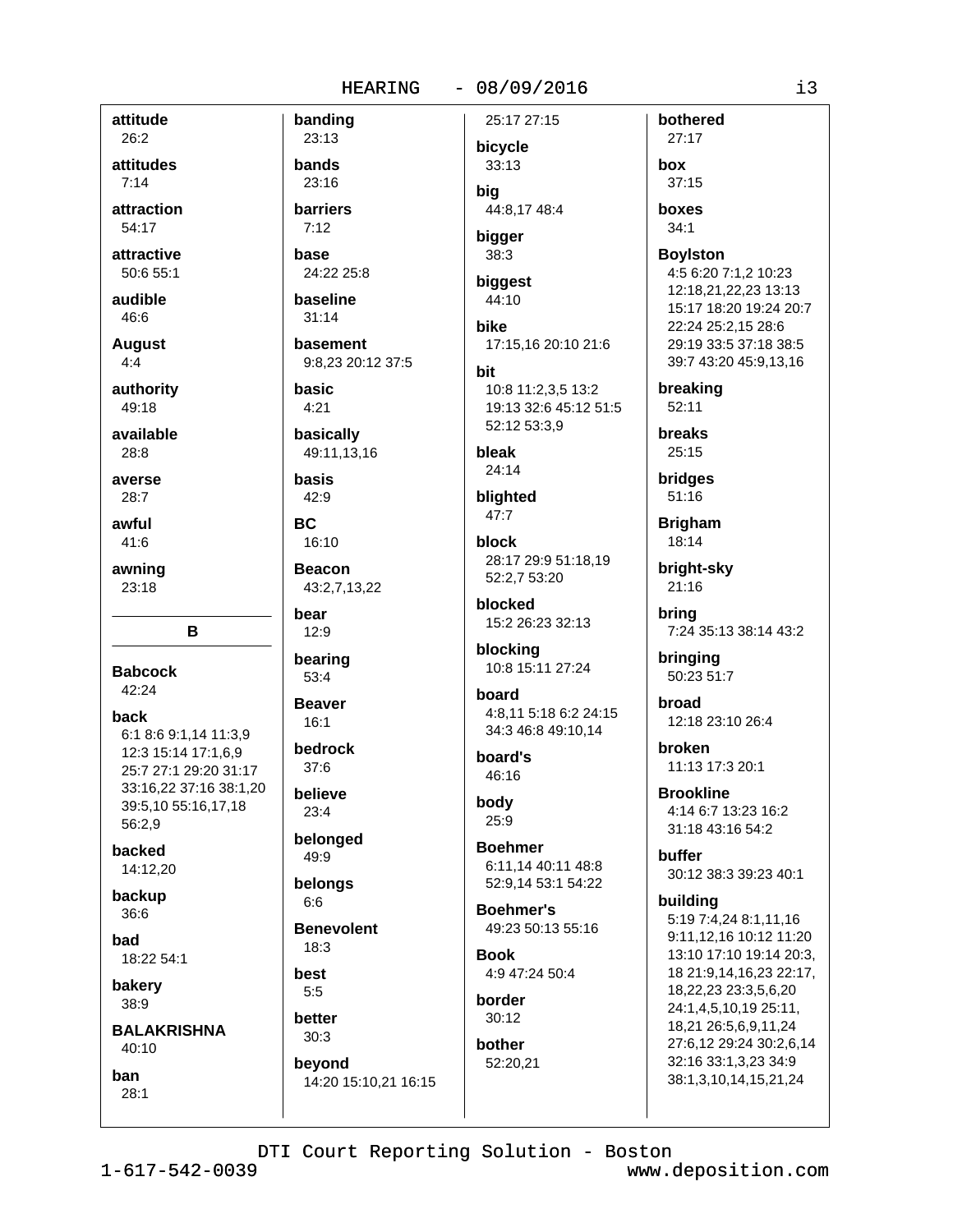#### $-08/09/2016$ **HEARING**

39:1.3.8.21.23 40:2 42:19,20 43:8,15 44:12, 14 48:10 50:3,6,18 51:1.14 52:6.11.13.16. 18,22 53:10,11 54:12, 14, 18, 24 55: 15, 18, 19, 20,22 56:1,11

buildings 7:6 17:8 21:12,14 25:19 26:1 35:13 51:1 52:7

bulk 26:13

burden 53:5

burdened  $47.12$ 

hus 13:19,22

businesses  $14:7$ 

buy 55:11

C.

called 17:14 37:22

campus 16:10

can't 41:13 44:13 45:24 54:21

capture 41:22

car 9:3 10:2.5 20:10.14 28:20 33:19 35:3 54:19, 21,24 55:8

cars 9:4,5,8 10:2,6 12:22,23 14:12,21 15:2,7,10 27:21,23 28:15

case 49:2

cast  $21:13$  caused 35:16 celebrate  $25:4$ cementitious 30:24 cemetery 15:24

certainly 15:6 18:20 19:2 52:3

cetera 24:6 33:11 34:1 35:3  $41:13$ 

chair  $4:8$ 

challenge

47:10

change 48:15 55:14,23,24

changes 25:12 42:6

charge  $15:12$ 

**Chestnut** 13:23 16:7,8,15

children  $42:8$ 

**Chiumenti** 4:10 48:6,22 49:1

circulation 27:6 47:17

circumstance  $34:3$ 

city 42:22

class  $55:6$ 

clean 45:21,23,24

clear 14:18 24:7 43:19 49:15

clearly 10:5 29:19 41:22 44:11 51:22

close 19:10 Club

**Cliff** 

 $6:11$ 

16:3,6 18:13

clues 24:9 30:2

code

31:19 32:18 coffee  $38:8$ 

coherent 7:9 17:8 24:3

collection  $17:19$ 

college 15:24 45:15,17

combination 10:6 20:12 23:18 37:19

combined 23:22 29:8

come 10:1 36:22 41:14 55:8

comes  $13:1$ 

comfortable  $54:18$ coming

5:6 40:7 44:21 54:20 comment 28:19 39:22 40:11 41:9

46:5 48:1 comments

40:12,23 41:5,13,15,17, 23 43:18 44:3 46:18 47:2 56:22

commercial 7:6,23 9:1,20 13:3,13 15:20 16:13,16,17,23 17:6,8,22 18:13 19:16 20:21 23:3,24 24:12 25:22 27:17 28:6,21,22 31:4 36:4,8,16 38:13 39:16,18 51:17 53:22 54:5,13 55:18 56:10

commitment  $8.20$ 

**Committee** 49:11.16.19

communicating 41:11

community 33:10 35:5 43:12

compatible 25:17

completely 56:13

compliance  $32:3$ 

composite  $30:23$ 

composition  $25:8$ 

comprehensive  $4:15.18$ 

comprising 4:19

concept  $11:10$ 

concern 28:5,15 34:19 44:9,18  $51:13$ 

concerned 27:11 47:16 55:15

concerns 5:14.16 28:19.22 44:10 47:14 50:8 56:20

conclusion 18:16

concurrently  $4:15$ 

conditioning  $359$ 

conditions 12:17 22:16

condominiums  $42:3$ 

conformance  $32:18$ 

## DTI Court Reporting Solution - Boston

www.deposition.com

 $14$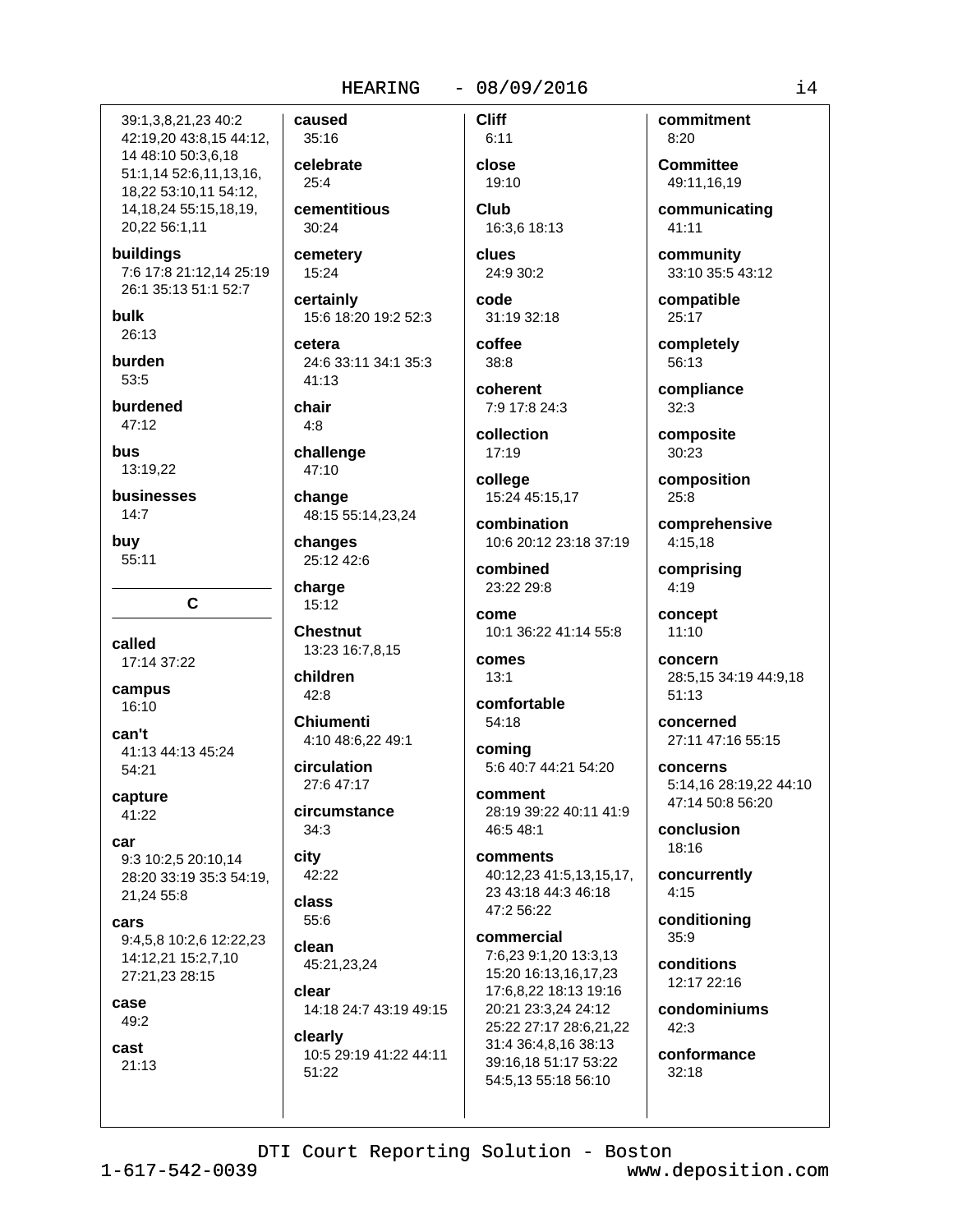#### $-08/09/2016$

cover

 $30:1$ 

covered

41:15

create

conjunction 38:11

connects  $20:18$ 

conservation  $16:4$ 

consider 38:4.20 39:22

consideration  $35:13$ 

considerations  $32:8$ 

considered 18:20 34:24 36:3

considering  $35:2$ 

consistent 25:19 26:2

consists  $9:220:12$ 

constituted 53:19

constraints  $24:10$ 

constructed  $42:4$ 

construction 13:9 30:19 35:4,6 36:24

constructive 46:13

construed  $17.16$ 

consultants  $5:15$ 

consumer

 $19:7$ 

consumption  $31:13$ 

contaminants

 $37:1$ 

contemporary 23:9

context

15:13 24:3 39:3 50:24

 $24.8$ contingencies 34:23

contextual

continue 18:3 41:16

continuing 16:15

continuous 16:23 17:3,12,13 18:1

contrast 19:4

contribute 54:9

control  $37:15$ 

conventional 36:14

convinced  $36:5$ 

Coolidge 54:3,4

corner 7:22 11:11 15:14,16 23:2 25:4,6 29:7 37:15 42:14 45:23 52:12 54:3, 4

corners 11:17 12:1

corridor 8:24 33:22

couldn't 13:15 31:22 34:6 37:2 45:22 49:6

count  $35:2$ 

**Country**  $16:1$ 

couple

45:9 course

 $50:2$ Court 49:15 created 49:5

creates

9:18 38:5

49:21 creating

25:7 38:12 39:22 crossing

19:1 42:12 crosswalk

17:23 18:5

crosswalks 13:22 15:18 19:2

curb  $37:13$ 

curious 48:11

**Current** 20:5 34:9 47:16

currently 4:14 15:6 29:17 47:19  $51:15$ 

curtainwall  $31:3$ 

curving  $23:1$ 

customers 14:8 27:16 28:7

cut 25:10 37:13 49:13

cutout 48:20

cuts  $7:21$ 

45:16

**Cypress** 

cutting 9:17 38:24 39:20 **CVS** 

damage 35:20

D

13:24

danger 46:1

dangerous 45:17.24

date 44:22 46:20

**Davis**  $6:11$ 

day 16:1 45:13

deal 35:9 37:1 56:18

deals  $6:5$ 

dealt  $35:17$ 

> deck 35:22 56:12,15

decrease 38:17,19 39:7

dedicated  $45:1,3$ 

deep  $27:13$ 

deeper  $34:10$ 

deliveries 9:21 29:20

delivering 29:10

delivery 28:22

demolished  $8:2$ 

dense

30:24 density  $29:7$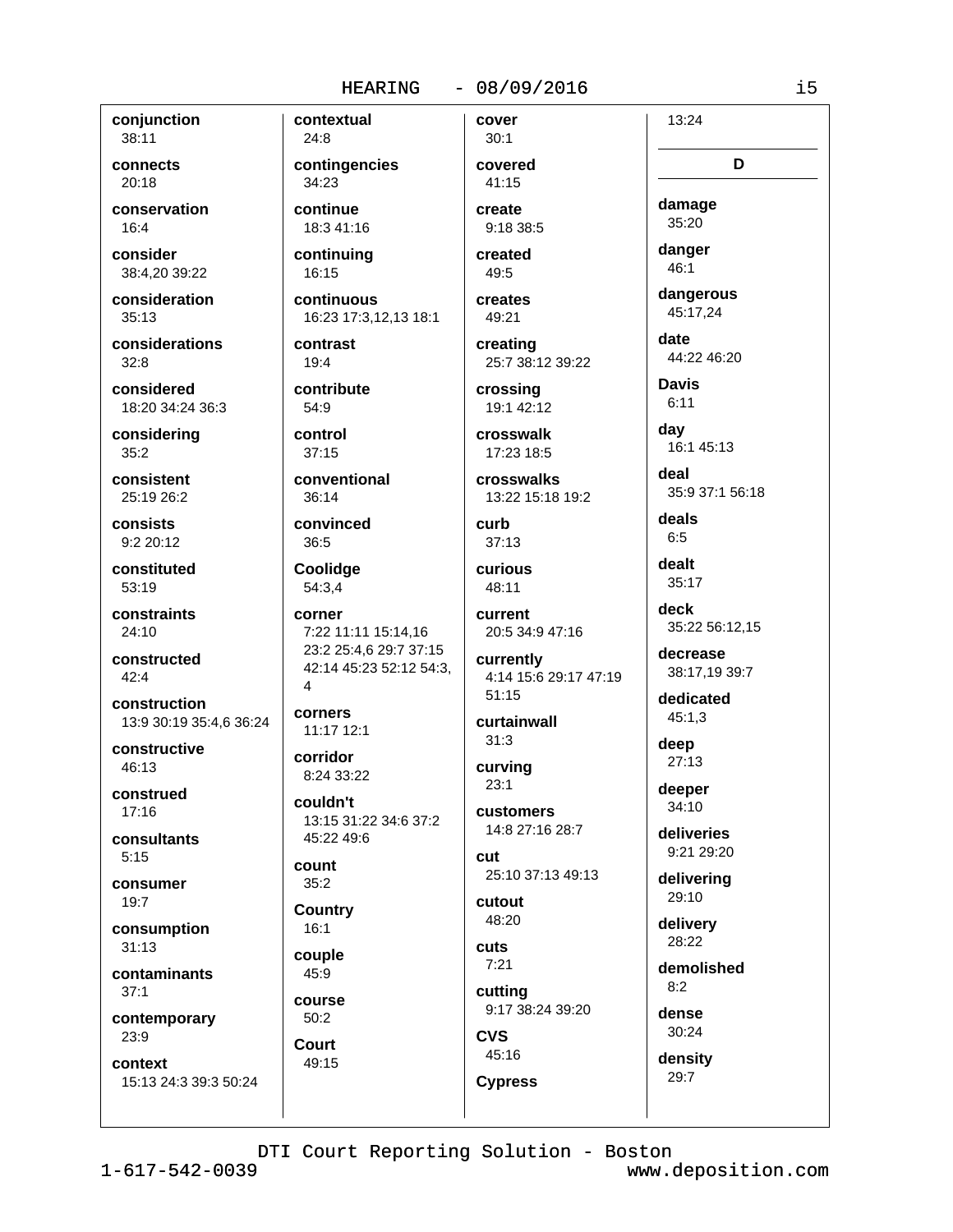### $-08/09/2016$

department 5:19,21 34:8 37:12 41:12

depths 55:17

describes  $35:5$ 

describing 34:13

design 5:9 6:13 12:12 19:12 22:22 25:5 26:9 30:2 35:18 45:2 46:15 47:14 51:14 52:5 53:9 56:1

design-related  $32:8$ 

designed 22:23 29:17 31:11 35:9 51:15 52:18

designs 10:14

detail 30:8 31:7 32:20 47:15

detailed 10:18 32:11 34:12

detract 54:10

develop 36:10

developed 34:23

developer 4:24 5:14,15,20 6:5 35:4,19 46:10,12 49:12 56:19

development 7:9,15,23 8:3 10:22 12:12 16:16.18.23 17:6 18:13 34:10.11 37:23 49:3 52:3 56:23

dewatering 36:23

diagram  $22:4$ 

**Diane** 41:24 different 4:19 10:21 11:2,23 16:22 51:21 52:18 53:14 55:6,7,9,13 differently

11:22 52:18 difficult 23:19 28:4 42:12.17

difficulty 15:8 27:23

diffuse  $21:15$ 

dia  $7:8$ 

**Diminish**  $39:19$ 

diminishing 39:11,16,17

direct 7:20 21:7,11

direction 5:13 6:2 9:13 13:14 17:13 18:19 44:8.17  $46:10$ 

directions 11:18 15:18

directly 7:11 8:8 13:5,20 16:24  $23:2$ 

director 48:18

disabled 33:19

discuss  $5:12$ 

discussed  $30.1$ 

discussion  $14.246.951.12$ 

distance 9:10 21:23 51:16

distinct  $32:15$ 

 $11:24$ 

distinction

divided  $18:1$ 

dock 20:20 doesn't

16:18 28:18 29:17  $30:11$ 

doing 5:5 6:19 15:11 48:16 50:19

don't 8:19 30:5 33:4.8.15.17 40:10 44:1.21 45:13 47:18 48:3,4,7,23 49:18 50:10.24 51:6.15 52:7.8 53:23 54:8,14,17,18 55:11,13 56:4

door 11:1 33:22 52:22

double-load 36:19

double-loaded  $10:7$ **DPW** 

 $5:21$ drafted

 $35:4$ 

drastic 51:6 56:4

drastically 50:23

drawing 37:17

drawn 46:15

drill  $47:2$ 

drive 14:23 15:1 20:16 21:2 27:21 28:2 29:16 30:17 33:20 36:9,18 37:24 38:1 39:24 55:8

driveway 45:18 49:6

driving 45:13 49:6 drop 13:14 29:15 54:24

drop-off 9:18 29:1,5 34:4 36:1,8

drop-off/loading 36:3

dropped 33:19

dropping 50:8 54:19

drops 13:12 38:5

due 5:3 35:10

duration 14:11 41:5

dwell 28:9

E

earlier 16:21 42:24 43:3

easement 49:18

easiest 39:13

easing  $39:4$ 

Aast

8:12 11:18 12:18,24 13:16 16:2 18:8 20:2,18 22:10 26:20 38:21 39:23 55:20

eastbound 13:17,19 20:19

eastern 26:13 30:15

**Eastward** 17:12

easy 29:3

edge

echo 53:15 56:21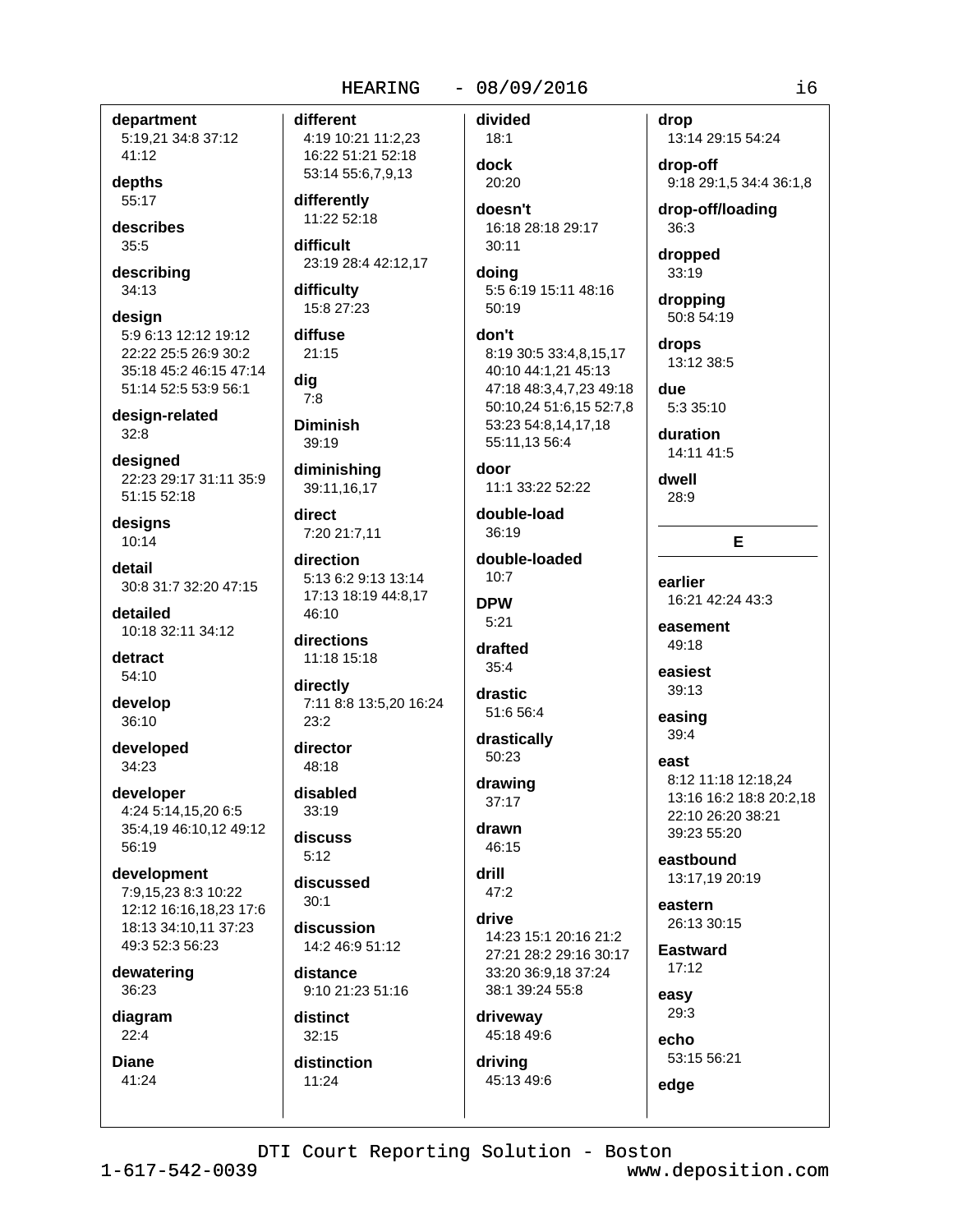#### $-08/09/2016$

12:17 16:10 22:23

effective 25:10 38:7 39:10

effects  $26:15$ 

efficiency 31:6,12

egress 15:4 33:22

eight-tenths 18:4.6

either 17:14 18:18 36:5 41:9 44:14 52:23

electrical  $12:19$ 

element 39:7 52:13

elements 32:1 45:2

elevation 23:1,3 26:20 27:1

elevations 23:20,23 26:17 33:3  $38:10$ 

elevator 9:5.7 10:24 33:21

elevator-fed  $32:24$ 

elevators 9:4 10:1 50:17

eligibility  $31:11$ 

eliminated  $37:4$ 

eliminating 37:14 50:12.24

elimination 52:23.24

else's 49:17

email

employee

41:12

encountering  $37:5$ encroach 14:17 23:7

encroachment 28:24

ends  $47:13$ 

34:21

energy 31:6,12,13,15,18 32:3

energy-efficient  $31:9$ 

enforced  $29.15$ 

enforcement 15:6 28:3

engage 24:23

engaged

 $6:12$ engagement

37:6 engaging

26:2

enormous  $42:5$ 

ensure  $31:19$ 

ensuring  $15:4$ 

enter 33:24

entered  $49:4$ 

enterprises  $17:22$ 

entire 11:11 14:12

entirety 53:5

entrance 54:24

entrances 56:10

```
entries
8:22 29:4 33:6
```
entry 7:4 15:4 24:22 25:24 27:6.8 34:5

environment 19:5

environmental 32:2 36:23

especially 42:14.15

 $e<sub>t</sub>$ 24:6 33:11 34:1 35:3  $41:12$ 

evening 44:3 46:5 54:20

eventuality 34:23

everybody 6:3 40:18,20

evolve  $53:18$ 

exacerbate 26:13

exactly 48:11 49:2

example 32:19 37:22 48:12

excellent  $50:1$ 

exception 52:20

excessively 28:16

exclusively  $6:5,6$ 

existing 8:2 22:16 30:7,9,14 33:5 36:4 38:4 39:3 48:20

exists 15:6 24:5 37:15 exitina 27:21 37:24 38:2

expanse  $25:6$ 

expanses 23:10

expected  $54:3$ 

exposed

24:14 expressed

23:22 28:5

expression  $11:11$ 

extending 22:24 28:18

> extension  $5:1$

extensive 12:19 51:6

extent 50:2

exterior 8:21 30:21 31:23

extra 42:13

extremely  $42:6$ 

### F

facade 11:15.17 23:8 24:19 25:1,16 27:10 30:2  $35:18$ 

facades  $25:14$ 

face 9:11 29:22

facilitate  $13:9$ 

facility 15:24 18:4,15

facing 12:24

 $1 - 617 - 542 - 0039$ 

www.deposition.com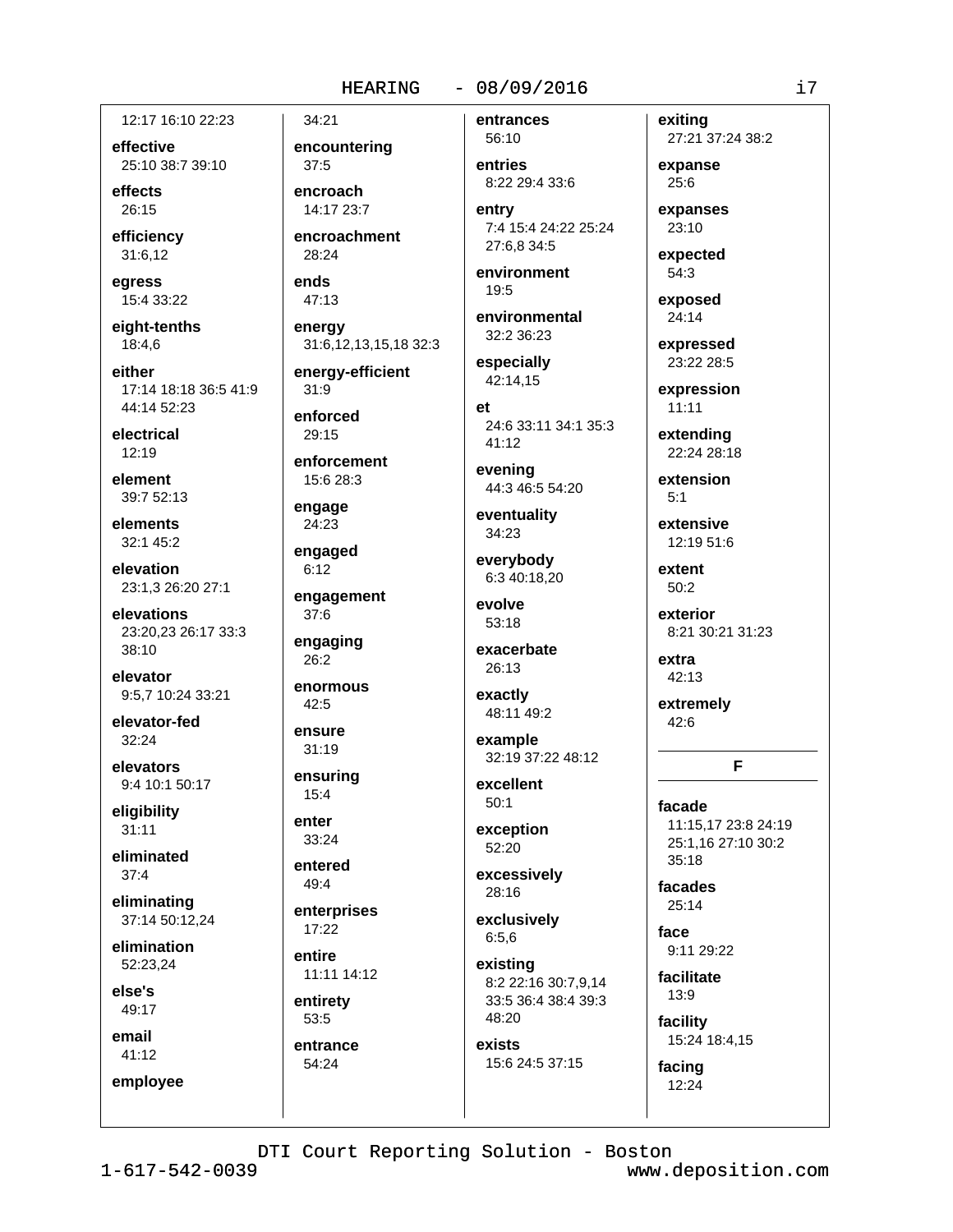#### $-08/09/2016$ **HEARING**

fact 12:13 26:10 54:15 55:9 factor  $13:12$ fall 21:14 32:6 familiar  $40:18$ far 4:10 8:20 17:7 21:11 27:5 30:5 31:6 37:2 38:10 46:19 54:6,7 55:15 56:1

fast 18:22

fast-moving  $17:17$ 

feasibility 50:19

feasible 14:16 50:10

**Fedex**  $9:21$ 

feedback 46:21

feel 41:16 47:3,10 51:15 52:2,6,19,22 53:19,22

feeling 53:6

feet 7:3 8:13 9:12 13:12.15 17:4,7,24 19:16,20 20:1,3 22:1,6,12 33:21, 24 34:4 37:7 39:15,17, 20,21 47:21 49:3,7 51:4 54:23

fenestration 11:15 23:5 25:12

fewer 34:24

fifth 11:24 12:1

figure  $34:7$ 

 $6:16$ finally 11:7 37:16

filled

find 19:7 37:1,2

findings  $5:10$ 

fine  $10:18$ 

finer 25:12

fire 5:21 34:8

first

11:12,13 29:19,22

first-floor 8:11 24:21

45:11

fit 10:9,15 24:4

five 7:3 10:12.13 19:17 20:6,9 30:19 32:12 41:5

fixed  $23:18$ 

fixtures 31:10.16

flatter 13:16

floor 10:11,13,20 11:2,3,12, 13,24 12:1,2 20:13 22:6 23:14 25:7 32:10,11,14 33:10 38:13 39:16,18 50:24 51:3 52:23

floor-to-ceiling 23:11

floors 10:12 11:5 19:17 32:12 38:21 39:18,19

focusing  $6:18$ 

folks 41:9 53:4

17:23 following

followed

 $4:20$ foot 19:23,24 20:16 39:18, 19

footage  $32:14$ 

footprint 19:19 25:17

form 24:22

forms  $27:16$ 

forward 40:13 46:23

four 4:14 8:18,21 20:24

38:22 53:1 four-tenths

16:22 frankly

free 41:16 47:3

49:20

fresh 35:14

front 7:7 14:22 16:14 29:4,19

front-center  $7.4$ 

full-time 9:5 34:21 fully

16:18 32:23 **Function** 

22:19 funny  $7:21$ 

further 6:2 7:12 16:2 17:24 38:2 39:10 42:10,19

44:14 54:11

qestures 24:19 30:5 getting  $40:1$ 

> qive 32:5 40:9 44:3

aiven 28:16 29:7 32:14 33:18 34:15 35:24 40:6 50:22 51:8,18

gives  $17:5$ 

qiving 4:12 6:14

glass 23:10

qlazed 11:12

glazing 11:23 23:12,15 25:18

go 11:9,17 15:14,18 21:5 29:22 30:5,7 36:22 37:17 43:14 46:22 47:6, 21 49:13,17 50:9,17 54:11,23 55:8

goal  $31:12$ 

DTI Court Reporting Solution - Boston

www.deposition.com

G

garage

22:17

general

47:1,21

generally

denerated

generous

 $28.20$ 

 $34:18$ 

Gerzon

aesture

11:4.20

45:8

24:18 25:9 26:9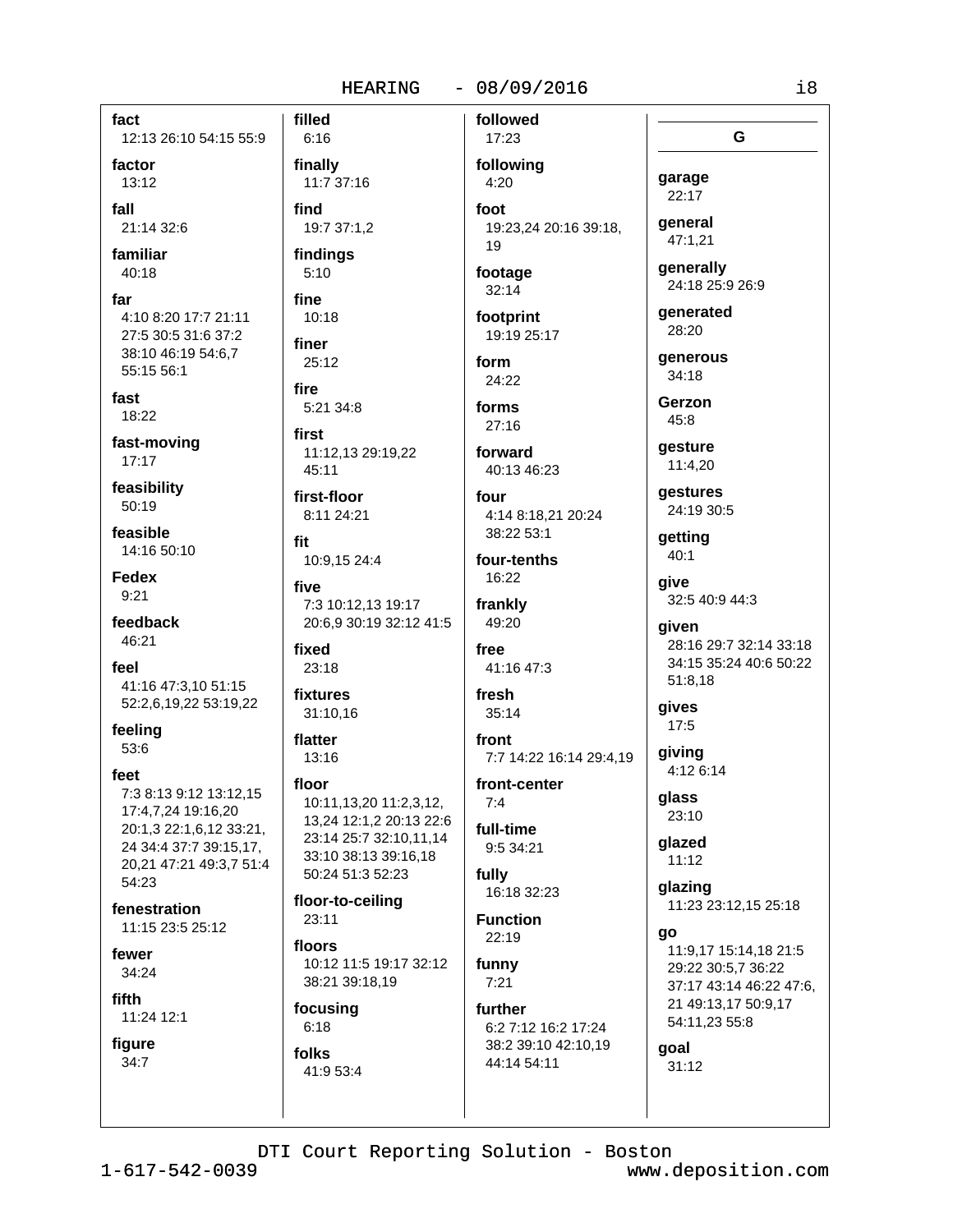### $-08/09/2016$

guess 5:8 41:10 43:4,23 44:22 hope 9:6 18:16 46:18 quest hearings 54:20 4:24 5:2 6:1 41:10 56:19 46:22 quidance hopes 5:18 46:12 heart 46:10 46:12 guy Heath 25:3  $5:12$ 6:23 8:5 13:6 21:10,22 **quys**  $27:2$  $23:13$ 23:14 heating house 35:8 н heavy 35:10,16,20 45:18 half  $52:1$ 13:15 16:9 height 21:16 25:11 26:5,6 27:3 **Hammond** 39:8,15,17,20 44:15 6:22 7:22 8:23 9:18 50:22 51:4,7,13 52:17, 11:18 13:4,13,19 14:12, 19 15 15:17,19 16:5 19:4, 10,24 20:7,22 23:2 help 24:13,15 25:3,15,20,23, 37:4 39:1,2,7,12 43:17 24 27:4,7,9 28:24 29:9 helpful 33:3 35:12 36:2,6 42:5, 9 44:5 45:12 47:18 50:9 41:13 **HVAC**  $35:7$ 51:20,22 53:20 54:1 Here's  $8:10$ Hammondswood 44:5 Hi 6:14 41:24 42:23 44:4 hand l'd  $45:8$  $9.21$ hideous handicapped **PII** 42:22 54:23 high handled 5:3 31:19 34:13 highest happen I'm 26:24 5:17 29:20 34:11 **Hill** happy 13:23 16:7,8,15  $40.8$ hired hazard  $32:7$ 14:24 42:11 49:5,10 hold he's 22:23 14:6 40:6 50:14 l've home healthcare 8:7 30:10 40:20  $18:4$ i e l 33:22 homes heard 6:24 8:4 13:5 21:11,22 45:11 46:19 idea  $24:11$ hearing

43:17 46:11 **Hopefully** hoping horizontal 45:19.22 house-like houses 51:23,24 housing 16:8,17 19:18 49:11,16, 19 56:4,6 human 10:2 38:14  $\mathbf{I}$ 6:14 40:8 50:22 6:21 7:8.16 10:14 12:3 15:14 19:13 26:15 30:7 32:5,8 47:15 4:8 6:18 7:17 12:6 15:7 19:11 30:24 34:12 35:22 36:5 37:3 38:24 39:8 40:17,22 41:4 42:9,22 44:1,4 45:9,13 47:1,15 48:11 51:4 53:15 55:15 22:3 42:2 53:18

8:11,16 51:2 55:5

31:17 going

5:8,12,17,24 10:4 12:6 19:12 33:16 37:16 40:15,17,22 41:1,4 42:10 44:11,13,22 45:16,17,18 46:8,9,14 47:1.13 49:1 50:14 53:15 55:4

Golf  $16:2$ 

goals

good 13:18 41:11 43:9 47:9 53:12 54:14

qrade 13:11,12 25:13 33:7

grading 38:4

granting 49:17

grass 49:5,8,13,22

qreat 50:2

greater 15:13 22:16

greatest  $12:5$ 

green 56:22.24

**gross** 32:13 44:4 45:5

Groton 49:1,22

8:18 22:6 51:3 52:10

 $37:5$ 

Group 32:22 33:1

grown 53:17

guardrail 17:18 18:2

ground groundwater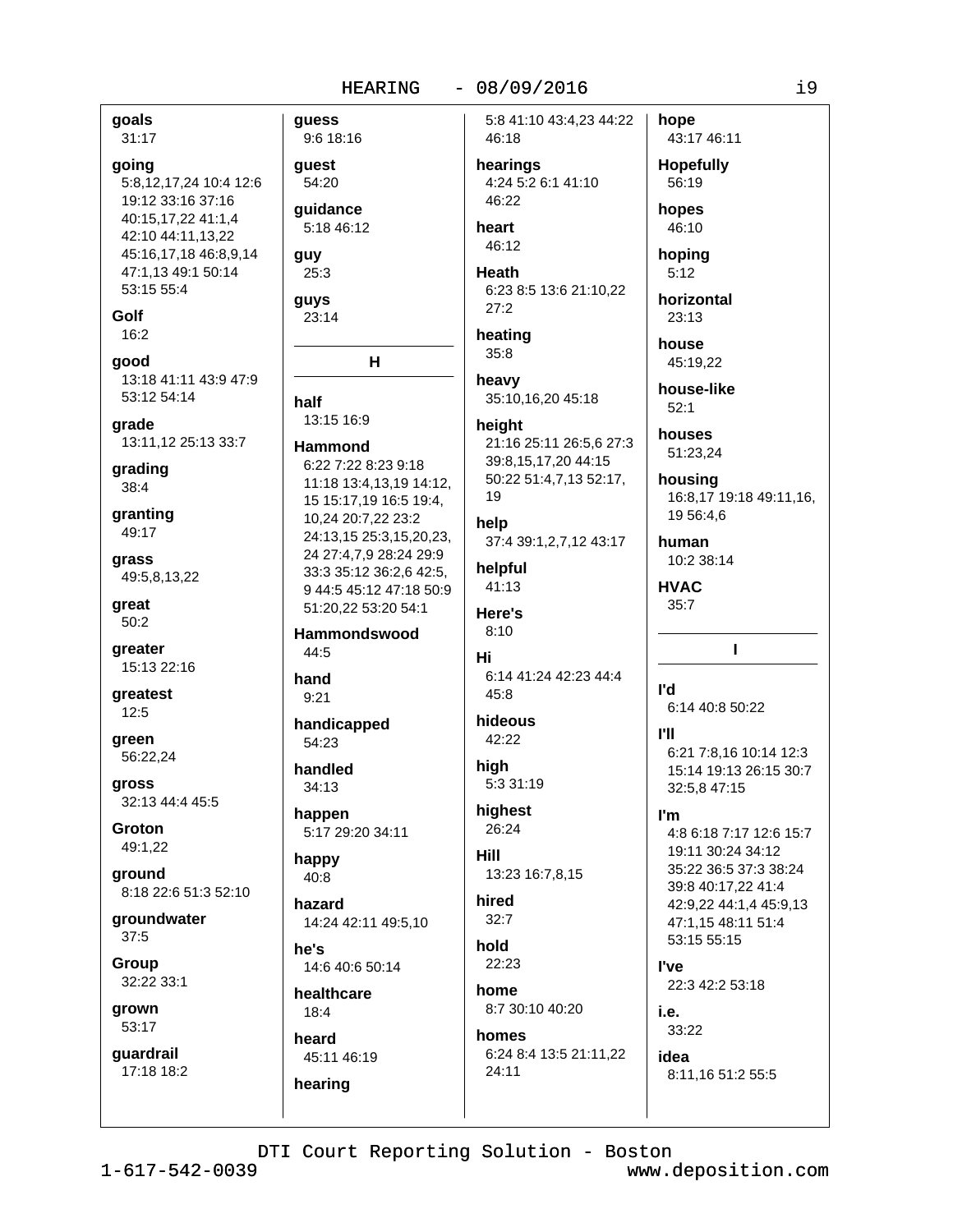#### $-08/09/2016$

inspiration

identify 46:9

idiosyncratic 10:14 32:16

ianore 48:13

ignoring 56:13

illegal 48:13

imagine  $9:20$ 

imagining  $37:3$ 

immediate 4:9 15:2 26:11

immediately 14:22 16:5 19:9 28:2

impact 21:11.15 22:10.15.18 26:14 30:6 35:5 38:17, 19,23 42:4 44:19 52:21 55:19

impacts  $37:17$ 

imperative  $24:8$ 

implicit 48:16

important 24:13 27:19 33:6 35:12 46:23

imposing 29:12 52:15

impression  $19:8$ 

improve 37:23 38:13

improved 47:8

in-

 $17:24$ 

inadequate 33:14

inappropriate 26:7 42:20 include

7:5 24:10 32:11

included 33:10

**includes**  $34:20$ 

including 12:17 19:15 23:9 24:20 29:24

inconsistent  $22:3$ 

increased 25:23

increasing 37:18 38:11 39:5 55:17

independent  $24:7$ 

indicate 22:14 33:4,15,17

indicated 20:20.23 33:8 34:14 39:17

**indicates**  $22:5$ 

individual  $8.21$ 

individuals  $10:4$ 

indoor  $20:10$ 

inevitably  $50:3$ 

information 28:19

initial 12:11 51:10

input 5:11 40:16 46:17

ins 10:16 inside

 $21:5$ 

24:9 installation  $30:16$ 

integrate 30:3 39:3

integration 29:23

intended  $51:11$ intensity

55:7 intensive

 $34:15$ intent

26:9 41:14 interactive

 $5:24$ 

**interest**  $12:5$ 

interested 45:6

interesting 10:15,17 13:11 32:17

intermediate  $38:6$ 

intermittent  $31:4$ 

intersection 15:16 45:23 54:2

**intersections** 

interspersed 19:7

18:24

introducina  $17:10$ 

**introductions**  $4:6$ 

**intrudes** 48:10 investigation

50:19 invite

 $5:20$ 

56:9 involve  $5:22$ involved  $6:3$ 

inviting

island  $19:9$ 

 $8:7$ 

isn't

issue 34:9 52:8

**issues** 7:19 27:19 29:12 37:8, 10 46:9 48:4

#### it's

4:3 7:2,14,21 10:11,15 11:19 12:8 13:16 19:5 23:19 25:16 26:23 28:12,15 30:24 31:6 32:17 33:14 34:14 39:14 41:1 42:17 43:8, 13 45:17,23,24 46:1,11, 23 50:6 51:2,15,18 53:6,12,19,21

items  $6:10$ 

iterative  $5:24$ 

its. 21:9.17 23:4 25:2 26:11.13 31:12 34:9 48:19

### J

jargon  $6:16$ 

**Jefferson**  $42:1$ 

iob

32:7 41:11

**Johanna** 

 $4:7$ Jonathan

 $4:9$ 

DTI Court Reporting Solution - Boston

 $1 - 617 - 542 - 0039$ 

www.deposition.com

 $i10$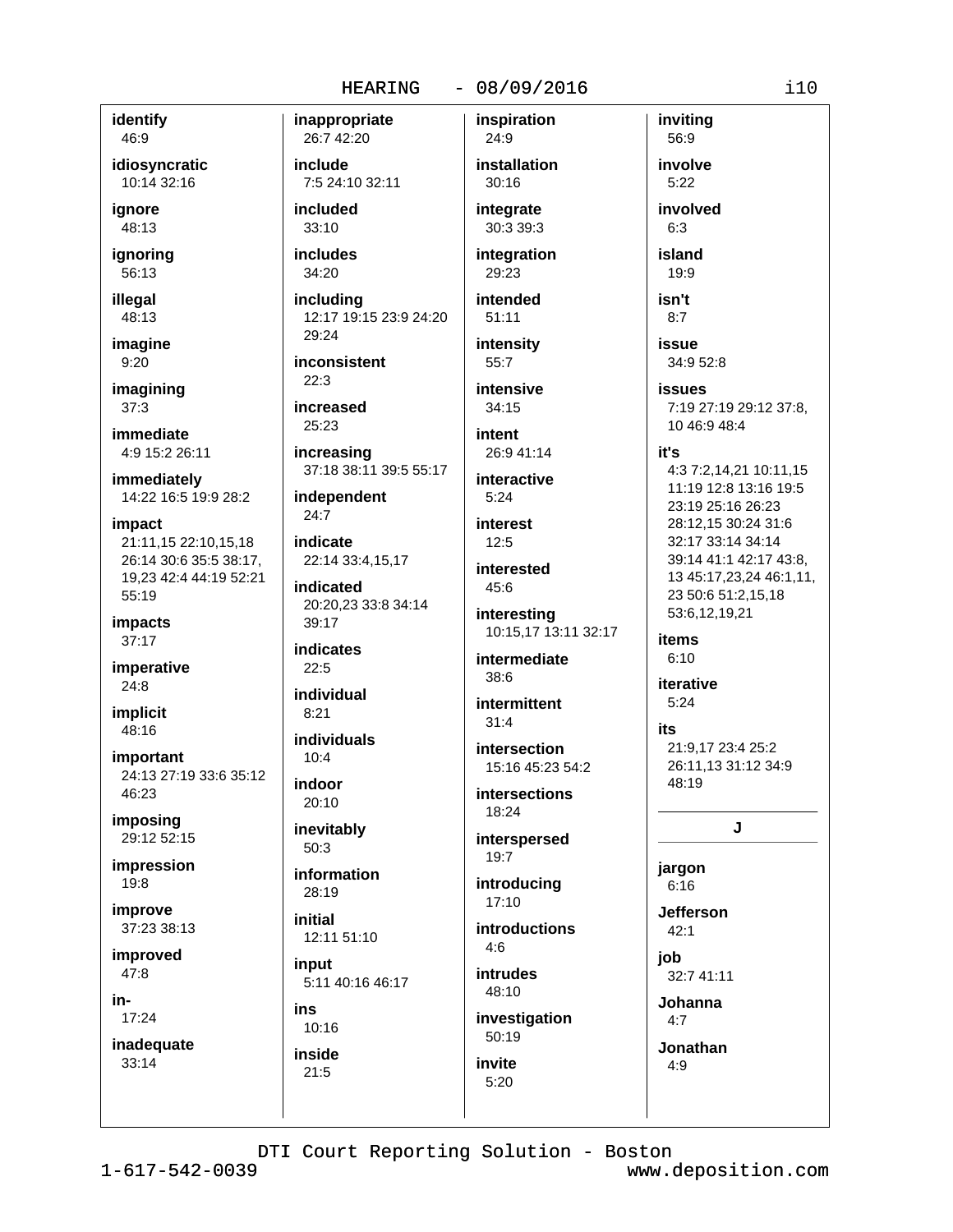**iudicial** 6:7 49:15

Julie  $44:4$ 

jump

47:3,21

justify  $14:8$ 

K

**Karen** 42:23 43:6,21 44:1

keep 48:9

**Kenmore** 13:22

key

55:10 kids

45:14 kind 6:18 10:10 11:16,23

17:8 19:9 33:1 37:22 44:13 47:3.20 52:15 53:20.21 54:4

kinds  $7:10$ 

know

4:14.22 5:3 6:18 8:19 13:24 15:13 43:7.13 44:1,6,11,12,15,22 46:22 47:5 48:7 51:19, 22,24 52:7,8,9 56:5

L

lag

28:16 land

16:4 49:5

landlord

43:9

landscape 32:1 40:1

landscaped

landscaping 20:6 30:10 37:20

lane 17:15.16 20:19 39:24

lanes  $18:1$ 

22:20

language 23:22 30:22

large 5:3 12:20 24:12 51:20

largely 11:12 24:23 26:23

larger 26:11 30:13

late  $43:1$ 

laundry

47:22 law

48:14 layers

20:13 lavouts 32:16,22

lead  $50:2$ 

leads 7:3 29:4

left 4:9,10 24:11

legal 48:14

legally

13:1 48:15 legitimate

 $27:15$ length 14:13 19:23 25:2,16

39:6,11 lessened

29:12

Let's

 $9:9$ 

letter

24:16 41:12 46:17 **letters** 

41:16 level

8:17,18 11:21,22 20:12 26:23 31:4,7,19 32:19 34:9 38:6 39:6 42:21 51:3 52:10

levels 23:14

lies  $21:9$ 

lift/stacker  $36:13$ 

**lifts** 9:3 20:14 28:20 50:12

liaht 21:16 42:6 53:3,24

lighting 19:1 31:10,22,23

**lights**  $31:15$ 

likelihood 26:21

limit 4:23 41:4

limited 20:6 29:24

limiting 36:15

line 8:8,14 9:14 20:1,3

21:17,24 22:11,13,24 27:20 30:15

lined 19:6

lines 12:19.20 15:1 19:22 32:21

19:9,13 23:19 25:16

list 47:22,23

little 9:3,4 10:8 11:2,3,4,5,19 13:2 16:1,3,6 18:13

lose 23:4 39:14

28:5

38:22

lot 6:16 7:9,22 8:8 18:22 19:22 39:2 40:6 41:6

DTI Court Reporting Solution - Boston

www.deposition.com

 $111$ 

43:10 45:12 50:23 51:5, 22 52:12 53:2,3,9,10 live

26:1 30:7.9 32:6 42:7

42:1.23 43:7 44:4

lived 43:15 53:17

load  $21:2$ 

loading 14:15 20:20,24 21:4 47:18 50:9,16 53:23

lobby 8:23 21:5 27:8 29:2  $33:21.34:1$ 

located 14:23 15:14,15 42:8 43:19

**location** 15:5,18 17:18 53:12

**locations** 32:21

lona 23:1 42:6 53:17

longer  $14:8$ 

Longwood 16:5 18:12

**look** 11:9 15:12 25:16 27:22 38:15 40:12 42:15 51:7  $52:19$ 

looked 53:9

looking 6:20 8:17 15:9,10 21:20 27:23

losing

loss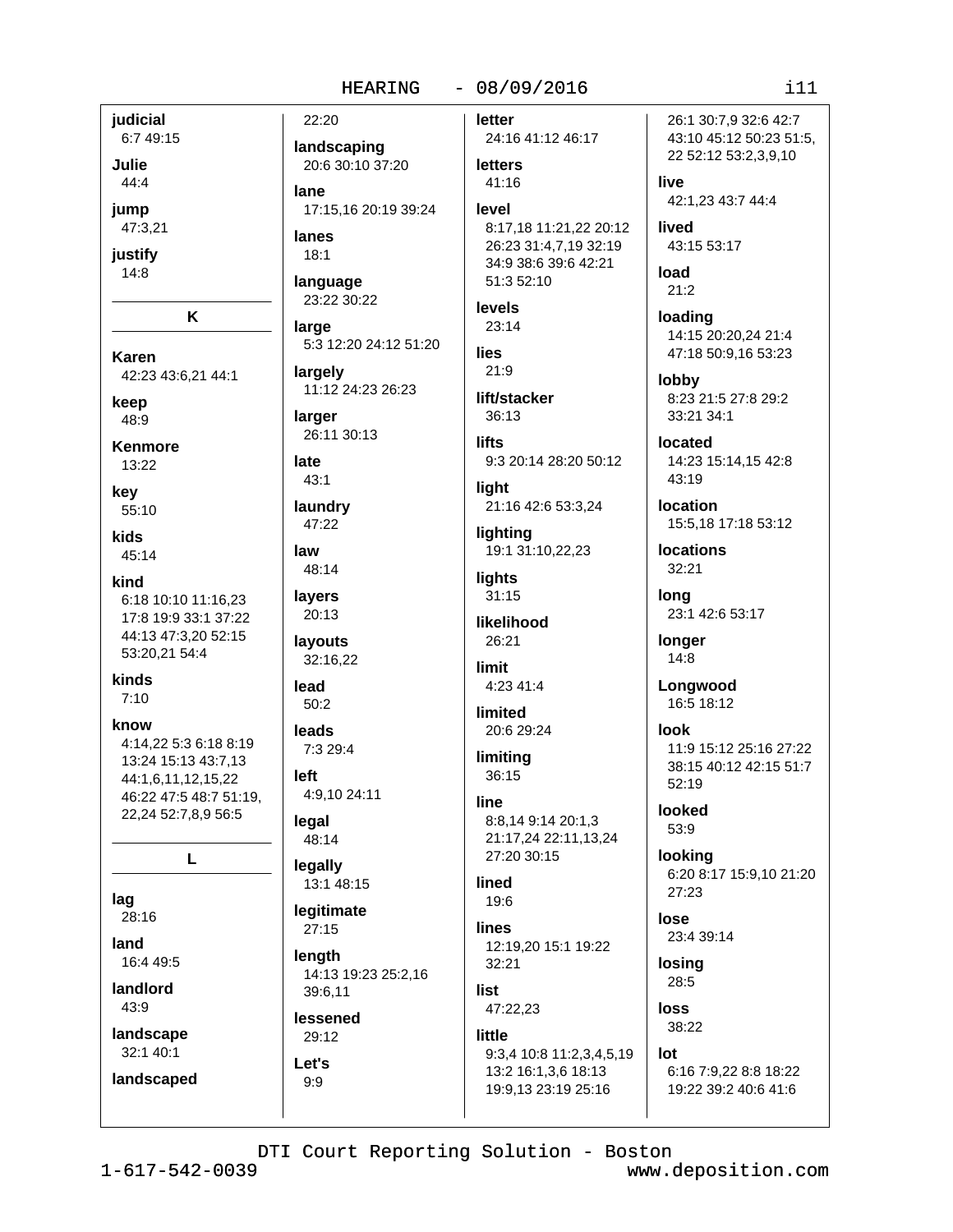43:6 44:19 45:14 48:4 50:5 53:11

lots 10:16 16:14 19:1 35:14  $41:8$ 

love 43:8 53:8

low-density

16:8

low-energy  $31:10$ 

low-flow  $31:15$ 

lower  $35:1$ 

lower-scale  $22.17$ 

lowering 35:2 55:18

M

mail 21:6 34:1

main

11:15 34:1 major

18:24 46:9

making 46:15 55:21

mall 54:7

manage 34:21

managed  $10:4$ 

management 34:16 35:5

manned 20:15

**Manor** 15:24 45:15

**Maria** 12:13 48:7 Maria's 46:18 **Mark** 

 $4:9$ **Market** 

45:16

marketability 33:12

**Mass**  $37:12$ 

**Masshousing** 24:16

massing 24:6,19 30:2 38:11  $52:11$ 

matches  $25.21$ 

material 23:9

materials 20:17 22:3,5 30:21,22 31:8,18,22 33:4 37:2  $52:8$ 

mature 13:7 30:14

maximum  $5:1$ 

**MBTA** 13:24 16:7

mean 10:15 47:24 50:5 55:13 56:22.24

means 15:3 34:24 37:6

mechanical 31:2 34:20

mechanics  $27:13$ 

mediated 21:19

meet 4:23 5:15,19 22:8

meeting 4:4 5:11,13 12:11 19:12 43:1 44:21 45:1,3 46:8

meetings 5:23 6:2 40:17

members 4:19 5:6

membership  $35:3$ 

memorialized 46:17

mention 6:21 7:5,8 8:4,9 10:14, 19 32:3

mentioned 16:20 20:24 21:7,19 22:4 27:20 30:22

mentioning 48:9

mess 49:21

microphone 41:21

mile 16:3,6,9,13,19,23 17:5 18:5,6,14,18

minimal 26:12

minimally 26:22

minimize  $30:6$ 

minimum  $34:2$ 

minutes 41:6

misaligned  $11:16$ 

mitigate 37:4 38:23 50:1

mitigating 26:15 35:1 37:16 50:21

mixed 16:17 38:16 47:9

mixed-income  $43.8$ 

mixed-scale  $15:22$ 

mixed-use 19:15

modern 18:21 modest

> $52:1$ months

 $40:7$ 

motorists 49:6

move 56:18

moved  $43:16$ 

moving

16:21 18:22 44:16  $46.22$ 

multifamily 17:21 35:13

 $\mathbf N$ 

name 4:7 41:20,24 42:23 45:8

narrative 31:8 34:13

narrow 17:14 49:4

near 4:17 29:1 42:8 45:18,21

nearby 15:13,23 17:22 26:18

nearly  $22:18$ 

nearness  $21:17$ 

necessary  $5:22$ 

necessity 15:10

heed 36:24 37:14 48:13,14 49:12 55:23 56:4

needs 28:22 47:6 48:11,15

DTI Court Reporting Solution - Boston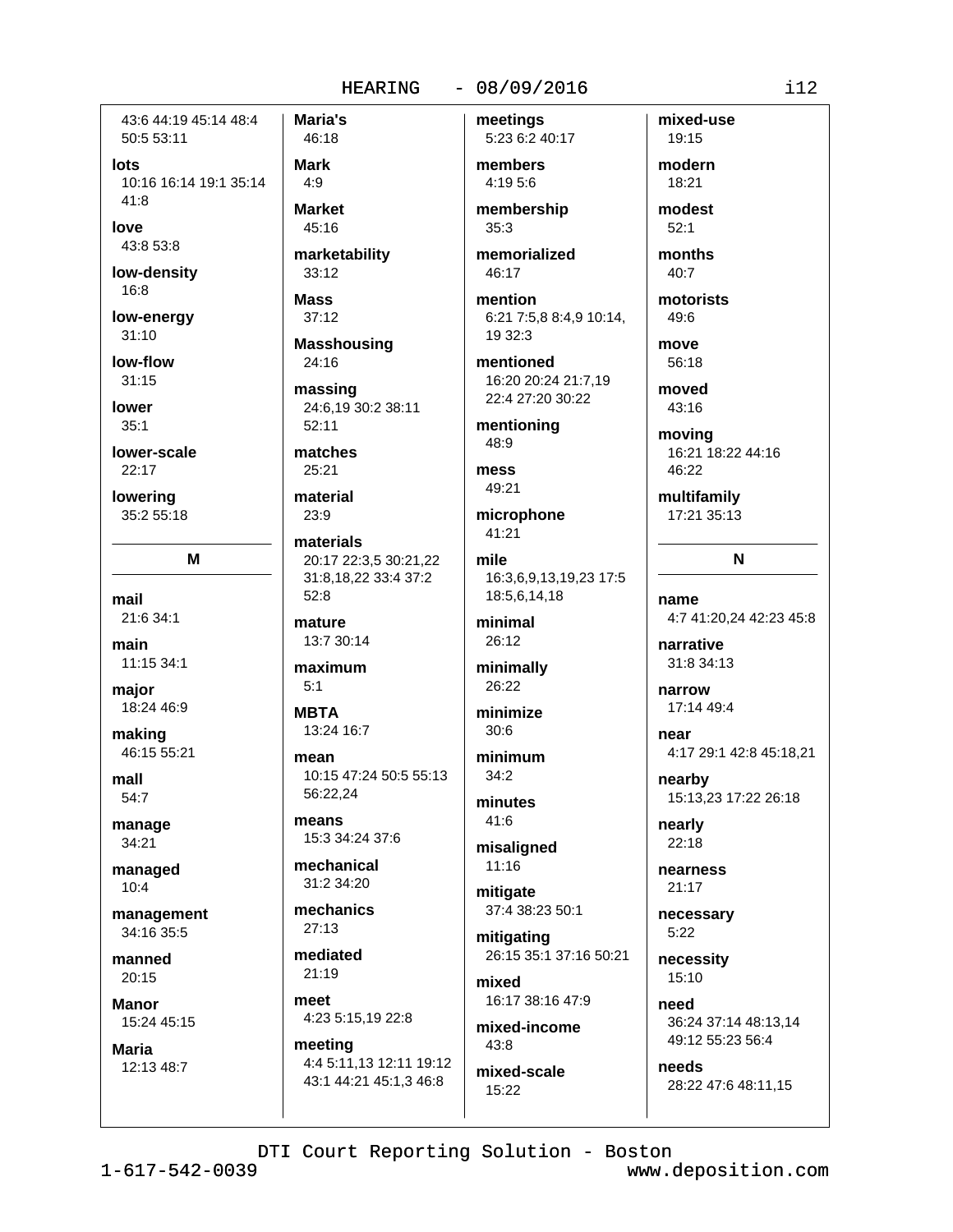50:9.18 52:22 53:16 55:23 56:13

negotiate  $6:4$ 

neighbor 20:2,4 22:15 38:18 41:2

neighborhood 53:19 54:9,10 55:21,22,  $24$ 

neighborhoods 26:19

neighboring 26:14,24 27:3 38:24

neighbors 21:10 26:12 28:5 30:7 39:2 40:23 47:12

neither 49:19

new 13:9 22:2 36:4 37:13 41:14 45:12

nice 53:21

nine  $32:14$ 

nine-tenths 16:19

no-parking 15:3

noise 35:16 44:18

noises 28:20

nonsignalized 17:4,23 19:2

noon  $14:13$ 

normal  $55:11$ 

north 7:13 16:5,9,11 18:8 21:9,21 23:3

north-facing 23:5

14:12 notable 18:17 24:3 notch

northbound

 $7:21$ **Note** 

 $32:24$ noted

14:6,21 19:11 20:11 22:20 24:2,15 38:18 42:13

notes 31:9 36:23

number 5:3 13:19 28:11 34:17 42:3 56:3

nursery 42:7

# $\mathbf O$

oasis 37:22

observations 26:8 32:6 46:20

observe  $12:16$ 

obvious  $12:24$ 

obviously 11:9 34:10 40:6 46:21 54:7

occupies 8:12 19:19

occur 29:16 36:24

occurs 9:24 27:6

odd  $32:15$ 

office 24:1 51:17 53:10

office-like 38:15

Oh 43:21

okay 4:3 31:1 43:21 46:7 48:22 53:15

on-site  $20:9$ 

once 7:8 10:16 18:5 32:2 54:24

one-51:24

one-bedrooms 10:22 19:18

ones 6:8 10:18,23

open 5:10 20:5 22:19 35:21 47:6 56:11

open-surface  $36:16$ 

opening 23:10

operable 23:18

operated 9:4 20:14

operating 31:20

opinion 24:19 28:12 29:16 30:4

opportunities 41:9

opportunity 37:20 40:9,19 41:7

opposed 16:24 55:21

optimal  $19:3$ 

order 9:12 29:13 38:9 52:11

organization  $32:4$ organized

 $12:8$ 

orientation 19:14

oriented 23:15

out-buildings 21:21

out-placed 43:12

out-zoned  $43:11$ 

outbound  $17:24$ 

outbuildings 8:6 9:15

outdoor 20:10 35:23

**Ollis** 10:16

outside 32:6 56:14

overall 19:8 23:22 25:7 31:13 39:15 51:14

overgrown 18:11

overhang 38:12 52:10

overhanging  $17:20$ 

overhead 12:19

overly 47:12

overruled 49:13

overtones 54:5

> overview 4:13 6:15 56:17,20

owing  $32:15$ 

owner 12:14,15

DTI Court Reporting Solution - Boston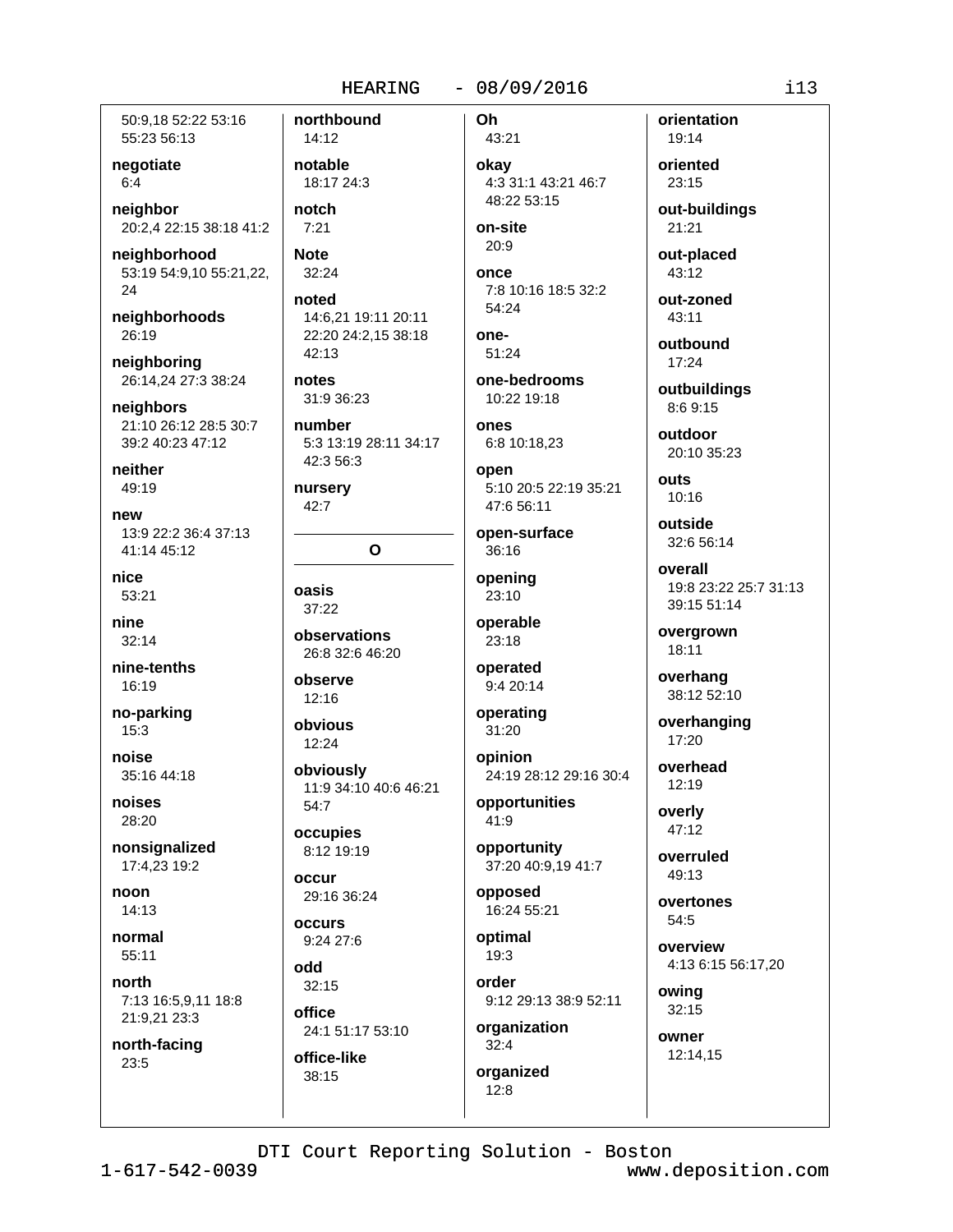P p.m.

 $4:2$ panel

4:20 30:23,24 panels

11:13,14 23:15,19 31:2

parallel  $27.2$ 

paralleled 49:3

park 9:8 10:2 45:24 48:12  $56:23$ 

parked 10:3 12:22,23 13:1 14:21 15:2,7 27:23

## parking

7:11,12,14 8:16,17 9:2, 24 10:9 14:3.4.10.23 16:14 17:1,10,15 19:1 20:10,11 21:2,6 24:6 27:13,21 28:1,2,5,10, 14, 17, 22 29: 16 30: 16 33:13,15,16,18,20 34:17.23 35:1 36:9.12. 16,19 37:14,24 38:1 39:24 44:15 45:14 47:17 48:1 50:12 54:11. 16

## parks 10:5

part 5:3 7:9,15 9:17 11:17 15:12 56:8,12

partially 29:9

participating  $5:6$ 

particular 14:4 47:17 53:23 56:5

particularly 23:23 33:7 37:18 38:7 47:14 55:2

parties 18:16

parts 26:24 42:13 passes

 $35:3$ passing

17:21 18:12

patio 38:6

pattern 11:20 17:5 25:12,13,14, 19

patterns  $11.15$ 

pedestrian 18:7 19:5 27:5,6 37:21 38:13

pedestrians 17:17 18:24 27:24

neer 5:9,22 6:13 45:1 46:15

pending  $5:4$ 

penthouse  $31:2$ 

people 6:17 23:12 36:21 41:4,6 42:14 50:13,16 53:2 54:15 55:6,9,11,12 56:13

percent 19:21 25:2 31:13

perfectly 10:18 13:16 24:4

perimeter 10:24 13:8

period 35:6 42:2

permission  $14.17$ 

pertinent

permit 4:15,18 6:9

perspective 23:23 29:6 31:21 47:4 50:7

16:18 photograph 21:20

 $7:18$ 

peter

physical 18:23

pick 39:20 51:12

picked 54:20

picking  $51:4$ 

piece 8:7 9:16,22 25:6 39:12 pile

45:21 **Pine** 

15:24 45:15 place

21:1 43:14 plan 7:20 8:10,11,15 9:23 10:13 12:4 20:5,23

22:4,6 30:11,20 34:16

35:5 54:16,17 56:12,16 plank  $31:4$ 

planning 5:19 6:4 18:21 41:12 46:16 48:17

plans 10:11 32:10,11,12,15 33:10,15,16 34:24 47:16

plantable 39:23

planting  $17.14.31.24$ 

plate 10:21 32:14

pleasant 19:5 37:21

pleasantly 18:20

please 40:22 41:2,16,19,21

plumbing  $31:16$ 

plus 22:12

podium 41:20

point 10:1 14:20 15:21 16:15 26:18 27:10 28:9 44:12

pointed 14:14 29:11 31:5 54:22

police  $5:21$ 

pollution 44:19

poor 19:1 35:10

positive 50:5

possibility  $36:1$ 

possible 12:16 28:1 31:7 32:18 35:22 36:7 39:14

possibly 54:9

posted  $15:3$ 

potential 14:24 15:8 37:8 44:18 53:12

potentially 28:17 29:6 37:13

power 12:20 48:23

practicality 34:19

preceding  $54:1$ 

predominantly 16:7 21:13

preliminary 5:10 6:10

DTI Court Reporting Solution - Boston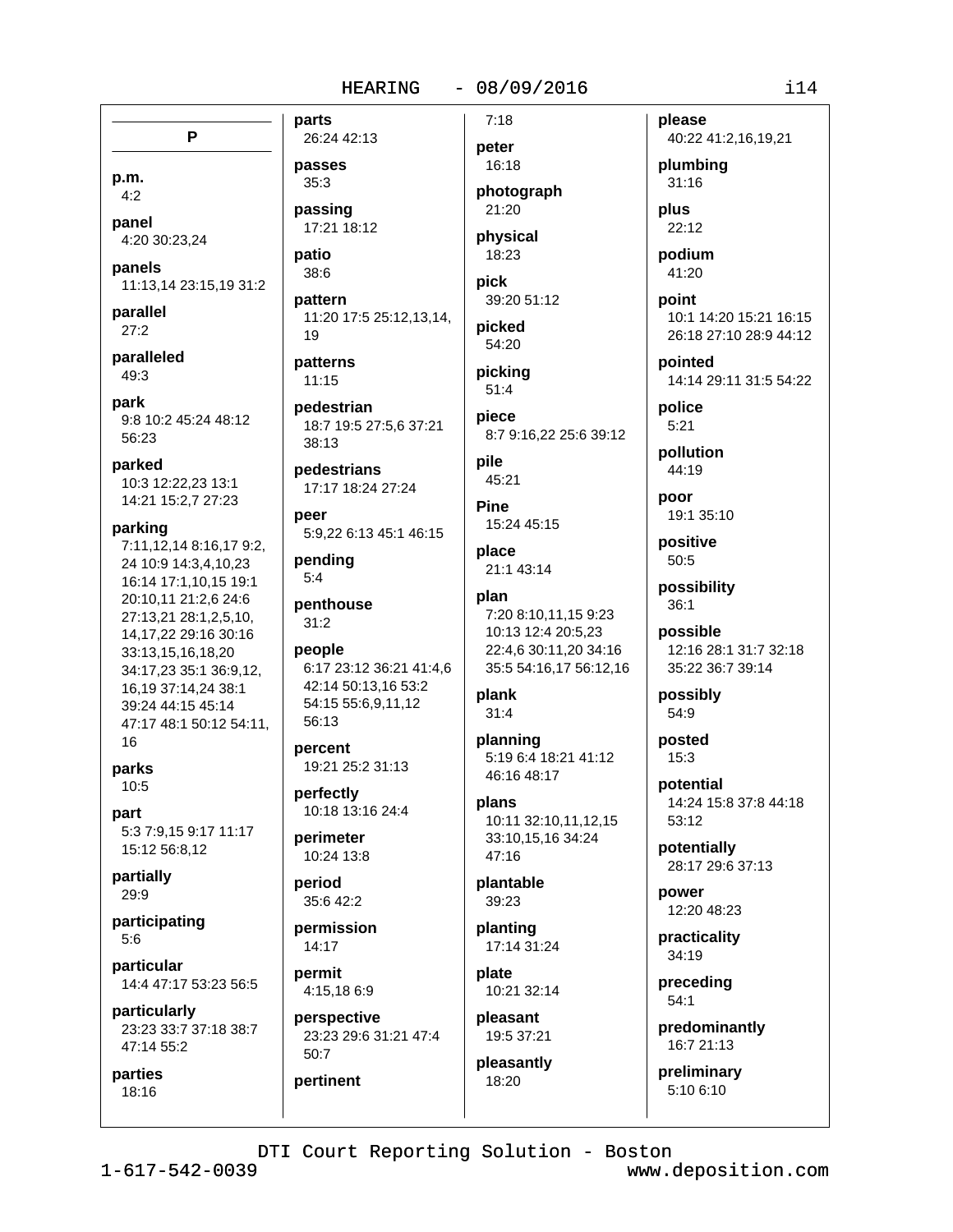prescribed  $32:7$ 

presence 21:21 29:8

present 5:9 34:21

preservation  $30:1$ 

presumably 33:6 34:5

presume 30:24

pretty 22:14

primarily 9:19.20

private 17:20 18:12

probably 8:8 30:24 39:11

problem 27:20

procedures  $4:20$ 

**PROCEEDINGS**  $4:1$ 

process 4:13,17 5:7,24 6:4

processes  $4:15$ 

productive  $47:7$ 

profile  $8:15$ 

progress 46:13

project 4:7,11 5:2 6:13 16:21 28:24 30:10 31:11 37:13 43:19 45:2 46:11, 13,24 49:10 50:5 55:10 56:7,18

projecting 10:9

projects  $5:4$ proper 43:16 property 8:14 9:14 17:20 18:12 20:2 21:17,24 22:11,13 30:15 48:20,21 49:9,17 proponent 14:5,14 29:11 34:22 proportionally 25:9 proposal 5:12 7:23 9:17 19:14 27:19 46:20 proposed 14:4,23 19:18,22 20:7,9 22:2 23:21 26:20 27:8,

11 28:23 29:5 30:20,23 32:22 34:17,19 35:7 36:1 37:13 47:19 48:20 53:13

protected  $37:21$ 

protection 18:9.23

protective 38:12

provide 5:13 6:13 29:2 30:11 35:22 37:20 38:2 46:5

provided 32:24 36:7,13

provides 38:6

providing 46:10

public 4:24 5:1.6.11 6:1 13:17 14:17 20:22 22:20 26:17,22 33:24 40:15 41:18 46:5,19 48:10 56:9

public-space 56:8

pull  $9:5$  pull-off 20:21 21:1 pulling 15:1,9 17:9 pushing 55:17 56:9 put

 $9:654:15$ putting 50:15 52:10

Q quality

18:2,22 35:10 quantify

 $28:4$ quarter

16:6 17:5

quasi- $6:6$ 

question 26:16 27:15 28:12 34:12,22 35:7,24 36:12 37:8,11 45:11 48:6

questionably 28:23

**auestions** 12:8 45:10

queue 28:15

quick  $6:15$ 

quickly  $6:15$ 

quite 13:18 34:6

 $\mathsf{R}$ 

rainscreen  $30.23$ raised

 $7:2$ ramp

50:13 random  $25.14$ rated

ramps

36:14,17,19

 $31:15$ rating

 $32:4$ ratio

28:10.14 35:1

re-enter  $29:18$ 

read 12:6 38:16

reads 23:24

ready 47:5

> real 7:14 8:19 34:18 42:10

realistically 29:15

really 10:3,20 24:2 28:13,14 31:6 32:17 33:8 34:14, 22 35:12 38:18 39:1 42:20 44:7,16,17 47:15 49:12 51:16

rear 8:6.22.24 9:15 20:23 21:3.4.23 26:16 27:1 29:2 33:22

reason 14:15 28:9 42:18

reasonable 40:21

received  $5:18$ 

recognition  $53:4$ 

recommendations 46:16

reconcile 23:20

DTI Court Reporting Solution - Boston

 $1 - 617 - 542 - 0039$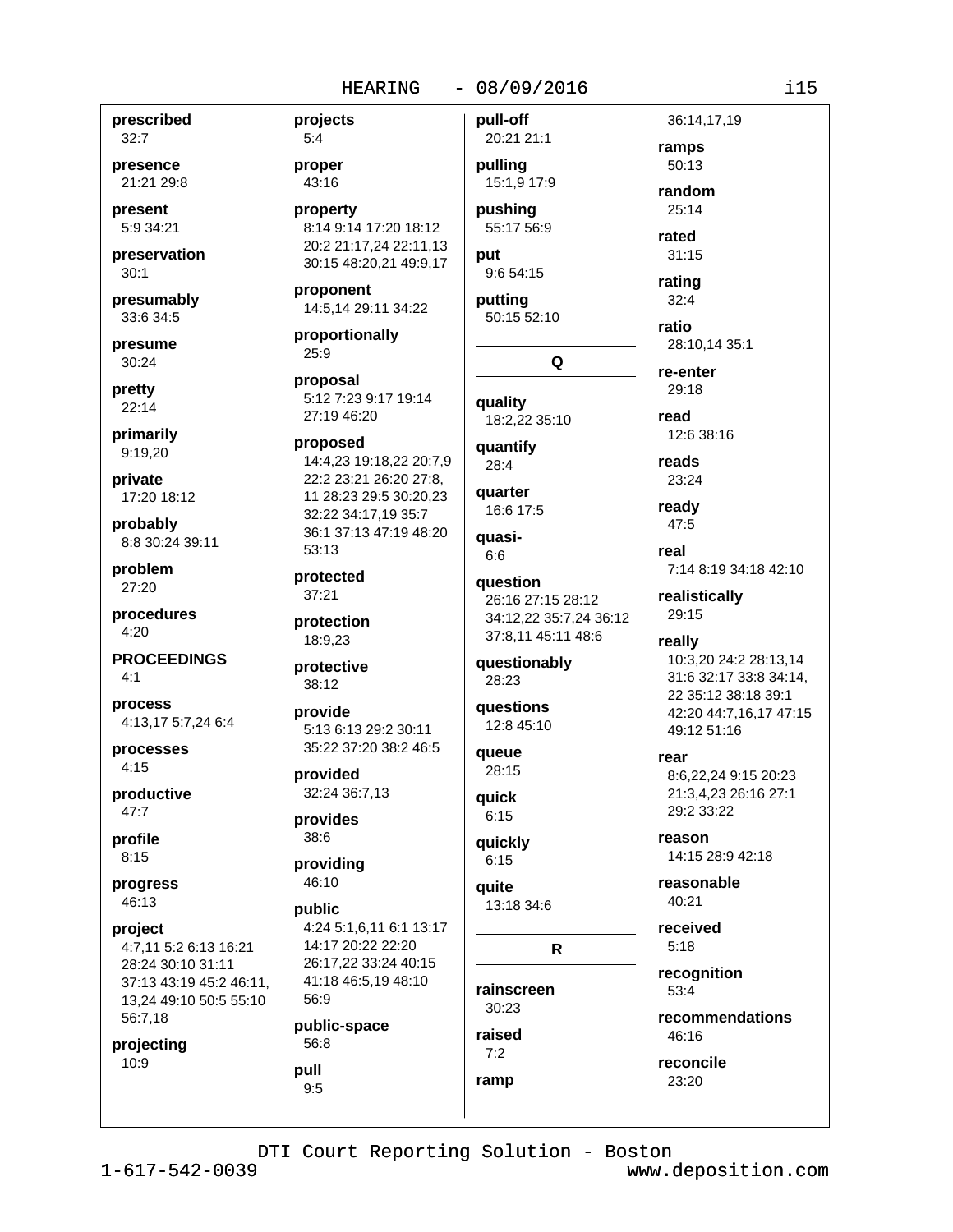## **HEARING**

## $-08/09/2016$

red  $20:1$ 

redevelopment 47:5,8 53:5,16 55:23

reducina 31:12 51:3 52:17

referenced  $52:14$ 

referred  $52:14$ 

reflective 52:6

regarding 4:5 14:3

regular 11:19 42:9 55:9

reqularized  $25:18$ 

reiterate  $44:8$ 

rejected 49:10

related 27:21 28:19 37:9

relative 26:6

relatively 31:19 32:11

relies  $27:13$ 

relinguish  $48.19$ 

relocate  $37:14$ 

relying  $36:22$ 

remains  $26:10$ 

remember 41:21

reminder

 $6:3$ 

removed 13:9 30:16,18 rendering 11:8 23:23 31:5 repeat 40:23 44:9 replaced 36:14 report 6:1,16,22,24 7:5 8:4 10:14,19 11:4,8 12:9 36:23 reported  $37:7$ reportedly  $15:3$ representatives  $5:20$ represented 28:10 request  $5:15$ require 15:5 28:3 34:4 48:11,19 required  $4:23$ 

requirements 32:19 33:17

resident 33:9 45:9

## residential 8:7,23 9:16,22 15:23 21:5,24 24:1,21 25:23 26:18 27:8 28:21 29:2 36:15 51:17,19 52:2,6 53:10,21 54:5,13 56:9

residents 33:19 34:6 36:20

residents' 56:13

resolve 48:13

response 40:6 46:6

responsible 6:8 35:19 responsive

rest 10:24 restrictions 29:12.14

24:20

result 38:22

resulting 35:20

retail 8:18.20.22 14:5.7 20:24 21:6 23:10 24:21 27:7 28:11 33:7 51:17,23  $52:1$ 

retained  $12:9$ 

review 6:13 32:18 34:11 37:12 40:12 45:2

reviewer 5:9 27:11 28:18 30:5

reviewer's 24:18 46:16

reviewers  $5:23$ 

revitalization 24:17

# right

4:8 5:4 6:22 7:1,6,7,14, 24 9:18 12:23 13:19 14:18 20:23 21:6 22:16, 20 24:11 26:10 27:9 29:1 30:11 36:2 40:9 44:7,17 46:4,24 53:6 56:23

rights 20:8

28:8

roadway

18:1 49:2,4

riaorous  $28:3$ road

16:24 17:11 35:20 42:1 49:3.7 roads

6:5 37:11 roof 35:22 room

role

21:6 33:10

round  $7:22$ 

Route

6:20 7:10 13:21 14:22 15:9 16:11,20 17:9,12 18:8,19 19:1,8 20:19 24:3,14,16 26:4,7 27:7, 23 28:18 35:11 38:3 42:13 45:21 52:4

rule 48:15

ruling  $6:8$ 

run 6:15 12:21 27:1 48:1,3

running  $4:15$ 

runs  $25:1$ 

 $\mathbf{s}$ 

safer  $38:2$ safety 14:24 15:4 27:18 sale 38:14 saw 32:12 45:1

saying 14:19 39:8 41:20 44:13  $51:13$ 

scale 38:14 scaled

56:2.7 scales 24:5

DTI Court Reporting Solution - Boston

 $1 - 617 - 542 - 0039$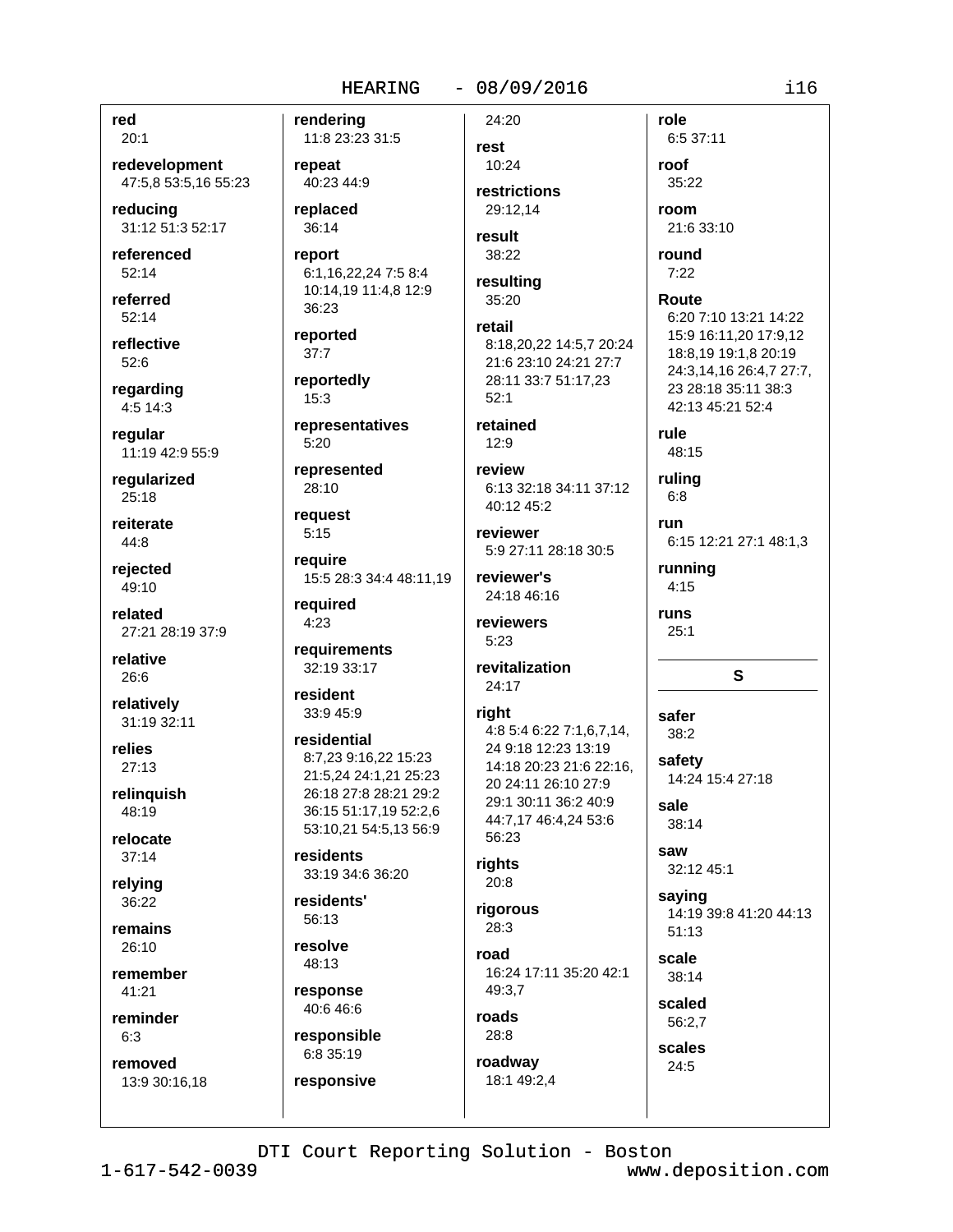## **HEARING**

## $-08/09/2016$

scaling 44:14 55:16,18

schedule 4:21 5:3

scheme 14:3 33:18 36:19

**Schneider** 4:3,8 40:4,14 43:4,18, 23 44:2,20,24 45:6 46:3,7 48:3 51:11 55:2 56:21

school 16:1.8 45:12 54:6

schools  $54:7$ 

**Schweitzer** 41:24 42:1

screening  $30:13$ 

screens 24:24 31:4

seam  $31:1$ 

secondary 26:20

section 19:11 25:1 29:23

## 988

7:10 9:9 10:3,7,17,22 11:11.16 20:1.8 23:12 33:8 42:8 45:14 47:18 49:7 50:10,11,24 52:5, 24 53:8 54:14,17,18,21 56:1,2,6,15,17

seek  $6:1$ 

seeking  $14:6$ 

seen 42:3 53:18

selection 23:9

Selectmen's 24:15

self-parking 50:14.17

36:8 sentiment 53:16 separated

sense

22:11

separating 17:16

separation 38:6

**September** 44:23.24 45:3

serious  $42:10$ 

serve

20:20 25:10 26:13  $54:12$ 

service 20:15 27:14,18

services  $35:3$ 

servicing 48:9

serving 25:3

set 11:3 17:1.6 25:7 38:1 39:10 54:12

setback 11:21 15:20,21 22:2,7, 11,12 25:21 37:18 38:11 39:9 42:16 44:15

setbacks 15:23 19:22 22:4 24:6 25:22 26:12

setting  $52:1$ 

shadow 22:13 38:17,19,23 53:2 55:19

shadows  $21:13$ 

shallower  $37:5$ 

shape

10:15 32:15 56:3 share

# 56:20 shared

 $35:3$ shop

14:5 38:8 shoppers

 $27:16$ 

shops 14:7 16:15

short  $54:2$ 

shortening 39:6

shortly 26:15

show  $34:18$ 

showing  $7:17$ 

shown 8:19 39:19

shows  $8:21$ 

## side

7:13 12:21 13:21 15:20 16:11,20,21 17:3 18:8, 9,15 20:18 21:3,21 22:13 25:22 26:16 32:2 36:9 39:23 51:21 52:4

# sides 15:22

sidewalk 7:7 12:18 15:11,21 16:12,24 17:2,4,13,20 18:7 21:8 22:23 26:3 27:22.24 29:3 30:15 33:24 35:20 38:7 55:17

sidewalks 28:17 56:8

siaht 15:1 27:20

signalized 15:17 18:5 significant

16:4 19:6 30:12

significantly 22:15 26:11 37:21 38:23 56:2.7

similar  $26:2$ 

**Similarly** 35:16

single 19:15

singles  $43:14$ 

## site

6:22 7:20 8:10,12 12:4, 11,15 13:8,11,12 14:11, 13,22 15:8,13,15,19 16:4,19 17:4 18:6,18 19:20 20:23 21:18 22:4 24:7,20 27:3 29:24 30:4,11,18,20 34:14,15, 21 35:10,21 38:5 39:4 47:5,9,12 53:6,11,16

sitting  $51:18$ 

situation 44:16 46:2

six 39:20

six-family 7:1 8:1.15 9:11 12:17 22:10 24:10 26:24 30:10 38:20

six-story 10:11 19:15

six-unit 52:21

 $12:1$ size

sixth

40:2 56:3

slides  $6:15$ 

slope  $33:5,8$ 

slowly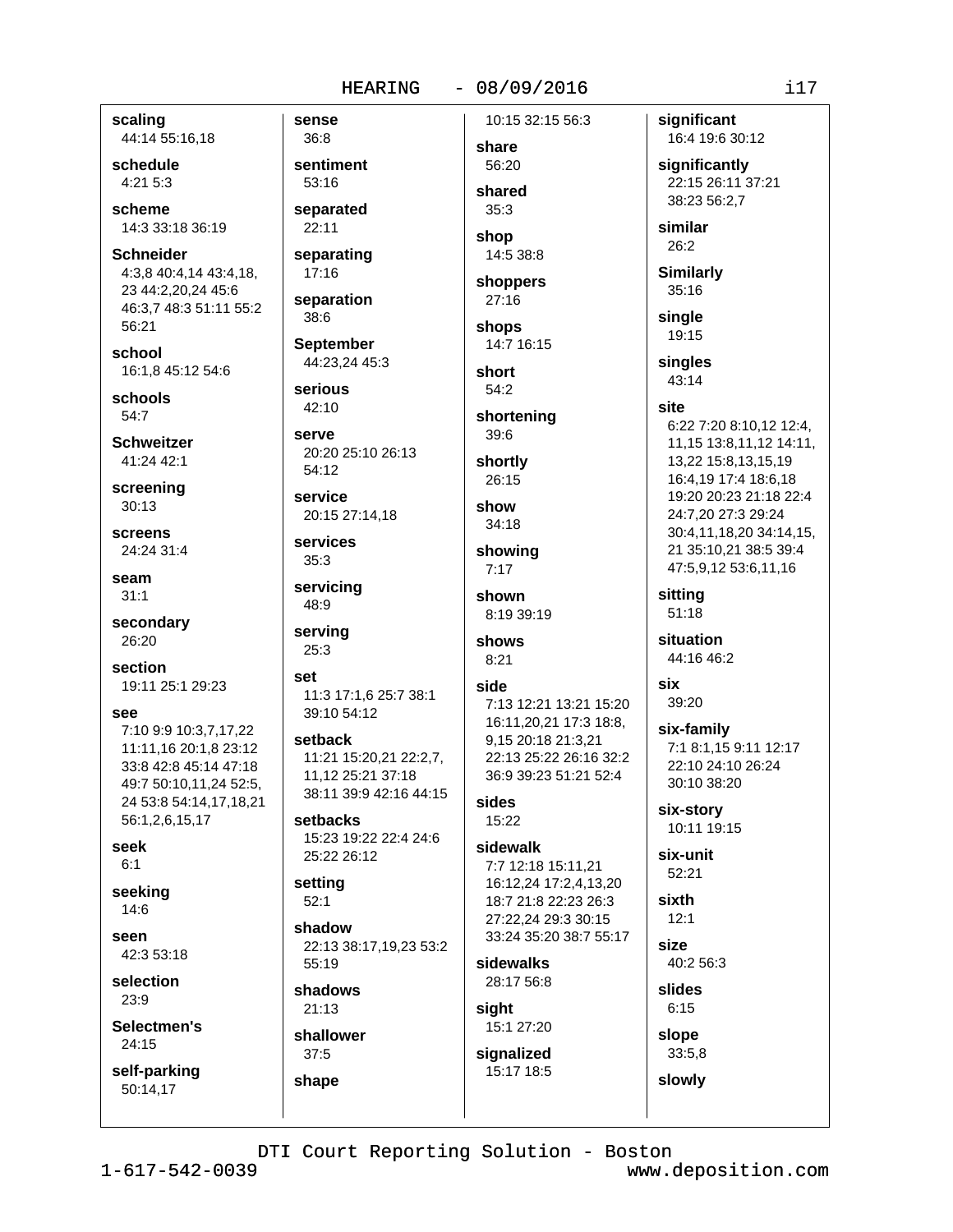$6:8$ 

 $29:1$ 

spite

spot

staff

 $7:3$ 

 $11:1$ 

 $41:1$ 

41:22

small 12:16 17:22 33:14 42:7 49:4 52:1

small-scale 16:17 17:21

smaller 11:6 28:8 30:17 50:3 51:20

snow 45:21

solar  $22:9$ 

solution 29:13 54:14

solutions  $24.6$ 

somewhat 18:11 24:7 28:12

**SOFFV** 10:12 42:22 44:1

sort 45:1 48:16 51:16,19 52:10 53:3,6 55:10

sound 40:18

south 11:19 12:21 13:4,5 15:19 16:2,20 18:9,15 20:4 21:13.15 24:12 25:15 27:4

southeast 15:14,16

southern 16:10 21:17

southern-most  $27:10$ 

space 20:5.21 21:2 22:19 28:11 29:18 33:17 35:21,23 52:1 56:11,22

spaces

8:18,20,21,22 9:1,20 10:6,7,10 20:13,21,24 21:7 23:10 24:21 27:7, 17 28:2,6,8,10,23 33:7,

 $-08/09/2016$ **HEARING** 11.13 34:17.18.24 standards 36:13,17,21 38:8 54:16 18:21 56:10 standing 23:13 31:1 spanning  $23:15$ **Star** speak 40:19 41:8,19,21 start speaking 24:18 45:7 41:20 47:1 started special  $4.4$ specific **starts**  $40:11$  $17:9$ specifically stated  $31:17$ specifics **states** 56:18  $31:11$ statutory 54:14  $4:23$ **stavs** 14:19 38:1 spotty steel  $17:18$  $18:1$ **Steinfeld** square 44:23 48:17 6:12 13:23 19:16,20 22:8 32:14 square-foot 41:22  $19.20$ step stacked 44:7 10:23 stepping stacker 38:20 39:5 10:7 20:13 **steps stackers** 46:11 34:20 36:15,20 37:4 **Steve** stacking  $4:10$  $27:14$ stood 40:24 5:15,19,20,24 6:4 stop stairway stopped stairwells  $35:11$ storefront stand 24:23 31:3 stores

51:20 34:16  $27:24$ 31:15 32:3 45:16 straight 22:24 4:6.12 6:14 19:13 32:8 **street**  $7:12$ streets stenographer stretch  $31:19$ 18:11 strictly 29:14 **strikes** 49:20 stringent  $15:5$ strip 12:7 13:19,20 14:1 16:7 strong structural structure

stormwater straddling 6:21,23 7:1,2,6,11,15, 22 8:5,23 9:18 10:23 11:19 12:18,22,24 13:4. 6,24 14:12,15 15:17,22 17:2.19 19:4.10 20:6.7. 22 21:10,22 22:21,24 23:2 24:23 25:23 26:17. 23 27:2,4,8,9 28:6,8,24 29:9 30:19 33:3,5 35:12 37:19,23 38:5 42:5,9, 16,17 43:2,7,14,16,20, 22 44:5 45:9,12,13,16 47:18 50:9 52:3 53:20 54:1,8 56:24 street-tree 17:3 26:22 streetscape 18:21 24:14 7:5 17:8 18:19 26:1 stretches

17:14 49:5 51:22

35:24

 $35:17$ 

7:1 8:2 12:17 13:3,13

DTI Court Reporting Solution - Boston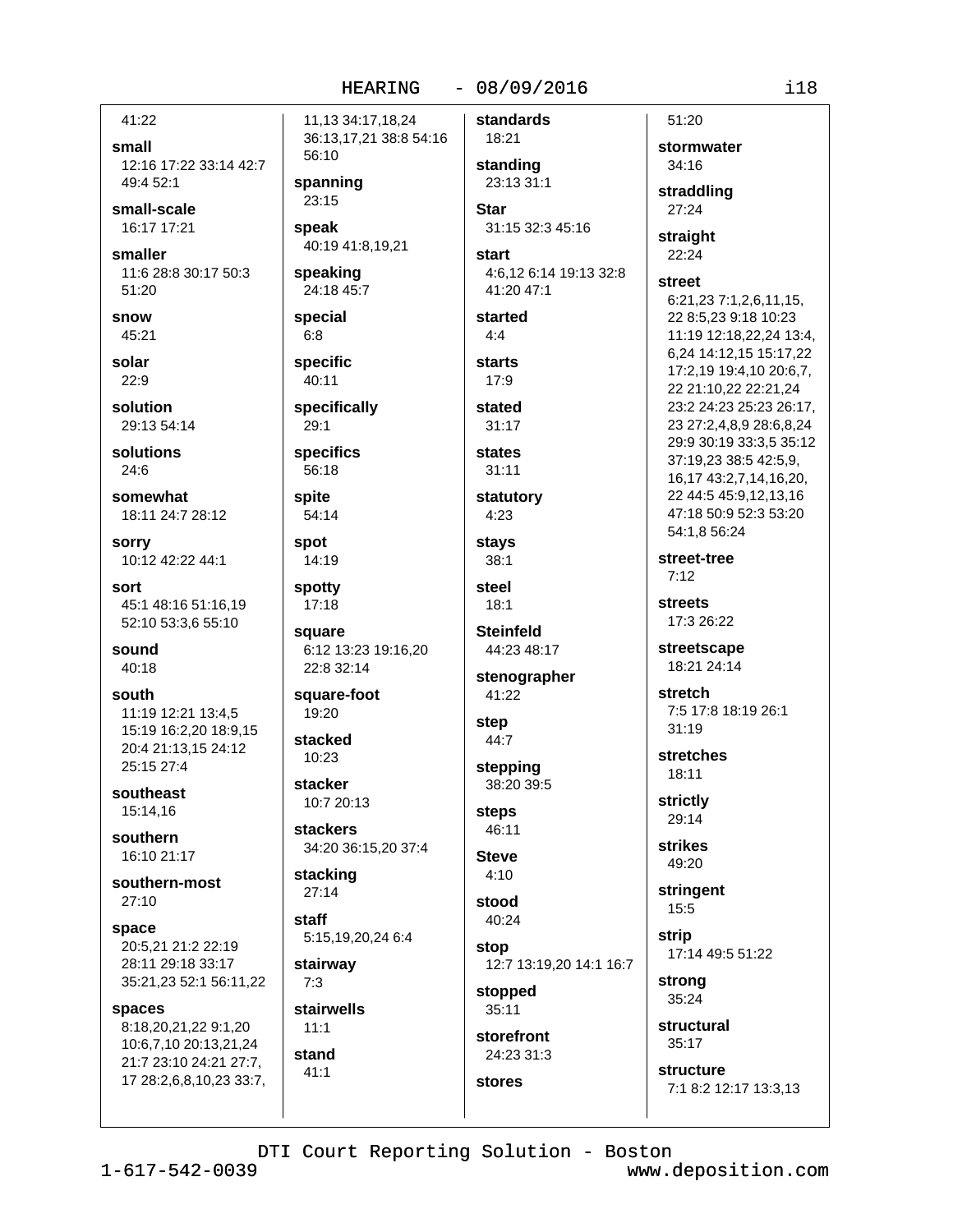## **HEARING**

15:20 19:15 22:1,2,9,10 24:1,13,22 36:4,5,14 38:20 39:15

structured  $18:9$ 

**structures** 16:13 17:22 18:18 19:6 25:17 26:14 27:3

students 45:15

studies

 $22:14$ stvle

 $14:4$ 

submit  $41:16$ 

submitted 22:3,5,14 30:11 31:8,9 32:10 33:4

subsequent  $41:10$ 

subsidized  $35:2$ 

succeed 28:3,13

successful 14:16

suffers 22:9 38:18

suggesting 38:24

suggestion 26:14 39:14 50:13 52:9 55:16

suggestions 44:7 46:14 49:24 50:21

sun  $21:12$ 

 $sin's$  $10:8$ 

sunlight 21:12 56:14

supplied  $31:14$ 

**Supreme** 49:15 sure 6:17 31:1 40:18.20  $47:11$ surface 10:6 37:7 surrounding  $51:1$ surroundings  $30:3$ surrounds  $35:10$ sustainability 31:20

swept  $24:14$ 

system 9:2 10:10 27:13 28:7,13 34:19 35:8,9 36:13

systems 23:15 31:3

table  $37:3$ 

take 9:7 10:2 27:17 46:12

T

taken 35:14

takes 21:1 30:2 34:8

## talk 6:24 7:16,22 9:9 11:4,8 12:19 19:13 40:7 45:4 47:23

talked 15:8 20:22 30:21 31:24

talking 25:13,24 43:2,10 45:20 47:24

tall 49:5,22 51:2 taller

 $52:15$ 

tallest  $25:1$ 

 $-08/09/2016$ 

team 5:20 12:12 19:12 tell 13:16 31:22

tenant

29:3.38:8

tenants 14:6 43:9 54:18

tend  $50:1$ 

term  $4:17$ 

termed  $8:5$ 

terms 50:11 51:6 52:17 56:3

terrace 56:16

thank 40:4,11,13,14 42:22 43:17,18 45:5 46:2,3

## there's

7:3,8,10 8:15 11:21 13:17,18,24 15:19,22, 23 16:12,16,23 17:18, 23 18:9,13,17,21,23 21:11 23:13 29:17 34:10.18 37:14 40:8 41:18 42:18 44:11.12. 17 47:11 51:19 54:7 56:4,11,23

# they'd

41:8

they're 10:3,8,21 11:14 20:15 48:4

thing 43:11 46:7 48:16 49:21

things 6:17,21 7:4,16 8:9 11:8  $41.1451.9$ 

think 7:19 8:5,8 10:18 12:3 19:8 20:16 22:3,8 23:6 29:21 34:2 38:10 39:11,

13.14 40:6 42:13.19 44:6,11,14,16,21 46:14, 19,22 47:4,7,9,10 49:7, 23,24 50:2,5,6,8,14,18 51:11,20 52:9,12,13,20 53:1,11,12,13 54:16 55:5 56:4,20 thinking

46:24 51:5

third-party  $32:4$ 

thoroughfare 16:21 26:4

thought 4:5 43:21 50:22 51:8

thoughtful 40:12

thoughts  $51:10$ 

threaten 33:11

three 4:16 10:12 13:7 41:5

three-fourths 16:13

throwback 53:20

tie  $30:6$ tight

5:2 9:13

time 4:16,23 12:7 28:16 29:12,14 40:10,21 42:2 53:18

time-restricted  $36:3$ 

today 12:13 44:7

tonight 5:17 41:7 45:7 46:15

tonight's 5:8 46:8

top 11:2,3,5,24 25:7,9 38:12.21

DTI Court Reporting Solution - Boston

 $1 - 617 - 542 - 0039$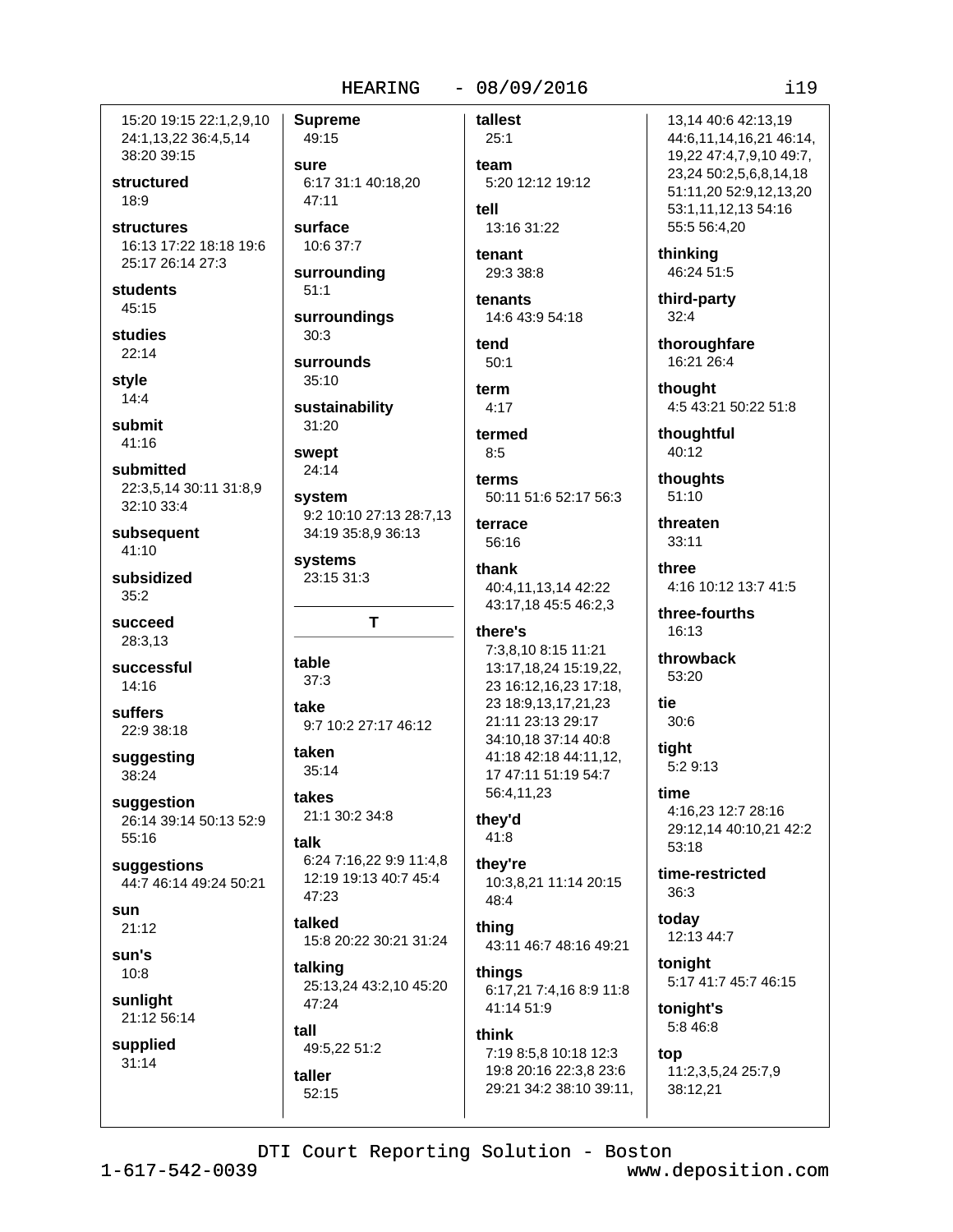total  $10:9$ 

totally 42:20

tower 39:6,11 52:13

town 5:4.21 6:7.12 14:17 29:6 35:19 42:21 48:14, 19,21 49:9

traffic 14:20 17:17 18:10.22 29:7.9 35:11.17 37:15 42:4,10 44:8,10,18,22 45:4,18 49:7,21 53:24

trajectory  $26:10$ 

transition  $39:4$ 

transparent 11:13 24:23

transportation 13:18 37:12

trash 34:13

traveling 33:21

travels 13:22

traverse  $33:23$ 

treatment  $23:8$ 

tree  $30:1,14$ 

trees 13:7 17:2,19 18:11 20:6,9 22:21 30:17,19  $37:19$ 

tripartite  $25:8$ 

truck 48:12

trucking 35:20

40:22 41:4 **Tuesday**  $14:14$ turn 29:18 40:15 41:1

turnaround 36:7,10

try

turning 29:21

two 6:23 9:24 10:13.20 11:1.14 13:15 21:22 32:11,12 38:21 54:7

two- $13:4$ 

two-and-a-half-story  $13:5$ 

two-bedrooms  $10.10$ 

two-family 6:24 21:11,22 24:11 51:24

two-story  $13:3$ 

twos 10:22,24

type 14:6 25:18

types 14:7 23:21 24:5 32:22

typical 10:11 39:18,19

 $\mathbf U$ 

ugly 42:20

understand 46:23 54:8

understanding 28:13 unit

10:14 32:11,15,16 35:2 units

10:16.17.20 11:5 19:17 23:17 28:11 31:14 32:13,17,23,24 33:1,2, 12 38:22 53:1 55:18 56:3

unloading  $50:16$ 

unrealistic  $29.5$ 

unusual 43:10

unworkable  $29:7$ 

**UPS**  $9:21$ 

urban 5:9 6:13 45:2

usable  $20:5$ 

## **USA** 19:16 22:19 29:13 34:6.

15 38:16 47:7,9 53:13 55:7,14

useable 35:23

valet 9:5.6 10:5 14:4 27:14. 18 28:7.17 33:16.18.19 36:22 50:12 54:21

 $\mathbf{V}$ 

valet-operated  $9:3$ 

valet-packed  $20:13$ 

valet-style 14:9 vantage

26:18 variable

18:2,8 19:23 varies

18:10

7:14 24:5

variety

## wait 42:5 54:19

W

DTI Court Reporting Solution - Boston

 $i20$ 

various

15:23

vehicles

vehicular

ventilation

 $35:8$ 

vertical

 $11:10$ 

 $23:14$ 

viable

vertically

50:10.15

vibration

6:20 7:17,20 8:9 15:15

 $35:16$ 

view

 $50:4$ 

Village

13:23

virtually

visibility

37:24

visible

 $14:11$ 

visitors

 $14:5$ 

visits

 $14:8$ 

visual

 $37:17$ 

visually

 $39:2$ 

**VOCS** 

 $37:9$ 

visit

7:24 22:7 23:11

26:17,22 27:2

27:14 29:8.18.22

15:4 27:5,12 47:16